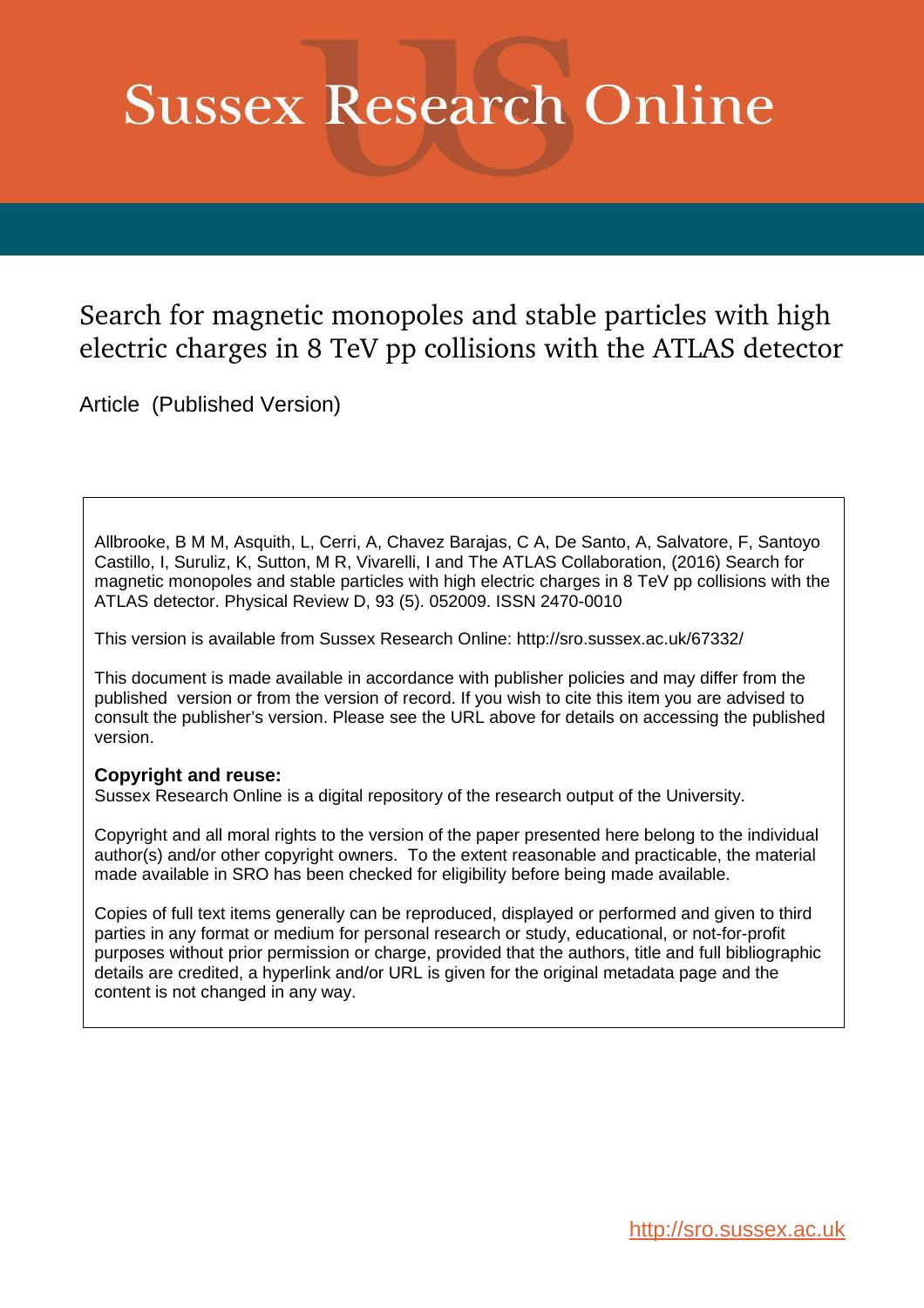### Search for magnetic monopoles and stable particles with high electric charges in 8 TeV pp collisions with the ATLAS detector

G. Aad  $et \ al.^*$ 

(ATLAS Collaboration) (Received 29 September 2015; published 18 March 2016)

A search for highly ionizing particles produced in proton-proton collisions at 8 TeV center-of-mass energy is performed by the ATLAS Collaboration at the CERN Large Hadron Collider. The data set used corresponds to an integrated luminosity of 7.0  $fb^{-1}$ . A customized trigger significantly increases the sensitivity, permitting a search for such particles with charges and energies beyond what was previously accessible. No events were found in the signal region, leading to production cross section upper limits in the mass range 200–2500 GeV for magnetic monopoles with magnetic charge in the range  $0.5g_D < |g| < 2.0g_D$ , where  $g_D$  is the Dirac charge, and for stable particles with electric charge in the range  $10 < |z| < 60$ . Model-dependent limits are presented in given pair-production scenarios, and model-independent limits are presented in fiducial regions of particle energy and pseudorapidity.

DOI: [10.1103/PhysRevD.93.052009](http://dx.doi.org/10.1103/PhysRevD.93.052009)

#### I. INTRODUCTION

The multi-TeV energy regime accessible at the CERN Large Hadron Collider (LHC) enables the exploration of uncharted territories of particle physics. A new massive particle would represent a dramatic deviation from the predictions of the Standard Model, and such a spectacular discovery would lead to fundamental insights and critical theoretical developments. This paper presents a dedicated search for a long-lived highly ionizing particle (HIP) signature in the ATLAS detector. Such a signature differs from those of the known objects (e.g., electrons, muons, and jets) reconstructed in ATLAS and would be missed by analyses that rely only on such objects. HIP signatures can arise at LHC energies as an important feature of physics beyond the Standard Model, for example, in theories of magnetic monopoles and dyons, strange quark matter, Q-balls, and stable microscopic black-hole remnants [\[1,2\]](#page-11-0).

The Dirac argument  $[3,4]$  addresses the problem of electric charge quantization by postulating the existence of particles possessing magnetic charge. The lightest magnetic monopole would be stable and carry a magnetic charge that is a multiple of the Dirac charge  $g_D$ , i.e., in Gaussian units,

$$
\frac{g_{\rm D}e}{\hbar c} = \frac{1}{2} \Rightarrow \frac{g_{\rm D}}{e} = \frac{1}{2\alpha_{\rm e}} \approx 68.5,\tag{1}
$$

where  $e$  is the elementary electric charge and  $\alpha_e$  is the fine structure constant. With the introduction of a magnetic monopole, the duality of Maxwell's equations implies a magnetic coupling

$$
\alpha_{\rm m} = \frac{g_{\rm D}^2}{\hbar c} = \frac{1}{4\alpha_{\rm e}},\tag{2}
$$

which is very large, precluding any perturbative calculation of monopole production processes. In terms of ionization energy loss at high velocity, a monopole with the Dirac charge corresponds to an electrically charged particle with charge  $|z| \approx 68.5$ . A monopole would thus manifest itself as a HIP, as would any highly charged stable particle. In addition to the Dirac argument, topological monopole solutions arise naturally in unification theories with gauge symmetry breaking [\[5,6\].](#page-11-2) Monopole solutions are also allowed in the electroweak theory itself with a mass at the TeV scale and an elementary magnetic charge that is twice the Dirac charge [\[2,7\].](#page-11-3)

<span id="page-1-0"></span>Searches for monopoles have been carried out in cosmicray experiments [8–[14\]](#page-11-4), in matter [15–[18\],](#page-11-5) and at colliders [\[1,19](#page-11-0)–27]. The high luminosity and energy of LHC collisions mean that monopoles (and other HIPs) can be probed at higher masses and to greater precision than was previously accessible [\[28\].](#page-11-6) In 2010, ATLAS initiated the search for HIPs at the LHC by considering a particle producing a region of high ionization density in the transition radiation tracker (TRT) and slowing down and stopping in the electromagnetic (EM) calorimeter [\[29\]](#page-11-7). Since energy loss by bremsstrahlung and  $e^+e^-$  pair production is negligible for HIPs, the ionization energy deposit in the EM calorimeter is narrower than that associated with electrons and photons, which induce an EM shower. This stopping signature applies to HIPs with charge  $|z| \gtrsim 10$ , while particles with lower charges have been probed at ATLAS and CMS using a muon-like signature [\[30,31\]](#page-11-8). The stopping signature was used at ATLAS to set the first constraints on the production of magnetic monopoles carrying a single Dirac charge  $(|g| = 1.0g_D)$  in pp collisions at 7 TeV center-of-mass

<sup>\*</sup> Full author list given at the end of the article.

Published by the American Physical Society under the terms of the [Creative Commons Attribution 3.0 License.](http://creativecommons.org/licenses/by/3.0/) Further distribution of this work must maintain attribution to the author(s) and the published article's title, journal citation, and DOI.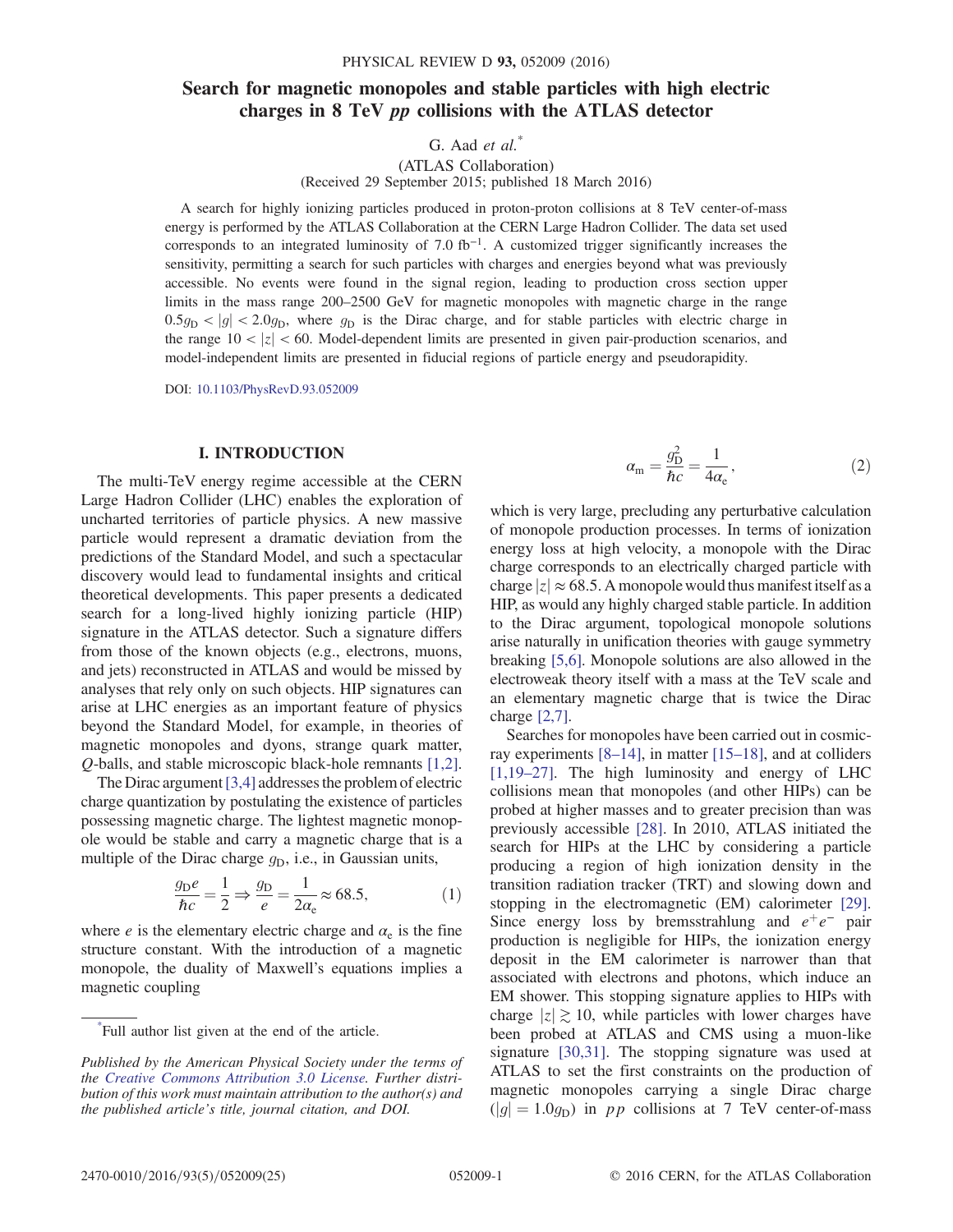energy [\[25\].](#page-11-9) This first monopole search at the LHC relied on an electron trigger. A new dedicated ATLAS trigger designed to improve the sensitivity to the stopping HIP signature and access new regions of HIP charge is used in the present search. Further improvements with respect to the previous analyses include a larger integrated luminosity, higher center-of-mass energy, extension of the signal acceptance to the detector forward regions (pseudorapidity [\[32\]](#page-11-10) up to  $|\eta| = 2$ ), interpretation for a magnetic charge  $|g|$ up to twice the Dirac charge as well as for an electric charge  $|z|$  between 20 and 60, and an interpretation for spin-0 HIPs in addition to spin- $1/2$  for the model-dependent limits.

#### II. ATLAS DETECTOR

The ATLAS experiment [\[33\]](#page-11-11) is a multipurpose particle physics detector with a forward-backward symmetric cylindrical geometry and near  $4\pi$  coverage in solid angle. In the ATLAS detector, the HIP signature can be readily distinguished using the transition radiation tracker in the inner detector (ID) and the liquid-argon sampling electromagnetic calorimeter.

Tracking in the inner detector is performed by siliconbased detectors and an outer tracker, the TRT, using straw tubes with particle identification capabilities based on transition radiation. The TRT is divided into barrel (covering the pseudorapidity range  $|\eta| < 1.0$ ) and end cap  $(0.77 < |\eta| < 2.0)$  components. A track typically comprises 32 straw hits. In the front-end electronics of the TRT, discriminators are used to compare the straw-tube signal against low and high thresholds. HIPs would produce a large number of high-threshold (HT) hits along their trajectories, due to both the high ionization of the HIP and the high density of  $\delta$ -rays emitted from the material along the trajectory of the HIP. The amount of ionization in a straw tube needed for a TRT HT hit is roughly equivalent to three times that expected from a minimum ionizing particle.

A thin superconducting solenoid magnet surrounding the tracking section of the ATLAS detector produces a field of approximately 2 T parallel to the beam axis. The ID and solenoid together represent an amount of material of approximately two radiation lengths for  $|\eta| < 0.7$  and three radiation lengths elsewhere.

Liquid-argon sampling EM calorimeters, which comprise accordion-shaped electrodes and lead absorbers, surround the ID and solenoid. The EM calorimeter in the pseudorapidity ranges  $|\eta|$  < 1.475 (barrel) and 1.375 <  $|\eta|$  < 2.5 (end cap) is segmented transversely and divided into three layers in depth, denoted as the first (EM1), second (EM2), and third (EM3) layer, respectively. In the pseudorapidity range  $|\eta|$  < 1.8, an additional presampler layer in front of the accordion calorimeter is used to provide a measurement of the energy lost in front of the calorimeters [\[33\].](#page-11-11) The presampler, EM1, and EM2 layers in the barrel represent an amount of material of approximately 0.5, 4.3, and 16.5 radiation lengths, respectively. The noise level in the EM calorimeter is typically 200 MeV or less. The robustness of the EM calorimeter energy reconstruction has been studied in detail and pulse shape predictions are consistent with the measured signals [\[34\].](#page-11-12)

Beyond the EM calorimeter, in the barrel region, the ATLAS hadronic calorimeter is made of scintillator tiles and steel absorber plates. It comprises a barrel in the pseudorapidity range  $|\eta|$  < 1.0 and an extended barrel in the range  $0.8 < |\eta| < 1.7$ . Liquid-argon hadronic end cap calorimeters cover the range  $1.5 < |\eta| < 3.2$ . The noise level in the hadronic calorimeter is typically 100 MeV or less.

The ATLAS data were filtered by a three-level trigger system that reduced the rate from 20 MHz to ∼400 Hz. Level 1 (L1) is a hardware-based trigger that, for the purposes herein, identifies regions of interest (ROI) associated with energy deposits in the calorimeter. The level-2 and event filter triggers are implemented in software, with detector information corresponding to the ROI accessible by the level-2 trigger, whereas the full detector information is accessible by the event filter.

The stopping power of a HIP in matter depends on its charge, mass, and energy (but not on its spin), as well as the material traversed along its path. Details of the ATLAS geometry are given in Ref. [\[33\]](#page-11-11) in terms of number of radiation lengths  $X_0$ , as a function of depth and pseudorapidity. In this search, a HIP candidate must deposit energy in the EM calorimeter to be selected by the level-1 trigger. In 8 TeV collisions, this limits the range of HIP charges that can be probed in ATLAS to  $|g| \leq 2.0q_D$  for magnetic charge and  $|z| \leq 60$  for electric charge.

#### III. SIMULATIONS

The MADGRAPH5 Monte Carlo (MC) event generator [\[35\]](#page-11-13) is used to estimate production cross sections and to generate signal events where HIPs are produced in pairs from the initial  $pp$  state via quark-antiquark annihilation into a virtual photon. This process is modeled by assuming leading-order Drell-Yan (DY) heavy charged-particle pair production, where the coupling is obtained by scaling the photon-electron coupling by the square of the HIP electric or magnetic charge (e.g., a factor 68.5 2 for a Dirac monopole). In the absence of a consistent theory describing the coupling of the HIP to the Z boson, such a coupling is set to zero in the MADGRAPH5 model. HIP production models suffer from large uncertainties due to the large coupling of the HIP to the photon precluding any perturbative calculation beyond leading order. For magnetic monopole pair production, the coupling is described by Eq. [\(2\)](#page-0-0). The CTEQ6L1 [\[36\]](#page-11-14) parton distribution functions of the proton are employed and PYTHIA version 8.175 [\[37,38\]](#page-11-15) is used for the hadronization and the underlying-event generation. Direct pair production implies that the HIPs are not part of a jet and are thus isolated.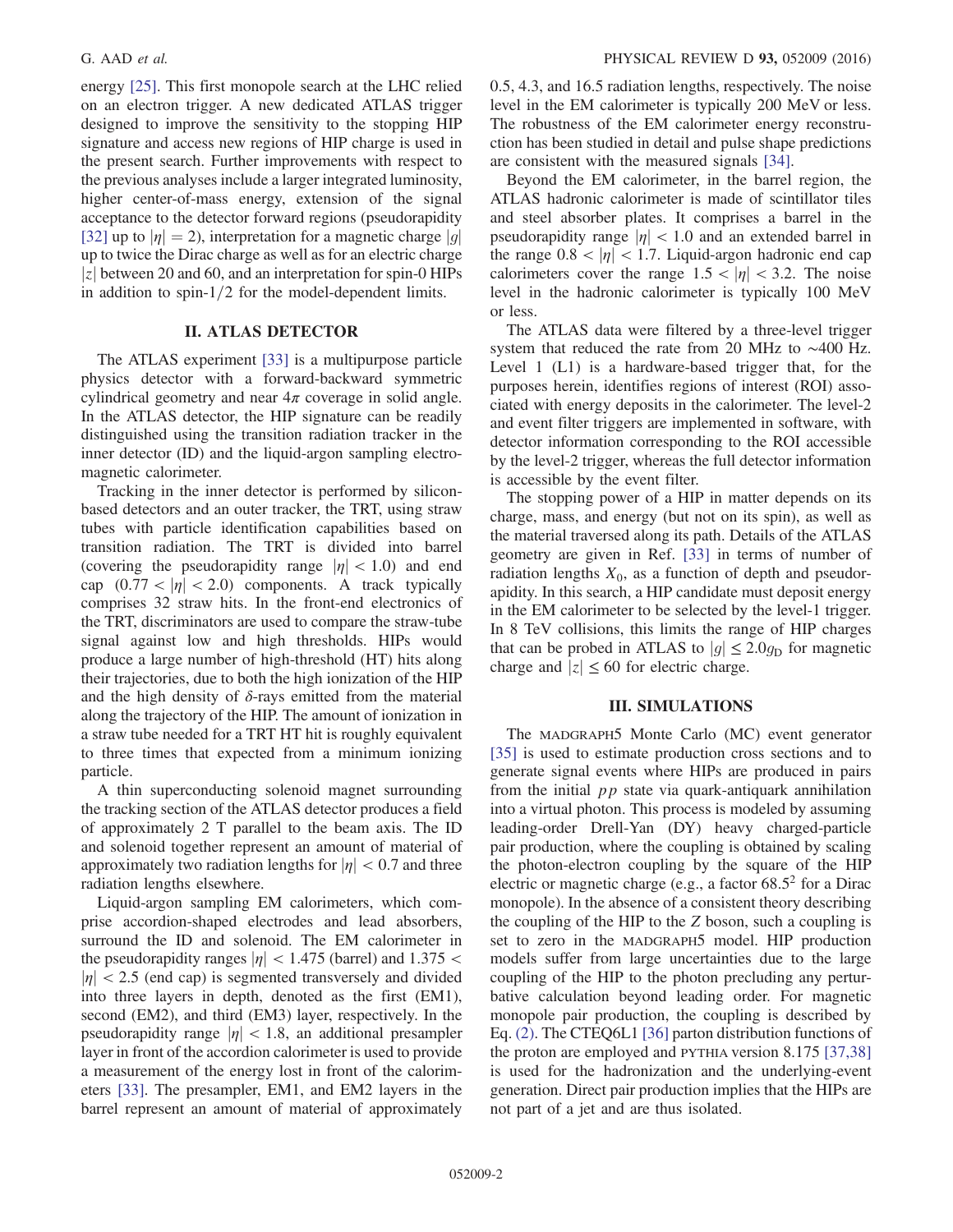<span id="page-3-0"></span>Given the production model uncertainties, the impact that a change in model would have on the angular distributions and cross sections is investigated by also considering spin-0 DY HIP production. In addition to lower cross sections, angular momentum conservation dictates that DY production of spin-0 HIPs is suppressed near the phase-space thresholds due to the fact that the intermediate (virtual) photon has spin-1. Thus, spin- $1/2$  and spin-0 HIPs have different angular distributions, providing a measure of how model uncertainties affect the search acceptance. The spin-0 samples are generated using MADGRAPH5, as described above.

The model-independent interpretation does not assume a particular production mechanism. For this, single-particle HIP samples with uniform distributions in HIP kinetic energy and pseudorapidity, in the ranges  $E_{kin}$  < 3000 GeV and  $|\eta| < 2.5$ , respectively, are used to determine the selection efficiencies in regions of kinematic phase space. Since the interaction of HIPs with material is spin independent [\[39,40\],](#page-11-16) these efficiencies are identical for spin-0 and spin- $1/2$  HIPs.

The DY and single-particle samples, which have approximately 20 000 and 50 000 events, respectively, are produced for HIPs with masses  $m$  equal to 200, 500, 1000, 1500, 2000, and 2500 GeV. For each mass point, magnetic monopoles are simulated for magnetic charges  $|g|$  (in units of the Dirac charge  $g_D$ ) 0.5, 1.0, 1.5, and 2.0. Separate samples of HIPs are produced with electric charges  $|z|$ (in units of the elementary charge) 10, 20, 40, and 60.

The single-particle and spin- $1/2$  DY samples are processed by the ATLAS detector simulation [\[41\]](#page-11-17) based on GEANT4 [\[42\]](#page-11-18). In addition to the standard ionization process based on the Bethe-Bloch formula, the particle interaction model includes secondary ionization by  $\delta$ -rays. For monopoles, a modified Bethe-Bloch formula is used to account for the velocity-dependent Lorentz force [\[39,40\]](#page-11-16). The effect of the ATLAS solenoid magnetic field (bending of trajectories of electrically charged particles and acceleration of magnetic monopoles) is included in the equations of motion. A correction for electron-ion recombination effects in the EM calorimeter (Birks' law) is applied, with typical visible energy fractions between 0.1 and 0.4 for the signal particles considered [\[43\].](#page-11-19) Trigger efficiency losses for slow particles arriving at the calorimeter later than highly relativistic particles (and therefore being assigned to the wrong bunch crossing) are simulated. Particles arising from multiple interactions in the same or neighboring bunch crossings ("pileup") are overlaid on both the pair-production and single-particle samples to reflect the conditions of the data sample considered in the search. This full detector simulation of HIPs uses significant computing resources and, hence, was not performed for spin-0 DY HIPs.

<span id="page-3-1"></span>A data-driven method is used to estimate backgrounds surviving the final selections (see Sec. [VI\)](#page-6-0). Two samples of simulated background events are used to increase confidence in the modeling of the relevant observables. These are labeled  $W^{\pm} \rightarrow \nu e^{\pm}$  and  $DY \rightarrow e^+e^-$  and correspond to electroweak processes in which W bosons, and Z bosons or virtual photons, decay to electrons. Both samples are generated with POWHEG [\[44\]](#page-11-20) and then passed through PYTHIA8 with the AU2 CT10 set of tuned MC parameters [\[45\]](#page-11-21) for hadronization and parton showering.

#### IV. TRIGGER

At level 2, standard ATLAS EM triggers implicitly require energy deposition in the EM2 layer and thus are unable to capture HIPs that stop in EM1 or in the presampler. Furthermore, conditions for 8 TeV collisions include either high thresholds on the transverse energy,  $E<sub>T</sub> = E \sin \theta$ , for photon triggers or tight requirements on track quality and isolation for electron triggers (severely impairing HIP searches due to the effects of long-range  $\delta$ -rays). Thus, a new level-2 trigger dedicated to HIP searches was developed and deployed in 2012. The level-2 HIP trigger has no EM energy requirements beyond level-1 and yields the maximum acceptance to HIPs that the ATLAS geometry can possibly allow using calorimeterbased level-1 triggers. Crucially, this provides access to HIPs with higher charges and lower energies. A low rate is achieved by imposing requirements on the number and fraction of TRT HT hits in a narrow region around the level-1 calorimeter ROI.

#### A. HIP trigger selection

The lowest threshold unprescaled level-1 calorimeter trigger [\[46\]](#page-11-22) in 2012 is used to seed the level-2 HIP trigger. The L1 trigger selects calorimeter towers exceeding an  $\eta$ -dependent  $E_T$  threshold between 18 and 20 GeV and containing less than 1 GeV in the corresponding region of the hadronic calorimeter. The hadronic energy veto has a small impact on a HIP pair-produced signal in 8 TeV collisions, since only a negligible fraction of HIP candidates with equivalent charge  $1.0g_D$  or higher would possess enough energy to enter the hadronic calorimeter.

The HIP trigger algorithm reconstructs two variables: the number of TRT HT hits,  $N_{\text{HT}}^{\text{trig}}$ , and the fraction of all TRT hits that are HT hits,  $f_{\text{HT}}^{\text{trig}}$ , in a wedge of  $\pm 0.015$  rad in  $\phi$ defined within the level-1 ROI. The center of this wedge is determined as the location of the bin with the highest number of TRT HT hits among 20 bins each of 0.01 rad in  $\phi$  around the ROI center. The ROI  $\eta$  information is also used to identify and count only the hits in the parts of the TRT that cover the corresponding  $\eta$  regions.

The selection was defined as  $N_{\text{HT}}^{\text{trig}} > 20$  and  $f_{\text{HT}}^{\text{trig}} > 0.37$ as a compromise between controlling the rate and ensuring a high signal efficiency. The rate of events passing these requirements is dominated by chance occurrences in multijet events where more HT hits than usual are produced in the  $\phi$  wedge defined by the trigger, either due to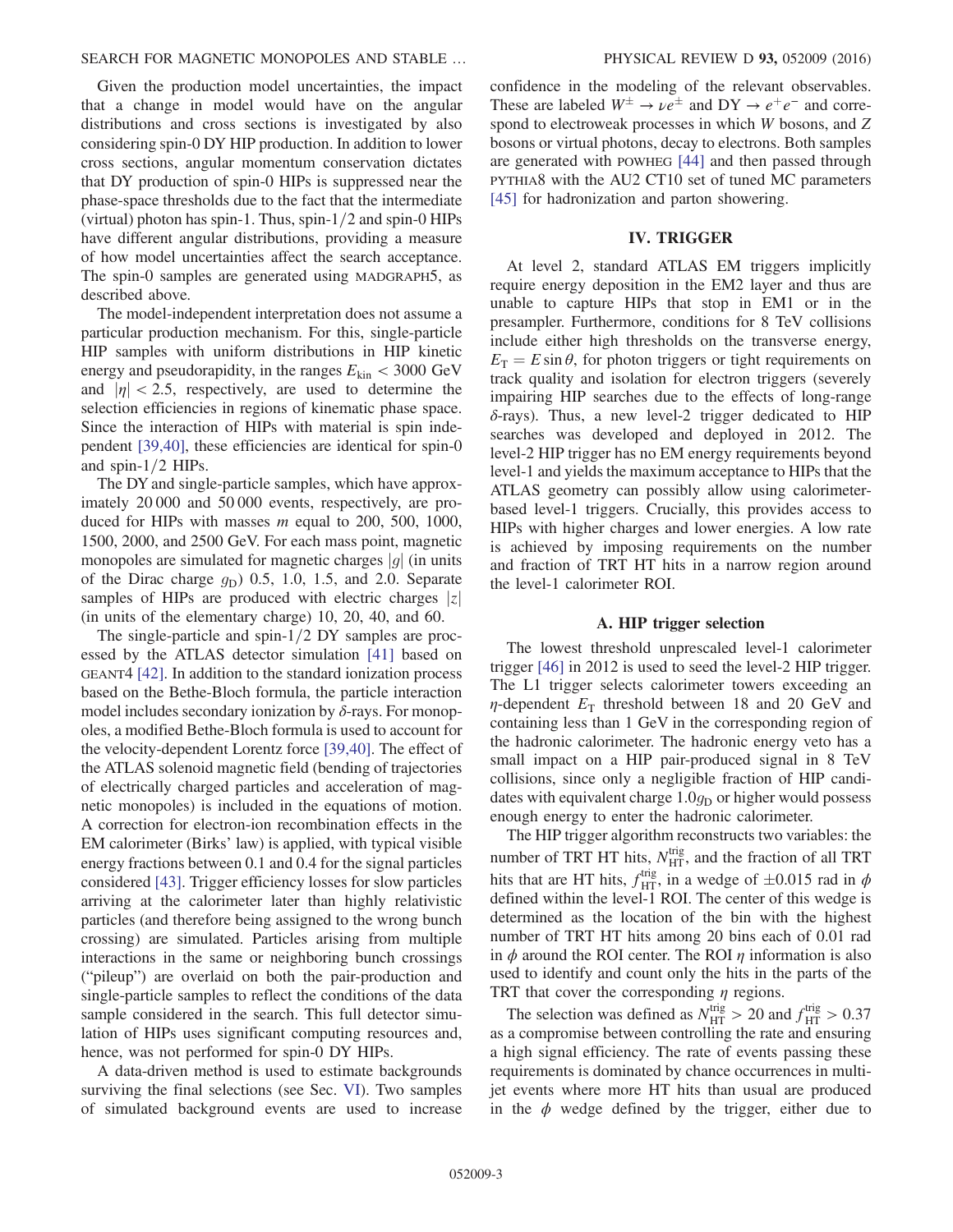overlapping charged particles within the same straws or due to electronic noise.

#### B. Trigger performance in 8 TeV collisions

The HIP trigger rate was in the range 0.4–0.7 Hz from its deployment in September 2012 until December 2012. The integrated luminosity collected during this period was 7.0 fb<sup>-1</sup> of 8 TeV proton-proton collision data. The rate is found to be lower at higher instantaneous luminosities, which correspond to the beginning of the runs when more populated bunches produce higher pileup. This is explained by the observation that  $f_{\text{HT}}^{\text{trig}}$  is sensitive to pileup: additional collisions per bunch crossing produce additional soft tracks that contaminate the  $\phi$  wedge with low-threshold hits, thus reducing the HT hit fraction. This can affect the signal efficiency as well.

The dedicated HIP trigger provides a considerable acceptance gain by capturing HIP candidates that stop in the first EM calorimeter layer, or even in the EM presampler. With 2012 pileup conditions, a monopole candidate that is within the acceptance of the TRT and has passed the level-1 trigger requirements would have a high ( $\gtrsim$ 90%) probability to satisfy the HIP trigger algorithm. The efficiency drops off for HIP candidates of sufficiently high energy that have a high probability to penetrate through to the hadronic calorimeter and provoke the level-1 hadronic veto. The available models of HIP production predict the energy distribution to peak in the range 100–500 GeV (see Ref. [\[28\]](#page-11-6) and references therein), in which a large fraction of  $|g|=1.0g_D$  monopole candidates are recovered by the HIP trigger, as compared to existing photon triggers. As an example, the HIP trigger acceptance times efficiency in the DY spin- $1/2$  monopole pair-production model for  $|g| = 1.0g_D$  and  $m = 1000$  GeV is  $(24.6 \pm 0.3)\%$ , while for the 120 GeV single-photon trigger it is only  $(3.1 \pm 0.1)\%$ . For the charges and masses considered in this search, only HIPs with  $\beta > 0.4$  would be energetic enough to reach the EM calorimeter to be selected by the L1 trigger. The introduction of the HIP trigger reduces the minimum kinetic energy needed to trigger on  $|q| = 2.0q_D$ monopoles from ∼1500 GeV to ∼900 GeV.

#### V. EVENT SELECTION

<span id="page-4-1"></span>The event selection starts by identifying energy deposits ("clusters") in the EM calorimeter and associating them with a region with a high fraction of HT hits in the TRT. EM cluster candidates are constructed by the EM topological cluster algorithm [\[47\],](#page-12-0) which starts with a seed EM calorimeter cell with large signal-to-noise ratio, iteratively adds neighboring cells with a threshold defined as a function of the expected noise, and finishes by including all direct neighbor cells on the outer perimeter. This algorithm is very efficient for reconstructing clusters from HIP energy depositions. Topological cluster formation does <span id="page-4-0"></span>not require energy deposits in EM2, allowing the reconstruction of clusters from HIPs that stop in EM1 or in the EM presampler in addition to those that stop in EM2. In the TRT barrel, the TRT hit-counting region is a rectangular road of constant width  $\pm 4$  mm in the transverse plane centered around the region in  $\phi$  with the highest density of HT hits. In the TRT end cap, a wedge of  $\Delta \phi = \pm 0.006$  is used instead. The hit-counting procedure is described in more detail in Ref. [\[25\].](#page-11-9)

The selection is designed to reduce Standard Model backgrounds while retaining HIP signal candidates and relies on the following variables:

- (i)  $f_{\text{HT}}$ : the fraction of TRT HT hits in a road or wedge, as described above, matched to an EM cluster. Compared to how the TRT hits are counted in Ref. [\[25\]](#page-11-9), a slight improvement is made in the central ( $|\eta| < 0.1$ ) region and in the TRT barrel–end cap transition region  $(0.77 < |\eta| < 1.06)$ , which yields a higher signal efficiency. In the central region, the TRT is split between  $\eta$  < 0 and  $\eta$  > 0 barrels and  $f_{\text{HT}}$  is computed separately for each TRT component. The maximum value obtained from either of these components separately or combined is selected as the new  $f_{\text{HT}}$  value. Similarly, in the transition region,  $f_{\text{HT}}$  is recomputed by considering the barrel and the end cap separately as well as together.
- (ii)  $E_0$ ,  $E_1$ , and  $E_2$ : the energy belonging to an EM calorimeter cluster contained in the presampler, EM1, and EM2, respectively.
- (iii)  $w_0$ ,  $w_1$ , and  $w_2$ : the fraction of EM cluster energy contained in the two most energetic cells in the presampler, four most energetic cells in EM1, and five most energetic cells in EM2, respectively. This provides a measure of the energy dispersions in each EM calorimeter layer, with values around unity (occasionally exceeding unity due to negative cell-noise energies) corresponding to the minimum dispersion, as expected for HIPs. The number of cells chosen was optimized by maximizing the discrimination power between HIPs and electron backgrounds, accounting for the different granularities in the different EM calorimeter layers.
- (iv) w: a combination of the three energy dispersion variables above, defined as the arithmetic mean of all  $w_i$  ( $i = 0,1,2$ ) for which  $E_i$  exceeds a 5 GeV threshold. This threshold ensures that the energy dispersion in a layer that is not traversed by a HIP is not included, since this layer would mostly contain noise.

The selection criteria, defined below, are chosen so as to minimally impact the signal efficiency. The optimal  $f_{\text{HT}}$ and w cut values that define the signal region maximize the ratio of signal over square root of the background across all mass and charge points. The background contribution is obtained from  $w - f_{\text{HT}}$  pseudodata generated by randomly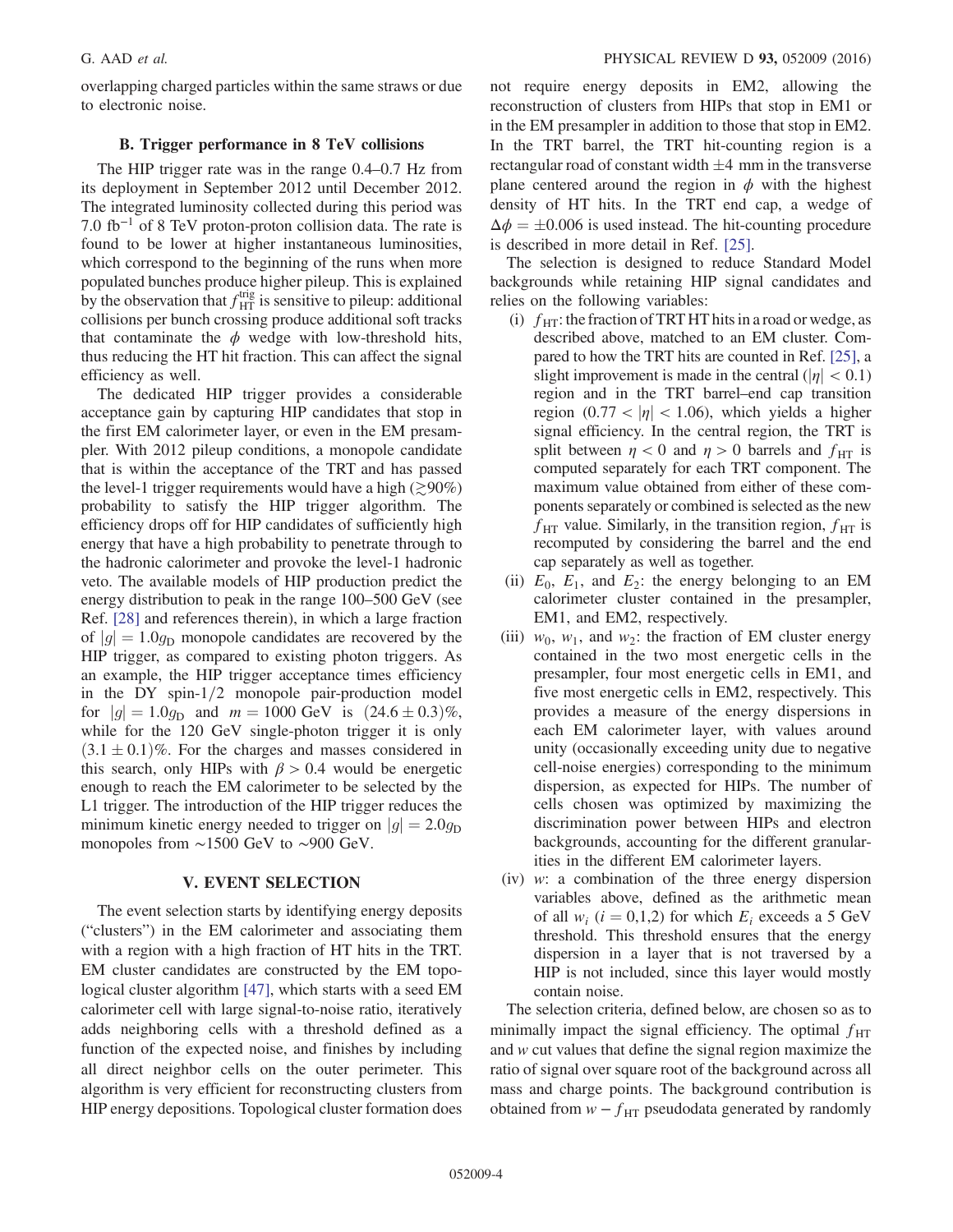sampling the individual one-dimensional distributions of  $f_{\text{HT}}$  and w in collision data. In order to exclude the possibility of generating data points from the signal region in the pseudodata, only candidate events with  $w < 0.8$ are used to generate the one-dimensional  $f_{\text{HT}}$  distribution and candidate events with  $f_{\text{HT}}$  < 0.6 are used to generate the one-dimensional  $w$  distribution. At each stage, events without any candidates satisfying the criteria are discarded.

- (1) The HIP trigger criteria must be satisfied.
- <span id="page-5-0"></span>(2) Preselection: clusters with  $E_T > 16$  GeV in the EM calorimeter and associated with a region in the TRT satisfying  $f_{\text{HT}} > 0.4$  are selected. This efficiently identifies the cluster candidates that triggered the event, plus possible additional candidates in the same event. If multiple candidates are found within a window  $\Delta \phi \times \Delta \eta = 0.05 \times 0.1$ , only the cluster with the highest summed energy in the presampler and EM1 layers is kept.
- (3) EM layers: it is required that at least one of the  $E_0 > 5$  GeV or  $E_1 > 5$  GeV requirements is satisfied for the selected cluster candidate. This rejects backgrounds where there is only energy in EM2 (while a HIP penetrating EM2 must necessarily have also gone through the preceding layers).
- (4) Pseudorapidity: cluster candidates are selected in the range  $0 < |\eta| < 1.375$  or  $1.52 < |\eta| < 2.0$ . The EM calorimeter barrel–end cap transition regions are excluded to ensure the robustness of the w variable.
- (5) Hadronic veto: cluster candidates with less than 1 GeV hadronic calorimeter energy calculated using the hadronic barrel and extended barrel calorimeters are selected. This criterion ensures that the efficiency

TABLE I. Number of events at each stage of the selection in data and in representative simulated signal samples (DY spin- $1/2$ ,  $m = 1000$  GeV, and charges  $|g| = 1.0g_D$  and  $|z| = 40$ ). See text for descriptions of the selection criteria. The percentages given in parentheses are relative efficiencies with respect to previous lines.

|                 | Data            | $ g  = 1.0g_{\rm D}$ | $ z  = 40$                |  |
|-----------------|-----------------|----------------------|---------------------------|--|
| Total MC        |                 | 26 502               | 23848                     |  |
| Level-1 trigger | .               |                      | 7962 (30.0%) 6319 (26.5%) |  |
| HIP trigger     | 854 130         |                      | 6526 (82.0%) 4481 (70.9%) |  |
| Preselection    | 600 358 (70.3%) |                      | 6503 (99.7%) 4431 (98.9%) |  |
| EM layers       | 591 627 (98.5%) |                      | 6503 (100%) 4421 (99.8%)  |  |
| Pseudorapidity  | 501 304 (84.7%) |                      | 6242 (96.0%) 4072 (92.1%) |  |
| Hadronic veto   | 498 993 (99.5%) |                      | 6242 (100%) 4071 (100%)   |  |
| EM dispersion   | 3               |                      | 6224 (99.7%) 4065 (99.9%) |  |
| TRT HT hits     | $\Omega$        |                      | 6195 (99.5%) 4018 (98.8%) |  |

of the level-1 trigger hadronic veto is well accounted for in the simulation.

- (6) Single candidate: in case of multiple candidates in the same event, only the candidate with highest  $f_{\text{HT}}$  is kept. This has a negligible impact on signal efficiencies while ensuring a consistent event-based background estimate from data.
- (7) EM dispersion: candidates with  $w \ge 0.94$  are selected.
- (8) TRT HT hits: candidates with  $f_{\text{HT}} \geq 0.70$  are selected.

The last two selection criteria on w and  $f_{\text{HT}}$  are very effective at reducing backgrounds and at the same time retaining potential signals, as shown in Table [I](#page-4-0) and in Fig. [1](#page-4-1). These two variables are only slightly correlated, such



FIG. 1. Distributions of the EM energy dispersion w (left) and fraction of TRT HT hits  $f_{\text{HT}}$  (right) at the last stage of the event selection (prior to the requirements on these two variables). Electroweak background MC samples with electrons in the final state (luminosityweighted) as well as signal samples of various HIP charges and  $m = 1000$  GeV (luminosity-weighted  $\times$  500) are also shown. Multijet processes (not simulated) are responsible for most of the candidates observed in data.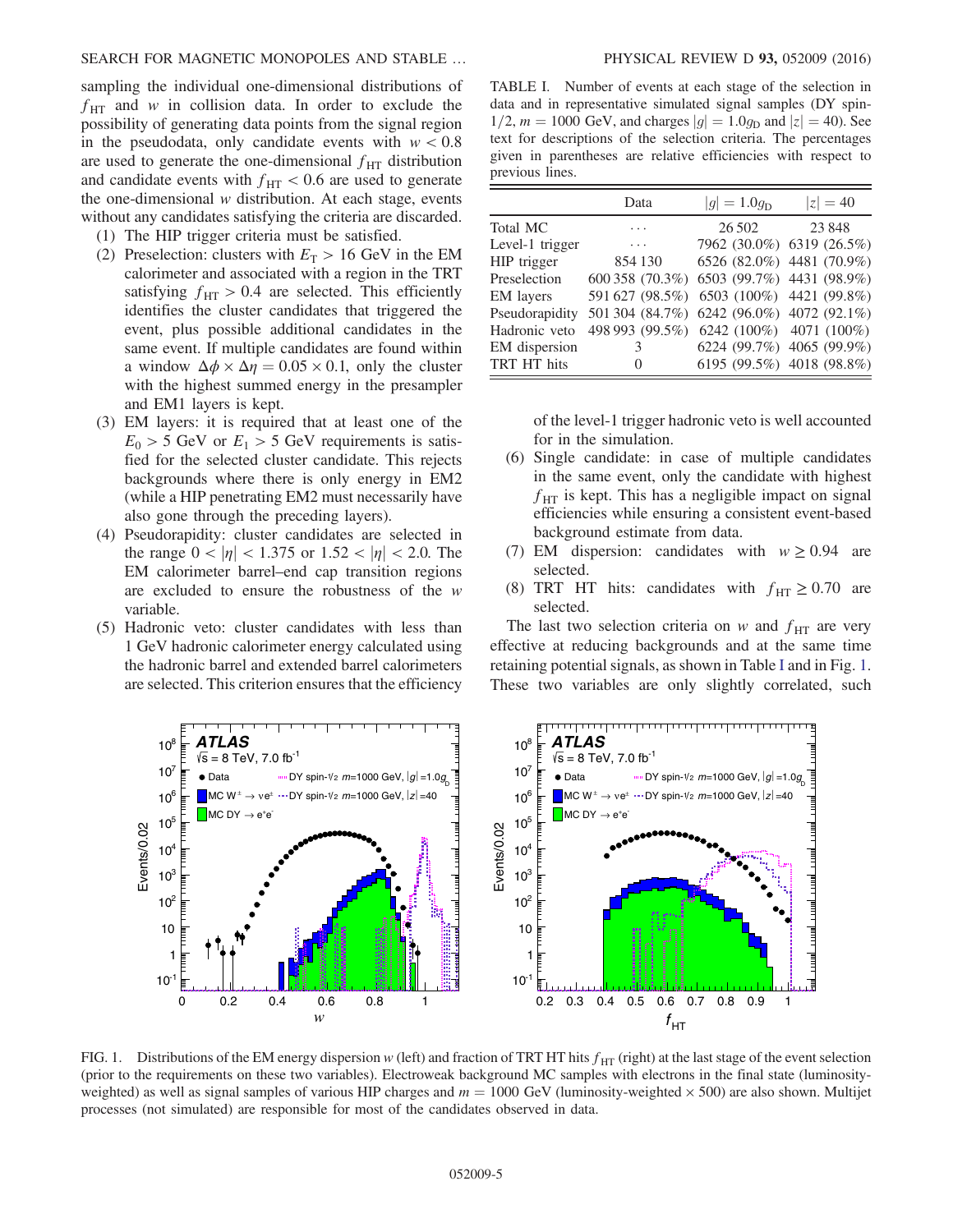<span id="page-6-1"></span>that control regions for the data-driven background estimate can be defined (see Sec. [VI](#page-6-0) and Fig. [4](#page-8-0)). The EM dispersion w is independent of the HIP mass and charge due to the absence of an EM shower. The energy loss of a HIP is proportional to the square of the charge. Thus, HIPs with higher charge produce more TRT HT hits, yielding a higher  $f_{\text{HT}}$ . No significant dependence on the HIP mass is expected for  $f_{\text{HT}}$ .

#### A. Selection efficiencies in fiducial kinematic regions

Following the example of previously published ATLAS HIP searches [\[25,29\]](#page-11-9), fiducial regions of the HIP kinematic parameter space are identified in which the selection efficiency is high and uniform. This permits an interpretation of the results that does not depend on the assumed model of HIP production. The fiducial regions can be defined in terms of HIP kinetic energy and pseudorapidity and need to be determined separately for each value of HIP charge and mass, using the fully simulated single-particle HIP samples described in Sec. [III.](#page-1-0) Since the efficiency within the region is uniform by definition, the search results can then be interpreted in any model of HIP production by counting the number of events within the region.

The minimum particle kinetic energy to which the search is sensitive depends on the amount of material that a HIP needs to traverse before reaching the EM calorimeter. The maximum energy depends on the amount of material before the HIP reaches the hadronic calorimeter (where it provokes the hadronic veto of the level-1 trigger). From simple geometric considerations, in the EM barrel, this material is roughly proportional to  $(\sin \theta)^{-1}$ , while in the EM end cap it varies as  $(\cos \theta)^{-1}$ . Therefore, the  $\eta$ dependence of the minimum and maximum energy values can be canceled out to first order by defining them in terms of transverse kinetic energy ( $E_{\text{T}}^{\text{kin}} = E_{\text{kin}} \sin \theta$ ) in the EM barrel region ( $|\eta|$  < 1.475) and longitudinal kinetic energy  $(E_{\text{L}}^{\text{kin}} = E_{\text{kin}} \cos \theta)$  in the EM end cap region ( $|\eta| > 1.475$ ).

<span id="page-6-0"></span>As can be seen in Fig. [2](#page-6-1) in the case of three representative signals, fiducial regions in the  $E_{\rm T}^{\rm kin}$  versus  $|\eta|$  plane appear as rectangles for the EM barrel region. Likewise, rectangles can be defined in the  $E_{\text{L}}^{\text{kin}}$  versus  $|\eta|$  plane for the EM end cap regions. The reduced efficiency in the TRT barrel–end cap transition region  $(0.77 < |\eta| < 1.06)$  visible in Fig. [2](#page-6-1) (top left) motivates the consideration of a third region between  $|\eta| = 1.0$  and the end of the EM calorimeter barrel.

The rectangles that define the fiducial regions are determined by first dividing the  $E_{\rm T}^{\rm kin}$  ( $E_{\rm L}^{\rm kin}$  for the EM end caps) versus  $|\eta|$  plane into bins of size 25 GeV  $\times$  0.05 and using an algorithm that identifies the largest rectangular region for which the average selection efficiency across all bins inside the region is larger than 90% with a standard deviation lower than 12.5%. The value of the standard deviation cut was chosen as a compromise between performance of the algorithm and a well-defined efficiency of a region. For some mass and charge points, such regions are too narrow to be found with this definition, hence, no model-independent cross section limit is obtained for those points. In particular, no fiducial region was found for HIPs with electric charge  $|z| = 10$  for any mass point. Figure [3](#page-7-0) shows the various identified fiducial regions in  $|\eta|$  (top left) as well as the regions in  $E_{\rm T}^{\rm kin}$  corresponding to the two  $|\eta|$  regions in the barrel (top right and bottom left) and the regions in  $E_{\text{L}}^{\text{kin}}$  corresponding to the  $|\eta|$  region in the end cap (bottom right), for all relevant mass and charge points.

#### B. Selection efficiencies in pair-production models

Fully simulated events are used to determine selection efficiencies for a DY fermion (spin- $1/2$ ) pair-production process for electric as well as magnetic charges. The selection efficiencies for spin-0 DY HIPs, which were not fully simulated, are determined as follows: fine efficiency maps (finely binned in kinetic energy and pseudorapidity) were obtained from fully simulated single-particle samples and folded with the generator-level spin-0 DY angular distributions. As a cross-check, the same method applied to spin- $1/2$  DY HIPs was found to give results no more than 9% discrepant from those obtained using the fully simulated spin- $1/2$  DY sample.

As discussed in Sec. [IV B](#page-3-0), the main losses in all cases are due to the acceptance of the level-1 trigger. In particular, for high charges, a large fraction of the HIPs produced in DY events lose all their energy and stop before they reach the EM calorimeter. The acceptance for DY-produced monopoles with charge  $|g| = 2.0g_D$  is very small, of the order of 0.1%. For this charge, the ionization energy loss is such that only monopoles with transverse energy higher than ∼1200 GeV in the barrel and longitudinal energy higher than ∼1500 GeV in the end cap have a chance to pass the level-1 trigger. Such energies lie in the extreme tails of the 8 TeV DY pair-production energy distributions. Highcharge HIPs thus have low acceptances, which are highly dependent on the tails of the distributions, and hence very model dependent. For this reason, the search is not interpreted for DY signals with acceptances lower than 1%. This includes all  $|g| = 2.0g_D$  mass points as well as the  $|g| = 1.5g_D$ ,  $m = 200 \text{ GeV}$  point and the  $|z| = 60$ ,  $m = 2000$  GeV, and  $m = 2500$  GeV points.

Full selection efficiencies are presented in Table [II](#page-7-1) for spin- $1/2$  and spin-0 HIPs in the DY production model for all masses and charges considered in the search. The mass dependence comes from differences in energy and angular distributions, and also from the velocity dependence of the energy loss, as more massive HIPs have lower  $\beta$  on average, which leads to lower energy loss for monopoles (or generally higher energy loss for electrically charged particles). Spin-0 HIPs have a higher acceptance due to the narrower angular distribution [\[35\]](#page-11-13).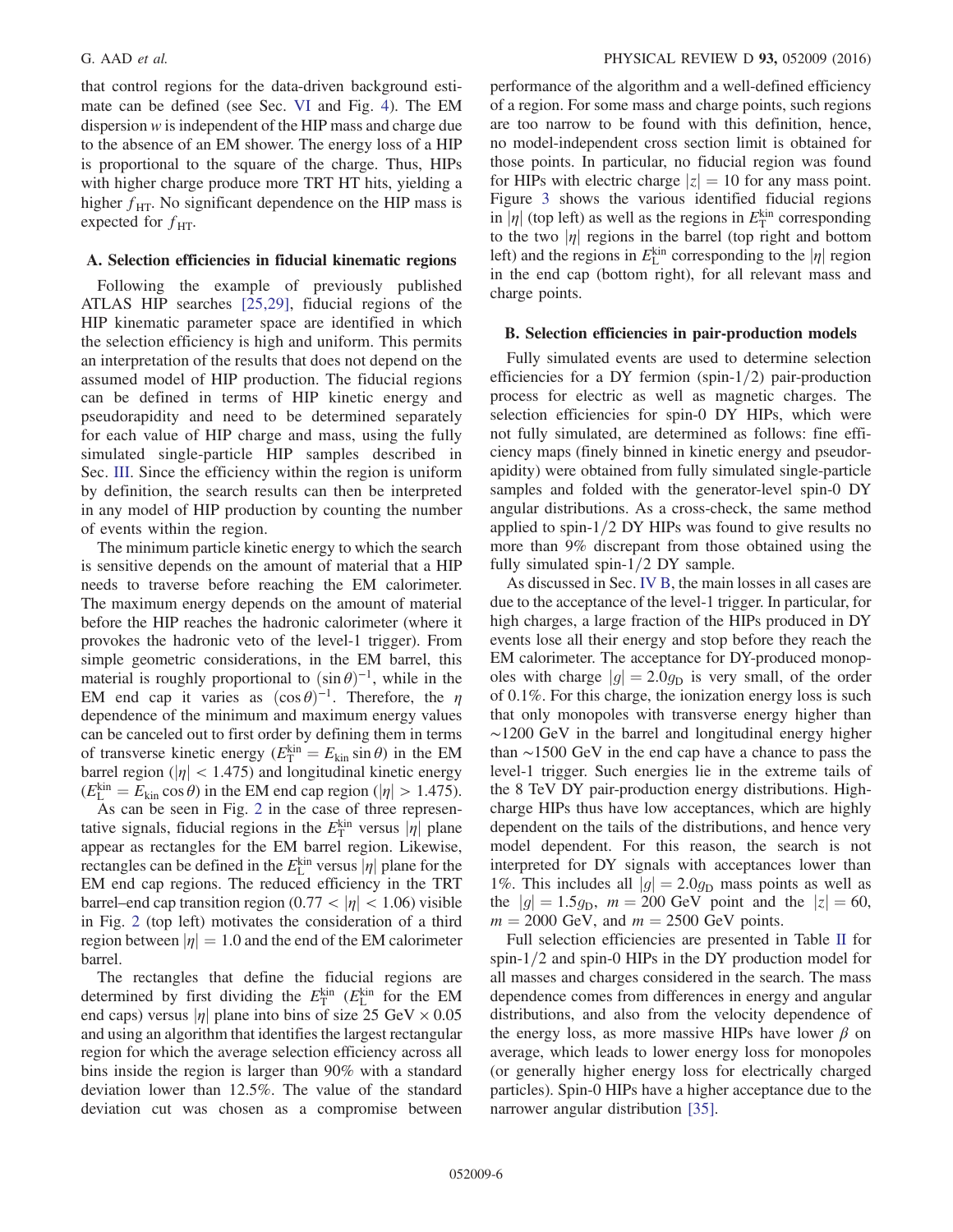<span id="page-7-0"></span>

<span id="page-7-1"></span>FIG. 2. Total selection efficiency (i.e., the fraction of MC events surviving all the criteria listed in Table [I\)](#page-4-0) as a function of transverse kinetic energy (left) or longitudinal kinetic energy (right) and pseudorapidity, for HIPs with mass 1000 GeV and charge  $|z| = 40$  (top), mass 1000 GeV and charge  $|g| = 1.0g_D$  (middle), and mass 1500 GeV and charge  $|g| = 2.0g_D$  (bottom). These plots are obtained using fully simulated single-particle samples with a uniform kinetic energy distribution between 0 and 3000 GeV. The fiducial regions (as defined in the text) are indicated by rectangular dashed lines.

#### VI. BACKGROUND ESTIMATE

The selection criteria defined in Sec. [V](#page-3-1) efficiently reject Standard Model backgrounds. In particular, the vast majority of EM cluster candidates in multijet events feature broad energy depositions in all three EM layers and few associated TRT HT hits. Jet backgrounds could pass the full selection in cases of extremely rare events in which the EM calorimeter shower shape is misreconstructed such as to appear very narrow in all EM layers and the trajectories of several charged particles overlap in the TRT to cross the same set of straws and produce HT hits. Processes featuring isolated electrons with transverse momenta exceeding the level-1 trigger threshold can also constitute backgrounds, despite their lower cross sections. Those are largely dominated by W and Z production (described in Sec. [III](#page-1-0)). Electron showers are narrower than jets, and such processes lead to a reconstructed w distribution that lies closer to the signal region, as can be seen in Fig. [1](#page-4-1). Near the signal region, candidates from electrons from W and Z decays are comparable in yield to candidates from multijet events. Hot cells in the EM calorimeter do not constitute backgrounds as they are never found to be associated with TRT HT hits while remaining isolated.

A fully data-driven background estimate is performed in this search. This approach is necessary because it is unrealistic to produce the enormous number of MC events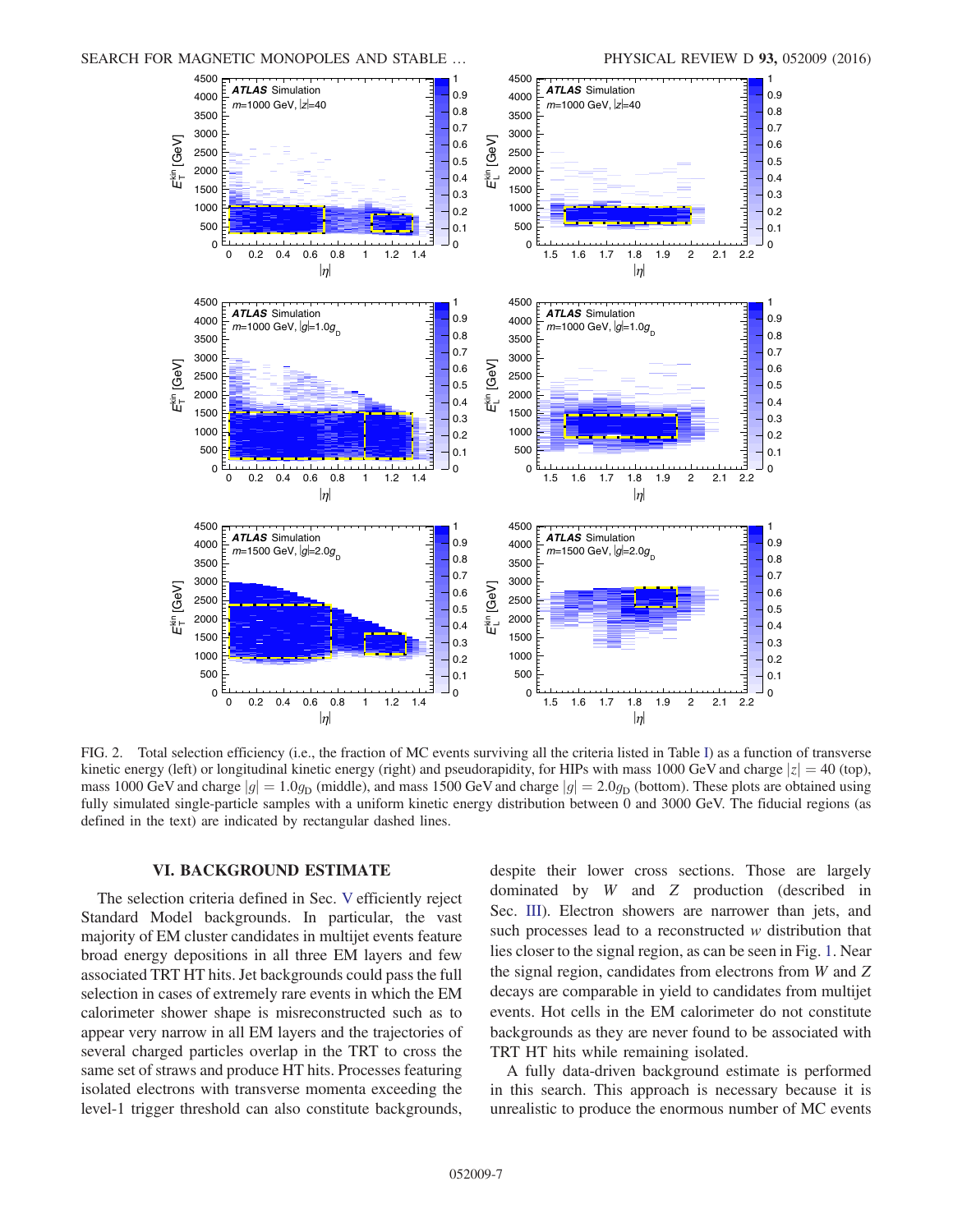<span id="page-8-0"></span>

FIG. 3. Fiducial regions for the HIP charges considered in the search, as defined in Sec. [VA.](#page-5-0) The various line styles correspond to different HIP masses. The top left plot shows the  $|\eta|$  acceptance ranges, while the other plots show the  $E^{\text{kin}}$  acceptance ranges corresponding to the three different  $|\eta|$  ranges. Blank space means that no fiducial region of high efficiency is found for the corresponding mass and charge.

required to model the QCD background, but it also ensures that all possible background sources, including those not foreseen, are taken into account. The candidates passing the selection requirements except for the final EM dispersion and TRT HT hit criteria are shown in Fig. [4](#page-8-0) in the plane defined by the two remaining discriminating variables,  $f_{\text{HT}}$ and w. This plane is divided into A, B, C, and D regions, where A is the signal region. The main assumption on

TABLE II. Event selection efficiencies (i.e., the fraction of MC events surviving all the criteria listed in Table [I\)](#page-4-0) in percent for spin- $1/2$ (top) and spin-0 (bottom) HIPs with DY production kinematic distributions. The quoted uncertainties are due to MC sample size.

| $m$ (GeV)   | $ g  = 0.5g_{\rm D}$ | $= 1.0 q_{\rm D}$<br> g | $ g  = 1.5g_{\rm D}$ | $ z  = 10$     | $=20$<br>IzI   | $ z  = 40$      | $= 60$<br>IzI     |
|-------------|----------------------|-------------------------|----------------------|----------------|----------------|-----------------|-------------------|
| spin- $1/2$ |                      |                         |                      |                |                |                 |                   |
| <b>200</b>  | $22.3 \pm 0.3$       | $3.5 \pm 0.1$           | $0.14 \pm 0.03$      | $3.8 \pm 0.1$  | $9.7 \pm 0.2$  | $11.9 \pm 0.2$  | $3.1 \pm 0.1$     |
| 500         | $33.5 \pm 0.3$       | $14.9 \pm 0.3$          | $1.16 \pm 0.09$      | $6.7 \pm 0.2$  | $19.0 \pm 0.3$ | $20.0 \pm 0.3$  | $6.2 \pm 0.2$     |
| 1000        | $27.8 \pm 0.3$       | $23.4 \pm 0.3$          | $3.7 \pm 0.1$        | $10.7 \pm 0.2$ | $24.6 \pm 0.3$ | $16.9 \pm 0.3$  | $3.8 \pm 0.1$     |
| 1500        | $23.7 \pm 0.3$       | $22.2 \pm 0.3$          | $3.5 \pm 0.1$        | $13.8 \pm 0.2$ | $22.5 \pm 0.3$ | $10.0 \pm 0.2$  | $1.43 \pm 0.09$   |
| 2000        | $16.7 \pm 0.3$       | $16.5 \pm 0.3$          | $2.8 \pm 0.1$        | $15.5 \pm 0.3$ | $17.5 \pm 0.3$ | $3.7 \pm 0.1$   | $0.24 \pm 0.03$   |
| 2500        | $9.8 \pm 0.2$        | $9.8 \pm 0.2$           | $1.61 \pm 0.09$      | $12.3 \pm 0.2$ | $10.2 \pm 0.2$ | $1.05 \pm 0.07$ | $0.009 \pm 0.007$ |
| spin-0      |                      |                         |                      |                |                |                 |                   |
| 200         | $42.5 \pm 0.3$       | $10.0 \pm 0.2$          | $0.40 \pm 0.04$      | $5.9 \pm 0.2$  | $28.0 \pm 0.3$ | $27.6 \pm 0.3$  | $8.2 \pm 0.2$     |
| 500         | $53.8 \pm 0.3$       | $34.8 \pm 0.3$          | $4.1 \pm 0.1$        | $9.8 \pm 0.2$  | $35.3 \pm 0.3$ | $42.1 \pm 0.3$  | $15.1 \pm 0.2$    |
| 1000        | $44.3 \pm 0.3$       | $51.1 \pm 0.3$          | $11.4 \pm 0.2$       | $15.1 \pm 0.2$ | $45.7 \pm 0.3$ | $37.5 \pm 0.3$  | $11.4 \pm 0.2$    |
| 1500        | $36.5 \pm 0.3$       | $49.7 \pm 0.3$          | $13.8 \pm 0.2$       | $19.9 \pm 0.3$ | $47.7 \pm 0.3$ | $26.7 \pm 0.3$  | $4.8 \pm 0.1$     |
| 2000        | $30.9 \pm 0.3$       | $41.6 \pm 0.3$          | $10.9 \pm 0.2$       | $25.5 \pm 0.3$ | $43.6 \pm 0.3$ | $13.2 \pm 0.2$  | $1.15 \pm 0.07$   |
| 2500        | $22.9 \pm 0.3$       | $30.8 \pm 0.3$          | $6.9 \pm 0.2$        | $26.9 \pm 0.3$ | $31.7 \pm 0.3$ | $4.3 \pm 0.1$   | $0.18 \pm 0.03$   |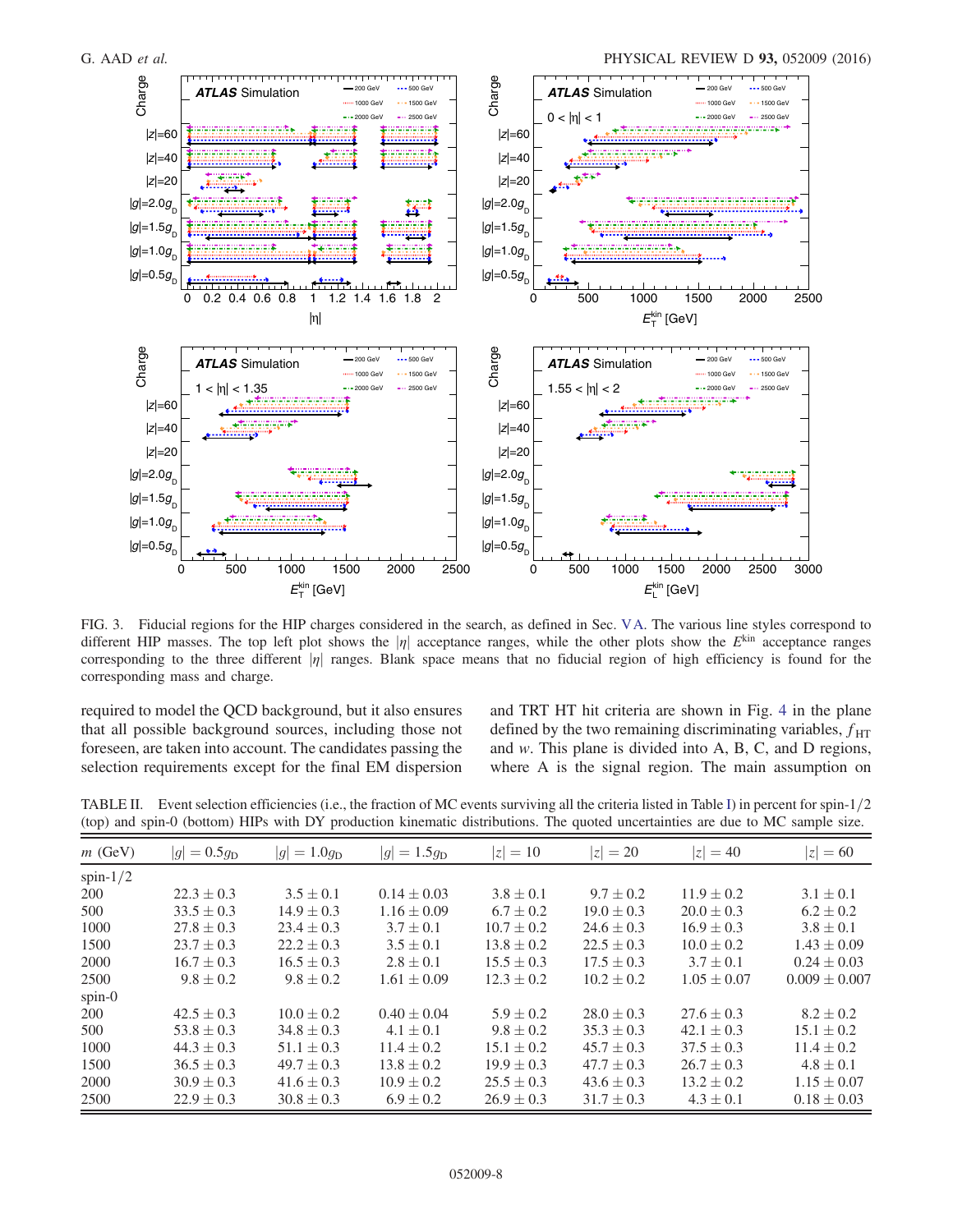<span id="page-9-0"></span>

FIG. 4. Candidates seen in data (color scale) and in a representative simulated signal sample (black squares) in the  $f_{\text{HT}}$ versus w plane, at the last stage of the event selection (prior to the requirements on these two variables). The number of background events in the signal region (A) is estimated using the left and bottom bands (B, D, and C) as control regions, as described in the text.

which the background estimation method relies is that the ratio of region-A to region-C background events is the same as the ratio of region-B to region-D background events, or, in other words, that  $f_{\text{HT}}$  and w are independent variables. Detector geometry effects give rise to a correlation due to the slight pseudorapidity ( $|\eta|$ ) dependence of the  $f_{\text{HT}}$  and w variables. The correlation is small near the signal region but increases somewhat at lower w values. This motivates the choice of  $w = 0.84$  as the lower w limit of the B and D control regions. The lower  $f_{\text{HT}}$  limit of the C and D control regions is governed by the  $f_{\text{HT}}^{\text{trig}}$  requirement applied by the level-2 HIP trigger. The absolute value of the Pearson correlation coefficient is below 0.05 in the control regions. Given that the expected background is low, the correlations near the signal region are small, and the limited number of events precludes dividing the signal region into several separate  $|\eta|$  regions, the data in the whole  $|\eta|$  range are used without correction to estimate the backgrounds. The maximum possible difference between the ratios A/C and B/D due to correlations is estimated as follows. The B and D regions are extended to cover the range  $0.69 < w < 0.91$ and divided into 22 narrow w bins, with bin width chosen so as to provide sufficient statistics in each bin. The ratio  $B_i/D_i$  is computed in each bin *i*. Taking as the weight the reciprocal square of the statistical uncertainty in each bin j (such that  $j>i$ ), the weighted average of the ratios  $B_j/D_j$ across all bins  $j > i$  is computed. This weighted average deviates from  $B_i/D_i$  by no more than 40%, which is taken as the systematic uncertainty in the background estimate obtained when assuming no correlations.

Another concern is the possibility of signal contamination in the control regions. Contamination in B is negligible compared to background yields for all signal samples. However, contamination in C represents a significant fraction (more than ∼20%) of the signal for HIPs with low charges ( $|g| = 0.5g_D$ ,  $|z| = 10$ , and  $|z| = 20$ ), which produce fewer HT hits in the TRT on average. Before even knowing how many data events are observed in the signal region A, it is possible to estimate the expected limit on this number from a background estimate that takes signal contamination into account in a likelihood fit. Applying this method, it is found that signal contamination does not affect the expected limits in any significant way. As a crosscheck, the expected number of background events in C is estimated by performing fits to the w distribution observed in D assuming power-law and exponential functions, which both describe well the falling part of the distribution. Taking into account uncertainties obtained by using different functions and varying the fit parameters, the extrapolation predicts  $4.7 \pm 1.0$  events in C, compatible with the three observed events. The fact that the three events in C do not appear at w values near the peak of the signal distributions (at  $w \sim 1$ ) further supports the claim that they are not due to low-charge HIPs.

The observed event yields in quadrants B, C, and D, are 626, 3, and 4615, respectively. The estimated number of background events in the signal region A, taking into account statistical uncertainties and systematic uncertainties due to possible correlations, is

$$
A_{\text{bkg}}^{\text{est}} = \frac{BC}{D} = 0.41 \pm 0.24 \text{(stat)} \pm 0.16 \text{(syst)}.
$$

#### VII. SYSTEMATIC UNCERTAINTIES

Systematic uncertainties that can affect the estimated signal efficiencies are summarized below. These mostly concern possible imperfections in the description of the detector response to HIPs by the simulation.

- (i) Electron-ion recombination effects in the sampling region of the EM calorimeter result in the loss of part of the energy deposition at high  $dE/dx$  values. The fraction of visible energy is modeled in the ATLAS simulation using a modified Birks' law parameterization fitted to heavy-ion measurements in liquid argon [\[43\]](#page-11-19). Varying the fraction of visible energy within its uncertainties results in a ∼10% effect in efficiency for typical signals.
- (ii) The fraction of HIPs that stop in the detector prior to reaching the EM calorimeter is affected by the assumed amount of material in the geometry description used by the GEANT4 simulation. Varying the simulated material density in the inner detector within the assumed uncertainties (which can range from  $\pm 5\%$  to  $\pm 15\%$  [\[48\]](#page-12-1)) leads to a ~5% uncertainty in signal acceptance. This uncertainty is higher for charges  $|g| = 1.5g_D$  and  $|z| = 10$  with a value of  $~\sim 10\%$ .
- (iii) Secondary ionization by  $\delta$ -rays affects the TRT hit patterns. The kinetic energy threshold below which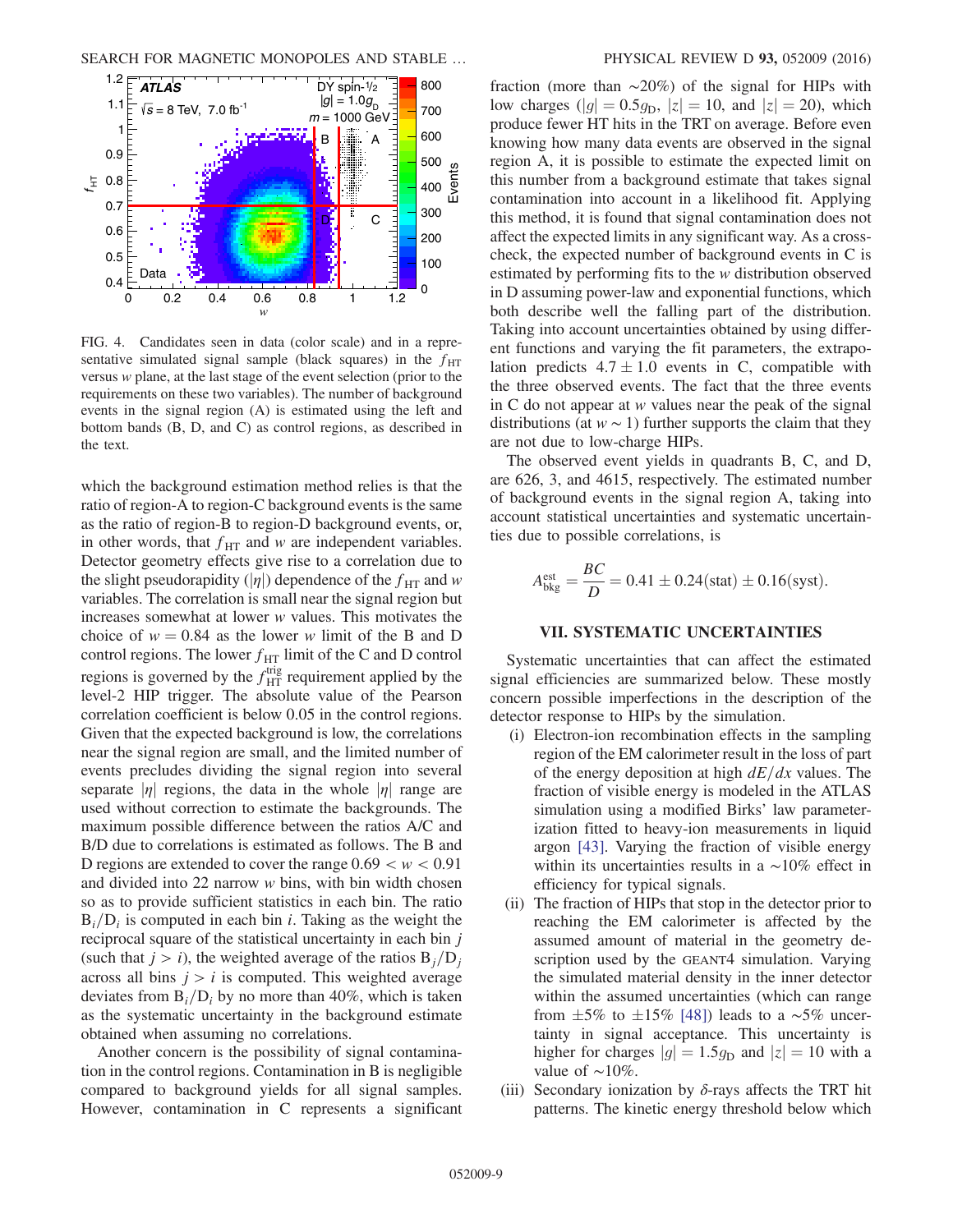<span id="page-10-0"></span>

FIG. 5. Cross section upper limits at 95% confidence level for DY HIP production as a function of HIP mass in various scenarios (dashed lines with markers). The upper plots are for spin- $1/2$  HIP production, whereas the lower plots are for spin-0 HIPs. No cross section limit is shown for mass/charge points with an acceptance lower than 1%. Overlaid on the plots are the leading-order (LO) cross sections (solid lines).

δ-rays are not propagated explicitly in the ATLAS simulation depends on the GEANT4 "range cut" parameter. Varying this parameter results in a ∼1% uncertainty in the signal efficiency.

- (iv) Pileup affects the efficiency as it adds a nonnegligible number of TRT low-threshold hits inside the geometrical region considered for the  $f_{\text{HT}}^{\text{trig}}$  and  $f_{\text{HT}}$  variables computed by the HIP trigger and the offline event selection, respectively. Uncertainties in pileup modeling and TRT hit occupancy result in  $~\sim$ 3% uncertainty in the signal efficiency.
- (v) Cross-talk effects between EM calorimeter cells affect the  $w_i$  variables, and this is not fully described in the simulation. The resulting uncertainty in signal efficiency is ∼1%.
- (vi) For clusters delayed with respect to the expected arrival time of a highly relativistic particle by more

than 10 ns, which corresponds to  $\beta$  < 0.37, there is a significant chance that the event is triggered in the next bunch crossing by the level-1 EM trigger. However, since HIP candidates selected by the L1 trigger necessarily have  $\beta > 0.4$ , there are no significant losses (and no systematic uncertainties) due to timing effects.

- (vii) An uncertainty in the efficiency of ∼1%–3% accounts for the statistical uncertainty from the MC signal samples.
- (viii) For spin-0 DY HIPs, the relative uncertainty in efficiency due to the fact that efficiency maps are used instead of a full simulation is ∼9%.

In addition to the uncertainties listed above, the systematic uncertainty due to the luminosity measurement is 2.8%. It is derived following the same methodology as that detailed in Ref. [\[49\].](#page-12-2)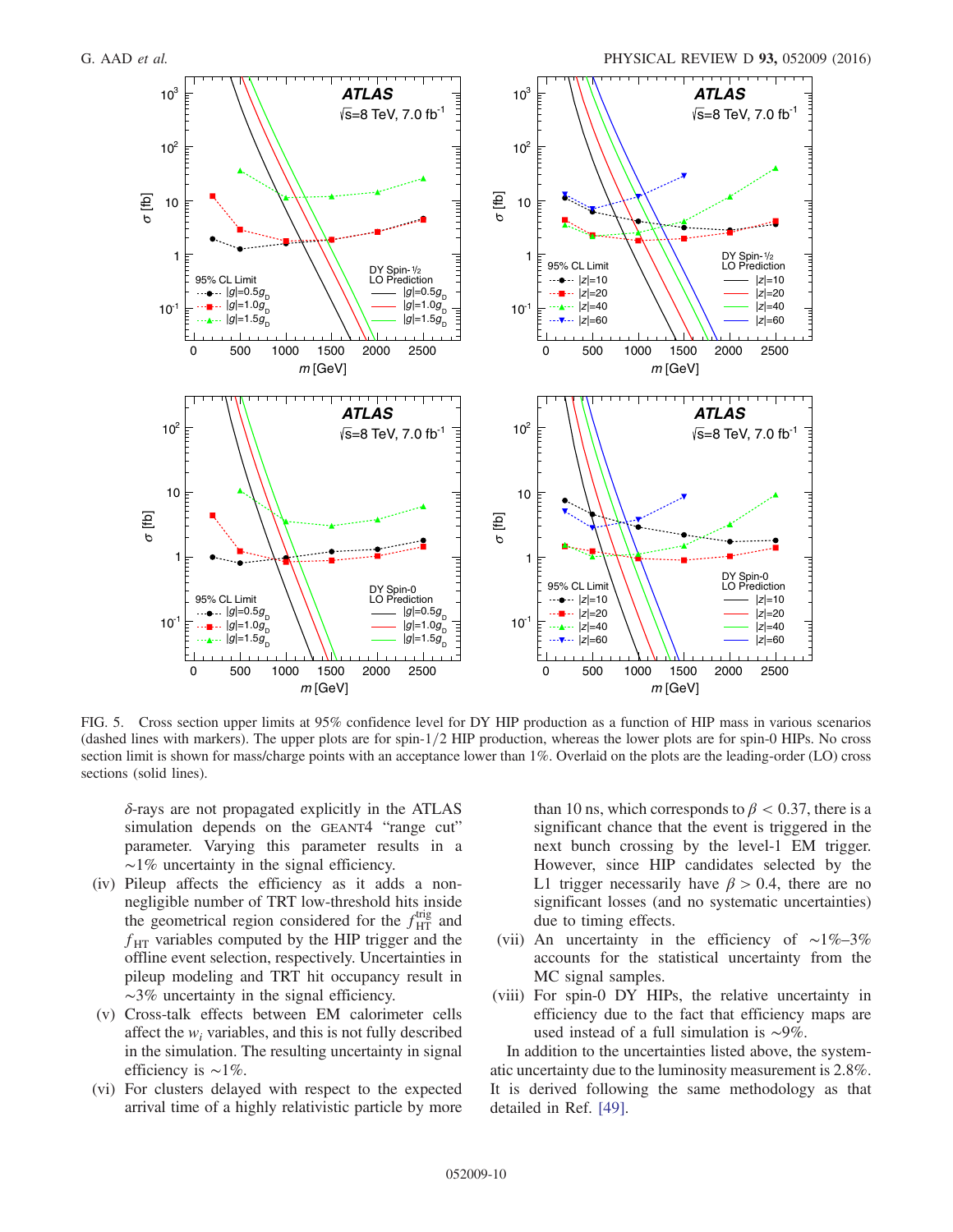| TABLE III. Lower mass limits (in GeV) at 95% confidence level in models of spin-1/2 (top) and spin-0 (bottom)    |
|------------------------------------------------------------------------------------------------------------------|
| DY HIP pair production. These limits are based upon leading-order models, since the production mechanism is of a |
| highly nonperturbative nature.                                                                                   |

|             | Drell-Yan lower mass limits (GeV) |                  |                      |            |            |            |            |
|-------------|-----------------------------------|------------------|----------------------|------------|------------|------------|------------|
|             | $ g  = 0.5g_{\rm D}$              | $ g  = 1.0q_{D}$ | $ g  = 1.5g_{\rm D}$ | $ z  = 10$ | $ z  = 20$ | $ z  = 40$ | $ z  = 60$ |
| Spin- $1/2$ | 1180                              | 1340             | 1210                 | 780        | 1050       | 1160       | 1070       |
| $Spin-0$    | 890                               | 1050             | 970                  | 490        | 780        | 920        | 880        |

#### VIII. RESULTS

<span id="page-11-3"></span><span id="page-11-0"></span>Zero events are observed in the signal region in  $7.0 \text{ fb}^{-1}$ of 8 TeV proton-proton collision data, consistent with the background estimate. This results in an upper limit on the number of signal events of 3.0 at 95% confidence level in the data sample.

#### A. Cross section limits

<span id="page-11-4"></span><span id="page-11-2"></span><span id="page-11-1"></span>Cross section limits are driven by the selection efficiencies (and their uncertainties) for the various signal hypotheses. They are determined using the full  $CL<sub>s</sub>$  frequentist method [\[50\]](#page-12-3) for each of the HIP masses and charges. In the fiducial regions, a 90% signal efficiency is used (this comes from the fiducial region definition, see Sec. [VA](#page-5-0) and Fig. [3](#page-7-0)). The 95% confidence-level cross section upper limit for the fiducial regions is 0.5 fb. The cross section limits for DY pair production are shown graphically as functions of mass in Fig. [5](#page-9-0).

#### B. Model-dependent mass limits

<span id="page-11-5"></span>As has often been pointed out in the literature (e.g., in Refs. [\[1,28\]\)](#page-11-0), the accuracy of HIP mass limits is questionable due to the nonperturbative nature of the underlying process, which renders cross section predictions unreliable. However, such limits are still useful for comparing results from different searches that make similar theoretical assumptions. In Table [III](#page-10-0), mass lower limits at 95% confidence level are shown, obtained assuming DY production kinematic distributions for spin- $1/2$  and spin-0 HIPs.

#### <span id="page-11-22"></span><span id="page-11-21"></span><span id="page-11-20"></span><span id="page-11-19"></span><span id="page-11-18"></span><span id="page-11-17"></span>IX. CONCLUSION

<span id="page-11-9"></span>A search for magnetic monopoles and exotic stable particles with high electric charge was performed with the ATLAS detector at the LHC using 7.0 fb<sup>-1</sup> of 8 TeV  $pp$ collision data using a signature of a highly ionizing particle stopping in the EM calorimeter. Candidates were selected by exploiting the measured ionization in the TRT detector and the shape of the energy deposition in the EM calorimeter. No events were observed in data in the signal region. Upper limits on the production cross section were set for mass and charge points to which the search proves sensitive. A model-independent upper limit on the production cross section of 0.5 fb was obtained for signal particles with magnetic charge in the range  $0.5g_D \le |g| \le 2.0g_D$  and electric charge in the range  $20 \le |z| \le 60$  with masses between 200 and 2500 GeV. This result is valid in welldefined fiducial regions of high and uniform event selection efficiency. Assuming Drell-Yan pair production of spin- $1/2$ and spin-0 charged massive particles, upper limits on the production cross section were obtained for  $0.5g_D \le |g| \le$ 1.5 $g_D$  and 10  $\leq |z| \leq 60$  and masses up to 2500 GeV.

<span id="page-11-7"></span><span id="page-11-6"></span>These results improve the upper limits on the production cross section for HIPs in mass and charge regions accessible to preceding experiments, and extend the limits to masses higher than 1500 GeV. Monopoles with a magnetic charge higher than  $|g| = 1.0g_D$  (up to  $|g| = 2.0g_D$ ) and exotic stable particles with an electric charge higher than  $|z| = 17$  (up to  $|z| = 60$ ) were probed for the first time at the LHC.

#### ACKNOWLEDGMENTS

<span id="page-11-16"></span><span id="page-11-15"></span><span id="page-11-14"></span><span id="page-11-13"></span><span id="page-11-12"></span><span id="page-11-11"></span><span id="page-11-10"></span><span id="page-11-8"></span>We thank CERN for the very successful operation of the LHC, as well as the support staff from our institutions without whom ATLAS could not be operated efficiently. We thank R. Koniuk for useful contributions. We acknowledge the support of ANPCyT, Argentina; YerPhI, Armenia; ARC, Australia; BMWFW and FWF, Austria; ANAS, Azerbaijan; SSTC, Belarus; CNPq and FAPESP, Brazil; NSERC, NRC and CFI, Canada; CERN; CONICYT, Chile; CAS, MOST and NSFC, China; COLCIENCIAS, Colombia; MSMT CR, MPO CR and VSC CR, Czech Republic; DNRF and DNSRC, Denmark; IN2P3-CNRS, CEA-DSM/IRFU, France; GNSF, Georgia; BMBF, HGF, and MPG, Germany; GSRT, Greece; RGC, Hong Kong SAR, China; ISF, I-CORE and Benoziyo Center, Israel; INFN, Italy; MEXT and JSPS, Japan; CNRST, Morocco; FOM and NWO, Netherlands; RCN, Norway; MNiSW and NCN, Poland; FCT, Portugal; MNE/IFA, Romania; MES of Russia and NRC KI, Russian Federation; JINR; MESTD, Serbia; MSSR, Slovakia; ARRS and MIZŠ, Slovenia; DST/ NRF, South Africa; MINECO, Spain; SRC and Wallenberg Foundation, Sweden; SERI, SNSF and Cantons of Bern and Geneva, Switzerland; MOST, Taiwan; TAEK, Turkey; STFC, United Kingdom; DOE and NSF, United States of America. In addition, individual groups and members have received support from BCKDF, the Canada Council, CANARIE, CRC, Compute Canada, FQRNT, and the Ontario Innovation Trust, Canada; EPLANET, ERC, FP7, Horizon 2020 and Marie Skłodowska-Curie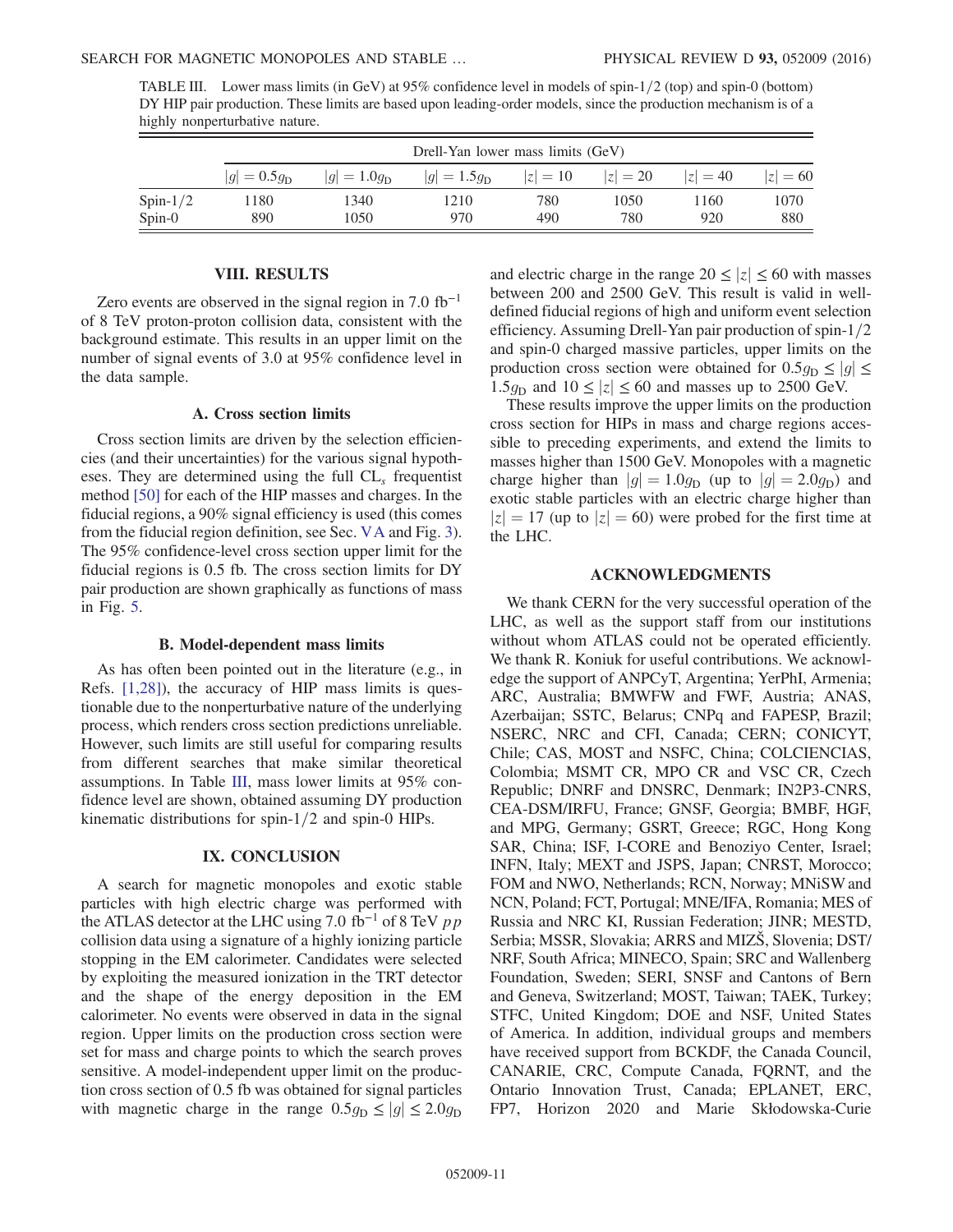<span id="page-12-0"></span>Actions, European Union; Investissements d'Avenir Labex and Idex, ANR, Région Auvergne and Fondation Partager le Savoir, France; DFG and AvH Foundation, Germany; Herakleitos, Thales and Aristeia programmes co-financed by EU-ESF and the Greek NSRF; BSF, GIF and Minerva, Israel; BRF, Norway; the Royal Society and Leverhulme Trust, United Kingdom. The crucial computing support <span id="page-12-3"></span><span id="page-12-2"></span><span id="page-12-1"></span>from all WLCG partners is acknowledged gratefully, in particular from CERN and the ATLAS Tier-1 facilities at TRIUMF (Canada), NDGF (Denmark, Norway, Sweden), CC-IN2P3 (France), KIT/GridKA (Germany), INFN-CNAF (Italy), NL-T1 (Netherlands), PIC (Spain), ASGC (Taiwan), RAL (UK) and BNL (USA) and in the Tier-2 facilities worldwide.

- <span id="page-12-6"></span><span id="page-12-5"></span>[1] M. Fairbairn, A. Kraan, D. Milstead, T. Sjostrand, P. Skands, and T. Sloan, [Phys. Rep.](http://dx.doi.org/10.1016/j.physrep.2006.10.002) 438, 1 (2007).
- [2] B. Acharya et al. (MoEDAL Collaboration), [Int. J. Mod.](http://dx.doi.org/10.1142/S0217751X14300506) Phys. A 29[, 1430050 \(2014\)](http://dx.doi.org/10.1142/S0217751X14300506).
- [3] P. Dirac, [Proc. R. Soc. A](http://dx.doi.org/10.1098/rspa.1931.0130) 133, 60 (1931).
- [4] P. Dirac, Phys. Rev. 74[, 817 \(1948\).](http://dx.doi.org/10.1103/PhysRev.74.817)
- [5] A. Polyakov, ZhETF Pis. Red. 20, 430 (1974).[JETP Lett. 20, 194 (1974)].
- [6] G. 't Hooft, Nucl. Phys. **B79**[, 276 \(1974\).](http://dx.doi.org/10.1016/0550-3213(74)90486-6)
- [7] Y. Cho and D. Maison, [Phys. Lett. B](http://dx.doi.org/10.1016/S0370-2693(96)01492-X) 391, 360 (1997).
- [8] M. Ambrosio et al. (MACRO Collaboration), [Eur. Phys. J. C](http://dx.doi.org/10.1140/epjc/s2002-01046-9) 25[, 511 \(2002\).](http://dx.doi.org/10.1140/epjc/s2002-01046-9)
- [9] S. Balestra et al. (SLIM Collaboration), [Eur. Phys. J. C](http://dx.doi.org/10.1140/epjc/s10052-008-0597-3) 55, [57 \(2008\).](http://dx.doi.org/10.1140/epjc/s10052-008-0597-3)
- <span id="page-12-8"></span>[10] D. P. Hogan, D. Z. Besson, J. P. Ralston, I. Kravchenko, and D. Seckel, Phys. Rev. D 78[, 075031 \(2008\).](http://dx.doi.org/10.1103/PhysRevD.78.075031)
- [11] M. Detrixhe et al. (ANITA-II Collaboration), [Phys. Rev. D](http://dx.doi.org/10.1103/PhysRevD.83.023513) 83[, 023513 \(2011\).](http://dx.doi.org/10.1103/PhysRevD.83.023513)
- [12] S. Adrián-Martinez et al. (ANTARES Collaboration), [Astropart. Phys.](http://dx.doi.org/10.1016/j.astropartphys.2012.02.007) 35, 634 (2012).
- [13] R. Abbasi et al. (IceCube Collaboration), [Phys. Rev. D](http://dx.doi.org/10.1103/PhysRevD.87.022001) 87, [022001 \(2013\).](http://dx.doi.org/10.1103/PhysRevD.87.022001)
- <span id="page-12-10"></span><span id="page-12-9"></span>[14] M. G. Aartsen et al. (IceCube Collaboration), [Eur. Phys. J. C](http://dx.doi.org/10.1140/epjc/s10052-014-2938-8) 74[, 2938 \(2014\)](http://dx.doi.org/10.1140/epjc/s10052-014-2938-8).
- [15] R. Ross, P. Eberhard, L. Alvarez, and R. Watt, [Phys. Rev. D](http://dx.doi.org/10.1103/PhysRevD.8.698) 8[, 698 \(1973\).](http://dx.doi.org/10.1103/PhysRevD.8.698)
- [16] J. Kovalik and J. Kirschvink, [Phys. Rev. A](http://dx.doi.org/10.1103/PhysRevA.33.1183) 33, 1183 [\(1986\).](http://dx.doi.org/10.1103/PhysRevA.33.1183)
- [17] H. Jeon and M. Longo, [Phys. Rev. Lett.](http://dx.doi.org/10.1103/PhysRevLett.75.1443) 75, 1443 (1995).
- [18] K. Bendtz, D. Milstead, H.-P. Hachler, A. Hirt, P. Mermod, P. Michael, T. Sloan, C. Tegner, and S. Thorarinsson, [Phys.](http://dx.doi.org/10.1103/PhysRevLett.110.121803) Rev. Lett. 110[, 121803 \(2013\).](http://dx.doi.org/10.1103/PhysRevLett.110.121803)
- [19] B. Aubert, P. Musset, M. Price, and J. Vialle, [Phys. Lett.](http://dx.doi.org/10.1016/0370-2693(83)90488-4) 120B[, 465 \(1983\).](http://dx.doi.org/10.1016/0370-2693(83)90488-4)
- [20] P. Musset, M. Price, and E. Lohrmann, [Phys. Lett.](http://dx.doi.org/10.1016/0370-2693(83)90270-8) 128B, [333 \(1983\)](http://dx.doi.org/10.1016/0370-2693(83)90270-8).
- [21] B. Abbott et al. (D0 Collaboration), [Phys. Rev. Lett.](http://dx.doi.org/10.1103/PhysRevLett.81.524) 81, 524 [\(1998\).](http://dx.doi.org/10.1103/PhysRevLett.81.524)
- <span id="page-12-7"></span>[22] A. Aktas *et al.* (H1 Collaboration), [Eur. Phys. J. C](http://dx.doi.org/10.1140/epjc/s2005-02201-6)  $41$ , 133 [\(2005\).](http://dx.doi.org/10.1140/epjc/s2005-02201-6)
- [23] A. Abulencia et al. (CDF Collaboration), [Phys. Rev. Lett.](http://dx.doi.org/10.1103/PhysRevLett.96.201801) 96[, 201801 \(2006\).](http://dx.doi.org/10.1103/PhysRevLett.96.201801)
- [24] G. Abbiendi et al. (OPAL Collaboration), [Phys. Lett. B](http://dx.doi.org/10.1016/j.physletb.2008.03.057) 663, [37 \(2008\).](http://dx.doi.org/10.1016/j.physletb.2008.03.057)
- <span id="page-12-4"></span>[25] ATLAS Collaboration, *Phys. Rev. Lett.* **109**[, 261803 \(2012\).](http://dx.doi.org/10.1103/PhysRevLett.109.261803)
- [26] A. De Roeck, H.-P. Hächler, A. M. Hirt, M. Dam Joergensen, A. Katre, P. Mermod, D. Milstead, and T. Sloan, [Eur. Phys. J.](http://dx.doi.org/10.1140/epjc/s10052-012-2212-x) C 72[, 2212 \(2012\)](http://dx.doi.org/10.1140/epjc/s10052-012-2212-x).
- [27] K. Bendtz, A. Katre, D. Lacarrère, P. Mermod, D. Milstead, J. Pinfold, and R. Soluk, in Proceedings of the 14th ICATPP Conference, Astroparticle, Particle, Space Physics and Detectors for Physics Applications (World Scientific, Singapore, 2014), p. 382.
- [28] A. De Roeck, A. Katre, P. Mermod, D. Milstead, and T. Sloan, [Eur. Phys. J. C](http://dx.doi.org/10.1140/epjc/s10052-012-1985-2) 72, 1985 (2012).
- [29] ATLAS Collaboration, [Phys. Lett. B](http://dx.doi.org/10.1016/j.physletb.2011.03.033) 698, 353 (2011).
- [30] ATLAS Collaboration, [Eur. Phys. J. C](http://dx.doi.org/10.1140/epjc/s10052-015-3534-2) 75, 362 (2015).
- [31] S. Chatrchyan et al. (CMS Collaboration), [J. High Energy](http://dx.doi.org/10.1007/JHEP07(2013)122) [Phys. 07 \(2013\) 122.](http://dx.doi.org/10.1007/JHEP07(2013)122)
- [32] ATLAS uses a right-handed coordinate system with its origin at the nominal interaction point (IP) in the center of the detector and the z axis along the beam pipe. The  $x$  axis points from the IP to the center of the LHC ring, and the y axis points upward. Cylindrical coordinates  $(r, \phi)$  are used in the transverse plane,  $\phi$  being the azimuthal angle around the beam pipe. The pseudorapidity is defined in terms of the polar angle  $\theta$  as  $\eta = -\ln \tan(\theta/2)$ .
- [33] ATLAS Collaboration, J. Instrum. 3[, S08003 \(2008\)](http://dx.doi.org/10.1088/1748-0221/3/08/S08003).
- [34] ATLAS Collaboration, [Eur. Phys. J. C](http://dx.doi.org/10.1140/epjc/s10052-010-1354-y) **70**, 723 (2010).
- [35] J. Alwall, M. Herquet, F. Maltoni, O. Mattelaer, and T. Stelzer, [J. High Energy Phys. 06 \(2011\) 128.](http://dx.doi.org/10.1007/JHEP06(2011)128)
- [36] J. Pumplin, D. R. Stump, J. Huston, H.-L. Lai, P. Nadolsky, and W.-K. Tung, [J. High Energy Phys. 07 \(2002\) 012.](http://dx.doi.org/10.1088/1126-6708/2002/07/012)
- [37] T. Sjöstrand, S. Mrenna, and P. Skands, [J. High Energy](http://dx.doi.org/10.1088/1126-6708/2006/05/026) [Phys. 05 \(2006\) 026.](http://dx.doi.org/10.1088/1126-6708/2006/05/026)
- [38] T. Sjöstrand, S. Mrenna, and P. Skands, [Comput. Phys.](http://dx.doi.org/10.1016/j.cpc.2008.01.036) Commun. 178[, 852 \(2008\)](http://dx.doi.org/10.1016/j.cpc.2008.01.036).
- [39] S. Ahlen, Phys. Rev. D 14[, 2935 \(1976\).](http://dx.doi.org/10.1103/PhysRevD.14.2935)
- [40] S. Ahlen, [Phys. Rev. D](http://dx.doi.org/10.1103/PhysRevD.17.229) 17, 229 (1978).
- [41] ATLAS Collaboration, [Eur. Phys. J. C](http://dx.doi.org/10.1140/epjc/s10052-010-1429-9) 70, 823 (2010).
- [42] S. Agostinelli et al. (GEANT4 Collaboration), [Nucl. Instrum.](http://dx.doi.org/10.1016/S0168-9002(03)01368-8) [Methods Phys. Res., Sect. A](http://dx.doi.org/10.1016/S0168-9002(03)01368-8) 506, 250 (2003).
- [43] S. Burdin, M. Horbatsch, and W. Taylor, [Nucl. Instrum.](http://dx.doi.org/10.1016/j.nima.2011.10.044) [Methods Phys. Res., Sect. A](http://dx.doi.org/10.1016/j.nima.2011.10.044) 664, 111 (2012).
- [44] S. Alioli, P. Nason, C. Oleari, and E. Re, [J. High Energy](http://dx.doi.org/10.1088/1126-6708/2008/07/060) [Phys. 07 \(2008\) 060.](http://dx.doi.org/10.1088/1126-6708/2008/07/060)
- [45] ATLAS Collaboration, Report No. ATL-PHYS-PUB-2012- 003, 2012, [http://cds.cern.ch/record/1474107.](http://cds.cern.ch/record/1474107)
- [46] ATLAS Collaboration, Report No. ATLAS-CONF-2012- 048, 2012, [http://cds.cern.ch/record/1450089.](http://cds.cern.ch/record/1450089)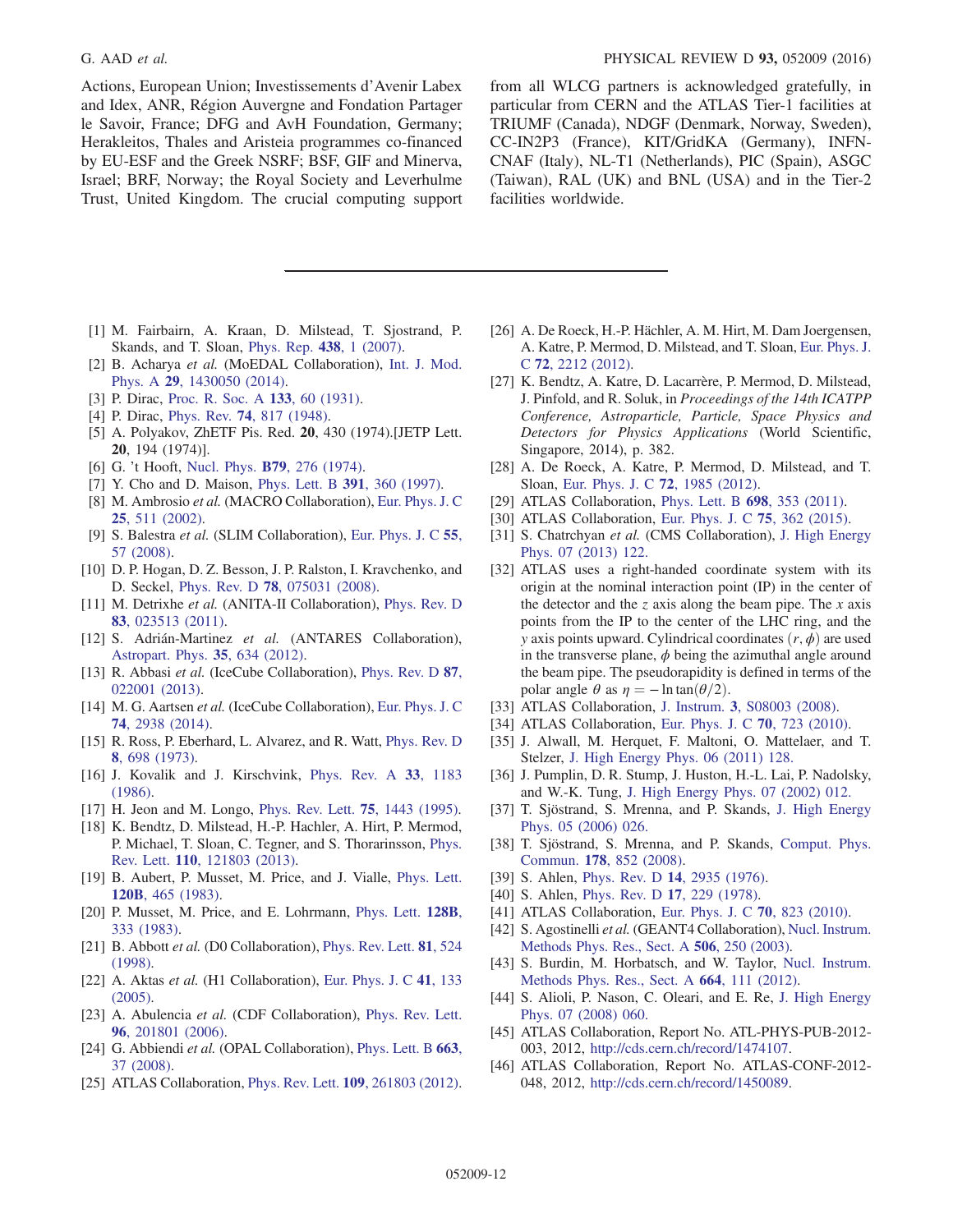- [47] W. Lampl, S. Laplace, D. Lelas, P. Loch, H. Ma, S. Menke, S. Rajagopalan, D. Rousseau, S. Snyder, and G. Unal, Report No. ATL-LARG-PUB-2008-002, 2008, [http://cds](http://cds.cern.ch/record/1099735) [.cern.ch/record/1099735.](http://cds.cern.ch/record/1099735)
- [48] ATLAS Collaboration, J. Instrum. 7[, P01013 \(2012\)](http://dx.doi.org/10.1088/1748-0221/7/01/P01013).
- [49] ATLAS Collaboration, [Eur. Phys. J. C](http://dx.doi.org/10.1140/epjc/s10052-013-2518-3) 73, 2518 [\(2013\).](http://dx.doi.org/10.1140/epjc/s10052-013-2518-3)
- [50] A. Read, J. Phys. G **28**[, 2693 \(2002\).](http://dx.doi.org/10.1088/0954-3899/28/10/313)

<span id="page-13-4"></span><span id="page-13-3"></span><span id="page-13-2"></span><span id="page-13-1"></span><span id="page-13-0"></span>G. Aad,  $^{85}$  B. Abbott,<sup>113</sup> J. Abdallah,<sup>151</sup> O. Abdinov,<sup>11</sup> R. Aben,<sup>107</sup> M. Abolins,<sup>90</sup> O. S. AbouZeid,<sup>158</sup> H. Abramowicz,<sup>153</sup> H. Abreu,<sup>152</sup> R. Abreu,<sup>116</sup> Y. Abulaiti,<sup>146a,146b</sup> B. S. Acharya,<sup>164a,164[b,a](#page-24-0)</sup> L. Adamczyk,<sup>38a</sup> D. L. Adams,<sup>25</sup> J. Adelman,<sup>108</sup> S. Adomeit,<sup>100</sup> T. Adye,<sup>131</sup> A. A. Affolder,<sup>74</sup> T. Agatonovic-Jovin,<sup>13</sup> J. Agricola,<sup>54</sup> J. A. Aguilar-Saavedra,<sup>126a,126f</sup> S. P. Ahlen,<sup>22</sup> F. Ahmadov,<sup>6[5,b](#page-24-1)</sup> G. Aielli,<sup>133a,133b</sup> H. Akerstedt,<sup>146a,146b</sup> T. P. A. Åkesson,<sup>81</sup> A. V. Akimov,<sup>96</sup> G. L. Alberghi,<sup>20a,20b</sup> J. Albert,<sup>169</sup> S. Albrand,<sup>55</sup> M. J. Alconada Verzini,<sup>71</sup> M. Aleksa,<sup>30</sup> I. N. Aleksandrov,<sup>65</sup> C. Alexa,<sup>26a</sup> G. Alexander, <sup>153</sup> T. Alexopoulos, <sup>10</sup> M. Alhroob, <sup>113</sup> G. Alimonti, <sup>91a</sup> L. Alio, <sup>85</sup> J. Alison, <sup>31</sup> S. P. Alkire, <sup>35</sup> B. M. M. Allbrooke,<sup>149</sup> P. P. Allport,<sup>74</sup> A. Aloisio,<sup>104a,104b</sup> A. Alonso,<sup>36</sup> F. Alonso,<sup>71</sup> C. Alpigiani,<sup>76</sup> A. Altheimer,<sup>35</sup> B. Alvarez Gonzalez,<sup>30</sup> D. Álvarez Piqueras,<sup>167</sup> M. G. Alviggi,<sup>104a,104b</sup> B. T. Amadio,<sup>15</sup> K. Amako,<sup>66</sup> Y. Amaral Coutinho,<sup>24a</sup> C. Amelung,<sup>23</sup> D. Amidei,<sup>89</sup> S. P. Amor Dos Santos,<sup>126a,126c</sup> A. Amorim,<sup>126a,126b</sup> S. Amoroso,<sup>48</sup> N. Amram,<sup>153</sup> G. Amundsen,<sup>23</sup> C. Anastopoulos,<sup>139</sup> L. S. Ancu,<sup>49</sup> N. Andari,<sup>108</sup> T. Andeen,<sup>35</sup> C. F. Anders,<sup>58b</sup> G. Anders,<sup>30</sup> J. K. Anders,<sup>74</sup> K. J. Anderson,<sup>31</sup> A. Andreazza,<sup>91a,91b</sup> V. Andrei,<sup>58a</sup> S. Angelidakis,<sup>9</sup> I. Angelozzi,<sup>107</sup> P. Anger,<sup>44</sup> A. Angerami,<sup>35</sup> F. Anghinolfi,<sup>30</sup> A. V. Anisenkov,<sup>109[,c](#page-24-2)</sup> N. Anjos,<sup>12</sup> A. Annovi,<sup>124a,124b</sup> M. Antonelli,<sup>47</sup> A. Antonov,<sup>98</sup> J. Antos,<sup>144b</sup> F. Anulli,<sup>132a</sup> M. Aoki,<sup>66</sup> L. Aperio Bella,<sup>18</sup> G. Arabidze,<sup>90</sup> Y. Arai,<sup>66</sup> J. P. Araque,<sup>126a</sup> A. T. H. Arce,<sup>45</sup> F. A. Arduh,<sup>71</sup> J-F. Arguin,<sup>95</sup> S. Argyropoulos,<sup>63</sup> M. Arik,<sup>19a</sup> A. J. Armbruster,<sup>30</sup> O. Arnaez,<sup>30</sup> V. Arnal,<sup>82</sup> H. Arnold,<sup>48</sup> M. Arratia,<sup>28</sup> O. Arslan,<sup>21</sup> A. Artamonov,<sup>97</sup> G. Artoni,<sup>23</sup> S. Asai,<sup>155</sup> N. Asbah,<sup>42</sup> A. Ashkenazi,<sup>153</sup> B. Åsman,<sup>146a,146b</sup> L. Asquith,<sup>149</sup> K. Assamagan,<sup>25</sup> R. Astalos,<sup>144a</sup> M. Atkinson,<sup>165</sup> N. B. Atlay,<sup>141</sup> K. Augsten,<sup>128</sup> M. Aurousseau,<sup>145b</sup> G. Avolio,<sup>30</sup> B. Axen,<sup>15</sup> M. K. Ayoub,<sup>117</sup> G. Azuelos, <sup>95[,d](#page-24-3)</sup> M. A. Baak,<sup>30</sup> A. E. Baas,<sup>58a</sup> M. J. Baca,<sup>18</sup> C. Bacci,<sup>134a,134b</sup> H. Bachacou,<sup>136</sup> K. Bachas,<sup>154</sup>, 154a,134b H. Bachacou,<sup>136</sup> K. Bachas,154 M. Backes,<sup>30</sup> M. Backhaus,<sup>30</sup> P. Bagiacchi,<sup>132a,132b</sup> P. Bagnaia,<sup>132a,132b</sup> Y. Bai,<sup>33a</sup> T. Bain,<sup>35</sup> J. T. Baines,<sup>131</sup> O. K. Baker,<sup>176</sup> E. M. Baldin, <sup>10[9,c](#page-24-2)</sup> P. Balek, <sup>129</sup> T. Balestri, <sup>148</sup> F. Balli, <sup>84</sup> W. K. Balunas, <sup>122</sup> E. Banas, <sup>39</sup> Sw. Banerjee, <sup>173</sup> A. A. E. Bannoura, <sup>175</sup> H. S. Bansil,<sup>18</sup> L. Barak,<sup>30</sup> E. L. Barberio,<sup>88</sup> D. Barberis,<sup>50a,50b</sup> M. Barbero,<sup>85</sup> T. Barillari,<sup>101</sup> M. Barisonzi,<sup>164a,164b</sup> T. Barklow,<sup>143</sup> N. Barlow,<sup>28</sup> S. L. Barnes,<sup>84</sup> B. M. Barnett,<sup>131</sup> R. M. Barnett,<sup>15</sup> Z. Barnovska,<sup>5</sup> A. Baroncelli,<sup>134a</sup> G. Barone,<sup>23</sup> A. J. Barr, <sup>120</sup> F. Barreiro, <sup>82</sup> J. Barreiro Guimarães da Costa, <sup>57</sup> R. Bartoldus, <sup>143</sup> A. E. Barton, <sup>72</sup> P. Bartos, <sup>144a</sup> A. Basalaev, <sup>123</sup> A. Bassalat,<sup>117</sup> A. Basye,<sup>165</sup> R. L. Bates,<sup>53</sup> S. J. Batista,<sup>158</sup> J. R. Batley,<sup>28</sup> M. Battaglia,<sup>137</sup> M. Bauce,<sup>132a,132b</sup> F. Bauer,<sup>136</sup> H. S. Bawa,<sup>14[3,e](#page-24-4)</sup> J. B. Beacham,<sup>111</sup> M. D. Beattie,<sup>72</sup> T. Beau,<sup>80</sup> P. H. Beauchemin,<sup>161</sup> R. Beccherle,<sup>124a,124b</sup> P. Bechtle,<sup>21</sup> H. P. Beck,<sup>1[7,f](#page-24-5)</sup> K. Becker,<sup>120</sup> M. Becker,<sup>83</sup> M. Beckingham,<sup>170</sup> C. Becot,<sup>117</sup> A. J. Beddall,<sup>19b</sup> A. Beddall,<sup>19b</sup> V. A. Bednyakov,<sup>65</sup> C. P. Bee,<sup>148</sup> L. J. Beemster,<sup>107</sup> T. A. Beermann,<sup>30</sup> M. Begel,<sup>25</sup> J. K. Behr,<sup>120</sup> C. Belanger-Champagne,<sup>87</sup> W. H. Bell,<sup>49</sup> G. Bella,<sup>153</sup> L. Bellagamba,<sup>20a</sup> A. Bellerive,<sup>29</sup> M. Bellomo,<sup>86</sup> K. Belotskiy,<sup>98</sup> O. Beltramello,<sup>30</sup> O. Benary,<sup>153</sup> D. Benchekroun,<sup>135a</sup> M. Bender,<sup>100</sup> K. Bendtz,<sup>146a,146b</sup> N. Benekos,<sup>10</sup> Y. Benhammou,<sup>153</sup> E. Benhar Noccioli,<sup>49</sup> J. A. Benitez Garcia,<sup>159b</sup> D. P. Benjamin,<sup>45</sup> J. R. Bensinger,<sup>23</sup> S. Bentvelsen,<sup>107</sup> L. Beresford,<sup>120</sup> M. Beretta,<sup>47</sup> D. Berge,<sup>107</sup> E. Bergeaas Kuutmann, <sup>166</sup> N. Berger, <sup>5</sup> F. Berghaus, <sup>169</sup> J. Beringer, <sup>15</sup> C. Bernard, <sup>22</sup> N. R. Bernard, <sup>86</sup> C. Bernius, <sup>110</sup> F. U. Bernlochner,<sup>21</sup> T. Berry,<sup>77</sup> P. Berta,<sup>129</sup> C. Bertella,<sup>83</sup> G. Bertoli,<sup>146a,146b</sup> F. Bertolucci,<sup>124a,124b</sup> C. Bertsche,<sup>113</sup> D. Bertsche,<sup>113</sup> M. I. Besana,<sup>91a</sup> G. J. Besjes,<sup>36</sup> O. Bessidskaia Bylund,<sup>146a,146b</sup> M. Bessner,<sup>42</sup> N. Besson,<sup>136</sup> C. Betancourt,<sup>48</sup> S. Bethke,<sup>101</sup> A. J. Bevan,<sup>76</sup> W. Bhimji,<sup>15</sup> R. M. Bianchi,<sup>125</sup> L. Bianchini,<sup>23</sup> M. Bianco,<sup>30</sup> O. Biebel,<sup>100</sup> D. Biedermann,<sup>16</sup> S. P. Bieniek,<sup>78</sup> M. Biglietti,<sup>134a</sup> J. Bilbao De Mendizabal,<sup>49</sup> H. Bilokon,<sup>47</sup> M. Bindi,<sup>54</sup> S. Binet,<sup>117</sup> A. Bingul,<sup>19b</sup> C. Bini,<sup>132a,132b</sup> S. Biondi,<sup>20a,20b</sup> D. M. Bjergaard,<sup>45</sup> C. W. Black,<sup>150</sup> J. E. Black,<sup>143</sup> K. M. Black,<sup>22</sup> D. Blackburn,<sup>138</sup> R. E. Blair, <sup>6</sup> J.-B. Blanchard, <sup>136</sup> J. E. Blanco, <sup>77</sup> T. Blazek, <sup>144a</sup> I. Bloch, <sup>42</sup> C. Blocker, <sup>23</sup> W. Blum, <sup>83,[†](#page-24-6)</sup> U. Blumenschein, <sup>54</sup> G. J. Bobbink,<sup>107</sup> V. S. Bobrovnikov,<sup>109[,c](#page-24-2)</sup> S. S. Bocchetta,<sup>81</sup> A. Bocci,<sup>45</sup> C. Bock,<sup>100</sup> M. Boehler,<sup>48</sup> J. A. Bogaerts,<sup>30</sup> D. Bogavac,<sup>13</sup> A. G. Bogdanchikov,<sup>109</sup> C. Bohm,<sup>146a</sup> V. Boisvert,<sup>77</sup> T. Bold,<sup>38a</sup> V. Boldea,<sup>26a</sup> A. S. Boldyrev,<sup>99</sup> M. Bomben,<sup>80</sup> M. Bona,<sup>76</sup> M. Boonekamp,<sup>136</sup> A. Borisov,<sup>130</sup> G. Borissov,<sup>72</sup> S. Borroni,<sup>42</sup> J. Bortfeldt,<sup>100</sup> V. Bortolotto,<sup>60a,60b,60c</sup> K. Bos,<sup>107</sup> D. Boscherini,<sup>20a</sup> M. Bosman,<sup>12</sup> J. Boudreau,<sup>125</sup> J. Bouffard,<sup>2</sup> E. V. Bouhova-Thacker,<sup>72</sup> D. Boumediene,<sup>34</sup> C. Bourdarios,<sup>117</sup> N. Bousson,<sup>114</sup> S. K. Boutle,<sup>53</sup> A. Boveia,<sup>30</sup> J. Boyd,<sup>30</sup> I. R. Boyko,<sup>65</sup> I. Bozic,<sup>13</sup> J. Bracinik,<sup>18</sup> A. Brandt,<sup>8</sup> G. Brandt,<sup>54</sup> O. Brandt,<sup>58a</sup> U. Bratzler,<sup>156</sup> B. Brau,<sup>86</sup> J. E. Brau,<sup>116</sup> H. M. Braun,<sup>175,[†](#page-24-6)</sup> S. F. Brazzale,<sup>164a,164c</sup> W. D. Breaden Madden,<sup>53</sup>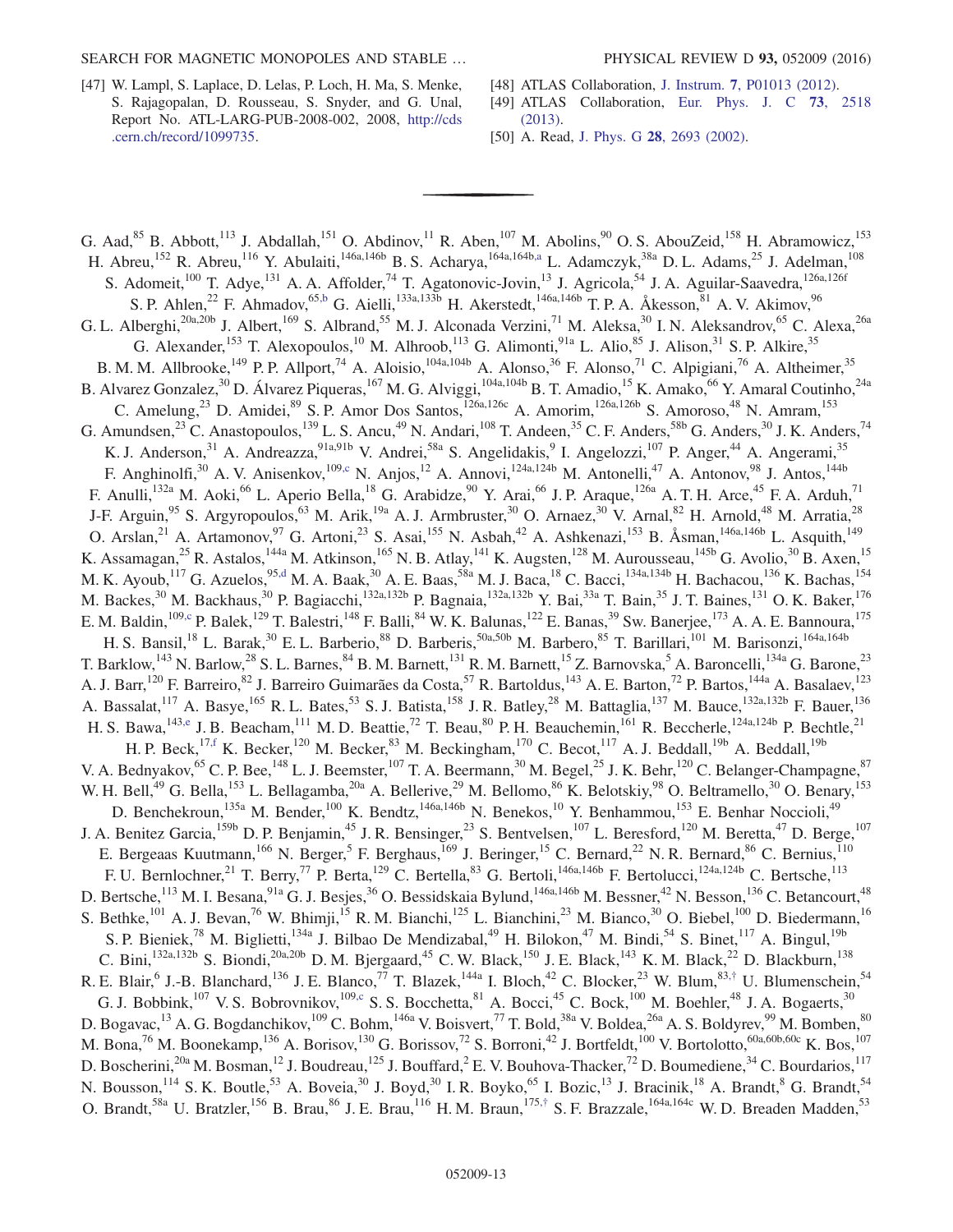<span id="page-14-3"></span><span id="page-14-2"></span><span id="page-14-1"></span><span id="page-14-0"></span>K. Brendlinger,<sup>122</sup> A. J. Brennan,<sup>88</sup> L. Brenner,<sup>107</sup> R. Brenner,<sup>166</sup> S. Bressler,<sup>172</sup> K. Bristow,<sup>145c</sup> T. M. Bristow,<sup>46</sup> D. Britton,<sup>53</sup> D. Britzger,<sup>42</sup> F. M. Brochu,<sup>28</sup> I. Brock,<sup>21</sup> R. Brock,<sup>90</sup> J. Bronner,<sup>101</sup> G. Brooijmans,<sup>35</sup> T. Brooks,<sup>77</sup> W. K. Brooks,<sup>32b</sup> J. Brosamer,<sup>15</sup> E. Brost,<sup>116</sup> J. Brown,<sup>55</sup> P. A. Bruckman de Renstrom,<sup>39</sup> D. Bruncko,<sup>144b</sup> R. Bruneliere,<sup>48</sup> A. Bruni,<sup>20a</sup> G. Bruni,<sup>20a</sup> M. Bruschi,<sup>20a</sup> N. Bruscino,<sup>21</sup> L. Bryngemark,<sup>81</sup> T. Buanes,<sup>14</sup> Q. Buat,<sup>142</sup> P. Buchholz,<sup>141</sup> A. G. Buckley,<sup>53</sup> S. I. Buda,<sup>26a</sup> I. A. Budagov,<sup>65</sup> F. Buehrer,<sup>48</sup> L. Bugge,<sup>119</sup> M. K. Bugge,<sup>119</sup> O. Bulekov,<sup>98</sup> D. Bullock,<sup>8</sup> H. Burckhart,<sup>30</sup> S. Burdin,<sup>74</sup> C. D. Burgard,<sup>48</sup> B. Burghgrave,<sup>108</sup> S. Burke,<sup>131</sup> I. Burmeister,<sup>43</sup> E. Busato,<sup>34</sup> D. Büscher,<sup>48</sup> V. Büscher,<sup>83</sup> P. Bussey,<sup>53</sup> J. M. Butler,<sup>22</sup> A. I. Butt,<sup>3</sup> C. M. Buttar,<sup>53</sup> J. M. Butterworth,<sup>78</sup> P. Butti,<sup>107</sup> W. Buttinger,<sup>25</sup> A. Buzatu,<sup>53</sup> A. R. Buzykaev, 10[9,c](#page-24-2) S. Cabrera Urbán, <sup>167</sup> D. Caforio, <sup>128</sup> V. M. Cairo, <sup>37a, 37b</sup> O. Cakir, <sup>4a</sup> N. Calace, <sup>49</sup> P. Calafiura, <sup>15</sup> A. Calandri,  $^{136}$  G. Calderini,  $^{80}$  P. Calfayan,  $^{100}$  L. P. Caloba,  $^{24a}$  D. Calvet,  $^{34}$  S. Calvet,  $^{34}$  R. Camacho Toro,  $^{31}$  S. Camarda,  $^{42}$ P. Camarri,<sup>133a,133b</sup> D. Cameron,<sup>119</sup> R. Caminal Armadans,<sup>165</sup> S. Campana,<sup>30</sup> M. Campanelli,<sup>78</sup> A. Campoverde,<sup>148</sup> V. Canale,  $^{104a,104b}$  A. Canepa,  $^{159a}$  M. Cano Bret,  $^{33e}$  J. Cantero,  $^{82}$  R. Cantrill,  $^{126a}$  T. Cao,  $^{40}$  M. D. M. Capeans Garrido,  $^{30}$ I. Caprini,<sup>26a</sup> M. Caprini,<sup>26a</sup> M. Capua,<sup>37a,37b</sup> R. Caputo,<sup>83</sup> R. Cardarelli,<sup>133a</sup> F. Cardillo,<sup>48</sup> T. Carli,<sup>30</sup> G. Carlino,<sup>104a</sup> L. Carminati,<sup>91a,91b</sup> S. Caron,<sup>106</sup> E. Carquin,<sup>32a</sup> G. D. Carrillo-Montoya,<sup>30</sup> J. R. Carter,<sup>28</sup> J. Carvalho,<sup>126a,126c</sup> D. Casadei,<sup>78</sup> M. P. Casado,<sup>12</sup> M. Casolino,<sup>12</sup> E. Castaneda-Miranda,<sup>145a</sup> A. Castelli,<sup>107</sup> V. Castillo Gimenez,<sup>167</sup> N. F. Castro,<sup>126a[,g](#page-24-7)</sup> P. Catastini,<sup>57</sup> A. Catinaccio,<sup>30</sup> J. R. Catmore,<sup>119</sup> A. Cattai,<sup>30</sup> J. Caudron,<sup>83</sup> V. Cavaliere,<sup>165</sup> D. Cavalli,<sup>91a</sup> M. Cavalli-Sforza,<sup>12</sup> V. Cavasinni,<sup>124a,124b</sup> F. Ceradini,<sup>134a,134b</sup> B. C. Cerio,<sup>45</sup> K. Cerny,<sup>129</sup> A. S. Cerqueira,<sup>24b</sup> A. Cerri,<sup>149</sup> L. Cerrito,<sup>76</sup> F. Cerutti,<sup>15</sup> M. Cerv,<sup>30</sup> A. Cervelli,<sup>17</sup> S. A. Cetin,<sup>19c</sup> A. Chafaq,<sup>135a</sup> D. Chakraborty,<sup>108</sup> I. Chalupkova,<sup>129</sup> P. Chang, <sup>165</sup> J. D. Chapman,<sup>28</sup> D. G. Charlton,<sup>18</sup> C. C. Chau, <sup>158</sup> C. A. Chavez Barajas, <sup>149</sup> S. Cheatham, <sup>152</sup> A. Chegwidden,<sup>90</sup> S. Chekanov, S. V. Chekulaev, <sup>159a</sup> G. A. Chelkov, <sup>65[,h](#page-24-8)</sup> M. A. Chelstowska, <sup>89</sup> C. Chen, <sup>64</sup> H. Chen, <sup>25</sup> K. Chen, <sup>148</sup> L. Chen,  $33d$ , S. Chen,<sup>33c</sup> S. Chen,<sup>155</sup> X. Chen,<sup>33f</sup> Y. Chen,<sup>67</sup> H. C. Cheng,<sup>89</sup> Y. Cheng,<sup>31</sup> A. Cheplakov,<sup>65</sup> E. Cheremushkina,<sup>130</sup> R. Cherkaoui El Moursli, <sup>135e</sup> V. Chernyatin,<sup>25,[†](#page-24-6)</sup> E. Cheu,<sup>7</sup> L. Chevalier, <sup>136</sup> V. Chiarella,<sup>47</sup> G. Chiarelli, <sup>124a,124b</sup> G. Chiodini,<sup>73a</sup> A. S. Chisholm,<sup>18</sup> R. T. Chislett,<sup>78</sup> A. Chitan,<sup>26a</sup> M. V. Chizhov,<sup>65</sup> K. Choi,<sup>61</sup> S. Chouridou,<sup>9</sup> B. K. B. Chow,<sup>100</sup> V. Christodoulou,<sup>78</sup> D. Chromek-Burckhart,<sup>30</sup> J. Chudoba,<sup>127</sup> A. J. Chuinard,<sup>87</sup> J. J. Chwastowski,<sup>39</sup> L. Chytka,<sup>115</sup> G. Ciapetti,<sup>132a,132b</sup> A. K. Ciftci,<sup>4a</sup> D. Cinca,<sup>53</sup> V. Cindro,<sup>75</sup> I. A. Cioara,<sup>21</sup> A. Ciocio,<sup>15</sup> F. Cirotto,<sup>104a,104b</sup> Z. H. Citron,<sup>172</sup> M. Ciubancan,<sup>26a</sup> A. Clark,<sup>49</sup> B. L. Clark,<sup>57</sup> P. J. Clark,<sup>46</sup> R. N. Clarke,<sup>15</sup> W. Cleland,<sup>125</sup> C. Clement,<sup>146a,146b</sup> Y. Coadou,<sup>85</sup> M. Cobal,<sup>164a,164c</sup> A. Coccaro,<sup>49</sup> J. Cochran,<sup>64</sup> L. Coffey,<sup>23</sup> J. G. Cogan,<sup>143</sup> L. Colasurdo,<sup>106</sup> B. Cole,<sup>35</sup> S. Cole,<sup>108</sup> A. P. Colijn,<sup>107</sup> J. Collot,<sup>55</sup> T. Colombo,<sup>58c</sup> G. Compostella,<sup>101</sup> P. Conde Muiño,<sup>126a,126b</sup> E. Coniavitis,<sup>48</sup> S. H. Connell,<sup>145b</sup> I. A. Connelly,<sup>77</sup> V. Consorti,<sup>48</sup> S. Constantinescu,<sup>26a</sup> C. Conta,<sup>121a,121b</sup> G. Conti,<sup>30</sup> F. Conventi,<sup>104[a,j](#page-24-10)</sup> M. Cooke,<sup>15</sup> B. D. Cooper,<sup>78</sup> A. M. Cooper-Sarkar,<sup>120</sup> T. Cornelissen,<sup>175</sup> M. Corradi,<sup>20a</sup> F. Corriveau,<sup>87[,k](#page-24-11)</sup> A. Corso-Radu,<sup>163</sup> A. Cortes-Gonzalez,<sup>12</sup> G. Cortiana,<sup>101</sup> G. Costa,<sup>91a</sup> M. J. Costa,<sup>167</sup> D. Costanzo,<sup>139</sup> D. Côté,<sup>8</sup> G. Cottin,<sup>28</sup> G. Cowan,<sup>77</sup> B. E. Cox, <sup>84</sup> K. Cranmer, <sup>110</sup> G. Cree, <sup>29</sup> S. Crépé-Renaudin, <sup>55</sup> F. Crescioli, <sup>80</sup> W. A. Cribbs, <sup>146a, 146b</sup> M. Crispin Ortuzar, <sup>120</sup> M. Cristinziani,<sup>21</sup> V. Croft,<sup>106</sup> G. Crosetti,<sup>37a,37b</sup> T. Cuhadar Donszelmann,<sup>139</sup> J. Cummings,<sup>176</sup> M. Curatolo,<sup>47</sup> J. Cúth,<sup>83</sup> C. Cuthbert,<sup>150</sup> H. Czirr,<sup>141</sup> P. Czodrowski,<sup>3</sup> S. D'Auria,<sup>53</sup> M. D'Onofrio,<sup>74</sup> M. J. Da Cunha Sargedas De Sousa,<sup>126a,126b</sup> C. Da Via, <sup>84</sup> W. Dabrowski, <sup>38a</sup> A. Dafinca, <sup>120</sup> T. Dai, <sup>89</sup> O. Dale, <sup>14</sup> F. Dallaire, <sup>95</sup> C. Dallapiccola, <sup>86</sup> M. Dam, <sup>36</sup> J. R. Dandoy, <sup>31</sup> N. P. Dang,<sup>48</sup> A. C. Daniells,<sup>18</sup> M. Danninger,<sup>168</sup> M. Dano Hoffmann,<sup>136</sup> V. Dao,<sup>48</sup> G. Darbo,<sup>50a</sup> S. Darmora,<sup>8</sup> J. Dassoulas,<sup>3</sup> A. Dattagupta, <sup>61</sup> W. Davey, <sup>21</sup> C. David, <sup>169</sup> T. Davidek, <sup>129</sup> E. Davies, <sup>120, 1</sup> M. Davies, <sup>153</sup> P. Davison, <sup>78</sup> Y. Davygora, <sup>58a</sup> E. Dawe, <sup>88</sup> I. Dawson, <sup>139</sup> R. K. Daya-Ishmukhametova, <sup>86</sup> K. De, <sup>8</sup> R. de Asmundis, <sup>104a</sup> A. De Benedetti, <sup>113</sup> S. De Castro,<sup>20a,20b</sup> S. De Cecco,<sup>80</sup> N. De Groot,<sup>106</sup> P. de Jong,<sup>107</sup> H. De la Torre,<sup>82</sup> F. De Lorenzi,<sup>64</sup> D. De Pedis,<sup>132a</sup> A. De Salvo,<sup>132a</sup> U. De Sanctis,<sup>149</sup> A. De Santo,<sup>149</sup> J. B. De Vivie De Regie,<sup>117</sup> W. J. Dearnaley,<sup>72</sup> R. Debbe,<sup>25</sup> C. Debenedetti,<sup>137</sup> D. V. Dedovich,<sup>65</sup> I. Deigaard,<sup>107</sup> J. Del Peso,<sup>82</sup> T. Del Prete,<sup>124a,124b</sup> D. Delgove,<sup>117</sup> F. Deliot,<sup>136</sup> C. M. Delitzsch,<sup>49</sup> M. Deliyergiyev,<sup>75</sup> A. Dell'Acqua,<sup>30</sup> L. Dell'Asta,<sup>22</sup> M. Dell'Orso,<sup>124a,124b</sup> J. Della Mora,<sup>159b</sup> M. Della Pietra, <sup>104a[,j](#page-24-10)</sup> D. della Volpe,<sup>49</sup> M. Delmastro,<sup>5</sup> P. A. Delsart,<sup>55</sup> C. Deluca, <sup>107</sup> D. A. DeMarco, <sup>158</sup> S. Demers, <sup>176</sup> M. Demichev,<sup>65</sup> A. Demilly,<sup>80</sup> S. P. Denisov,<sup>130</sup> D. Derendarz,<sup>39</sup> J. E. Derkaoui,<sup>135d</sup> F. Derue,<sup>80</sup> P. Dervan,<sup>74</sup> K. Desch,<sup>21</sup> C. Deterre,<sup>42</sup> P. O. Deviveiros,<sup>30</sup> A. Dewhurst,<sup>131</sup> S. Dhaliwal,<sup>23</sup> A. Di Ciaccio,<sup>133a,133b</sup> L. Di Ciaccio,<sup>5</sup> A. Di Domenico,<sup>132a,132b</sup> C. Di Donato,<sup>104a,104b</sup> A. Di Girolamo,<sup>30</sup> B. Di Girolamo,<sup>30</sup> A. Di Mattia,<sup>152</sup> B. Di Micco,<sup>134a,134b</sup> R. Di Nardo,<sup>47</sup> A. Di Simone,<sup>48</sup> R. Di Sipio,<sup>158</sup> D. Di Valentino,<sup>29</sup> C. Diaconu,<sup>85</sup> M. Diamond,<sup>158</sup> F. A. Dias,<sup>46</sup> M. A. Diaz,<sup>32a</sup> E. B. Diehl, <sup>89</sup> J. Dietrich, <sup>16</sup> S. Diglio, <sup>85</sup> A. Dimitrievska, <sup>13</sup> J. Dingfelder, <sup>21</sup> P. Dita, <sup>26a</sup> S. Dita, <sup>26a</sup> F. Dittus, <sup>30</sup> F. Djama, <sup>85</sup> T. Djobava, <sup>51b</sup> J. I. Djuvsland, <sup>58a</sup> M. A. B. do Vale, <sup>24c</sup> D. Dobos, <sup>30</sup> M. Dobre, <sup>26a</sup> C. Doglioni, <sup>81</sup> T. Dohmae, <sup>155</sup> J. Dolejsi, <sup>129</sup> Z. Dolezal,<sup>129</sup> B. A. Dolgoshein,<sup>98,[†](#page-24-6)</sup> M. Donadelli,<sup>24d</sup> S. Donati,<sup>124a,124b</sup> P. Dondero,<sup>121a,121b</sup> J. Donini,<sup>34</sup> J. Dopke,<sup>131</sup>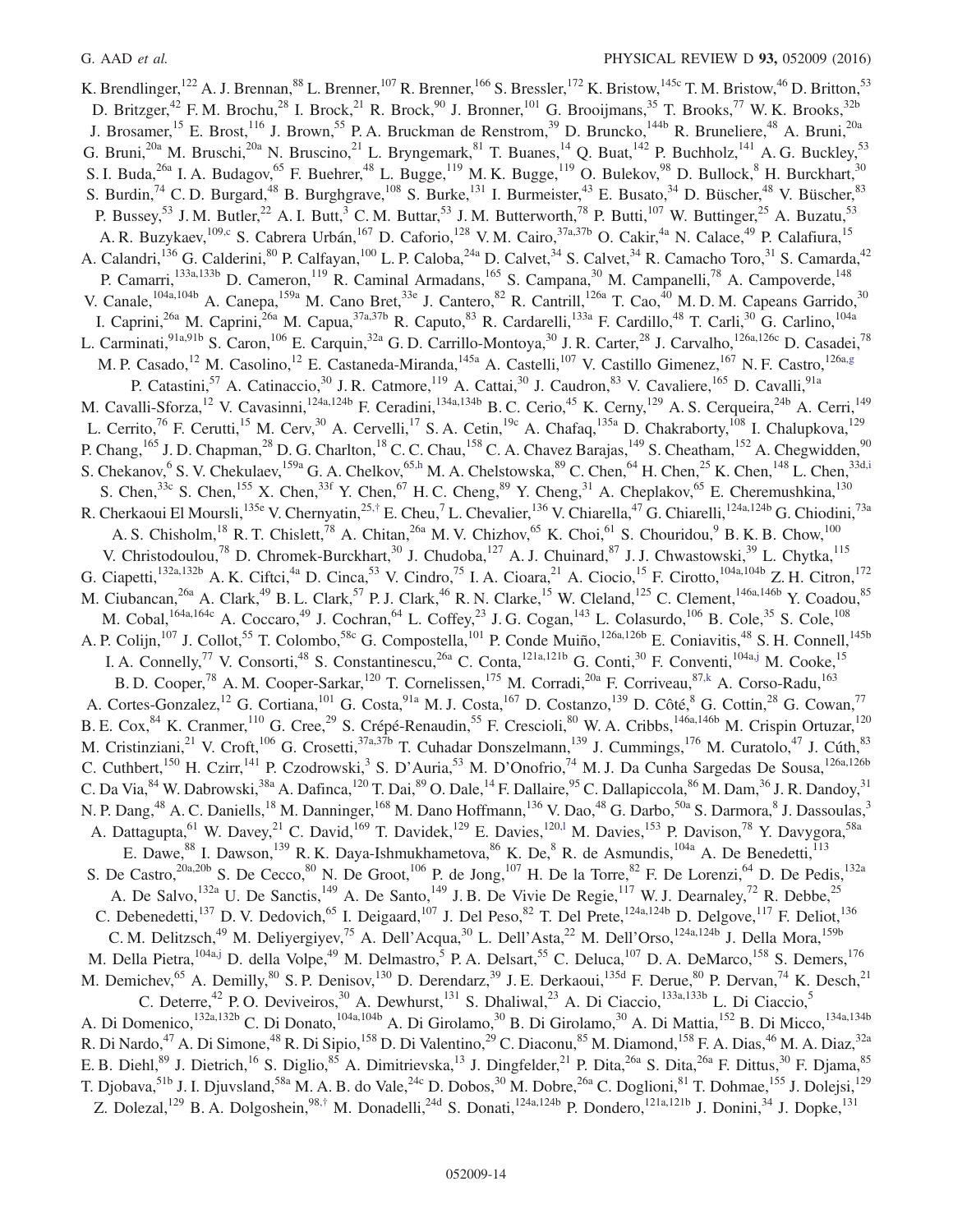<span id="page-15-5"></span><span id="page-15-4"></span><span id="page-15-3"></span><span id="page-15-2"></span><span id="page-15-1"></span><span id="page-15-0"></span>A. Doria, <sup>104a</sup> M. T. Dova,<sup>71</sup> A. T. Doyle,<sup>53</sup> E. Drechsler,<sup>54</sup> M. Dris,<sup>10</sup> E. Dubreuil,<sup>34</sup> E. Duchovni,<sup>172</sup> G. Duckeck,<sup>100</sup> O. A. Ducu,<sup>26a,85</sup> D. Duda,<sup>107</sup> A. Dudarev,<sup>30</sup> L. Duflot,<sup>117</sup> L. Duguid,<sup>77</sup> M. Dührssen,<sup>30</sup> M. Dunford,<sup>58a</sup> H. Duran Yildiz,<sup>4a</sup> M. Düren,<sup>52</sup> A. Durglishvili,<sup>51b</sup> D. Duschinger,<sup>44</sup> M. Dyndal,<sup>38a</sup> C. Eckardt,<sup>42</sup> K. M. Ecker,<sup>101</sup> R. C. Edgar,<sup>89</sup> W. Edson,<sup>2</sup> N. C. Edwards,<sup>46</sup> W. Ehrenfeld,<sup>21</sup> T. Eifert,<sup>30</sup> G. Eigen,<sup>14</sup> K. Einsweiler,<sup>15</sup> T. Ekelof,<sup>166</sup> M. El Kacimi,<sup>135c</sup> M. Ellert,<sup>166</sup> S. Elles,<sup>5</sup> F. Ellinghaus,<sup>175</sup> A. A. Elliot,<sup>169</sup> N. Ellis,<sup>30</sup> J. Elmsheuser,<sup>100</sup> M. Elsing,<sup>30</sup> D. Emeliyanov,<sup>131</sup> Y. Enari,<sup>155</sup> O. C. Endner,  $83$  M. Endo,  $118$  J. Erdmann,  $43$  A. Ereditato,  $17$  G. Ernis,  $175$  J. Ernst,  $2$  M. Ernst,  $25$  S. Errede,  $165$  E. Ertel,  $83$ M. Escalier,<sup>117</sup> H. Esch,<sup>43</sup> C. Escobar,<sup>125</sup> B. Esposito,<sup>47</sup> A. I. Etienvre,<sup>136</sup> E. Etzion,<sup>153</sup> H. Evans,<sup>61</sup> A. Ezhilov,<sup>123</sup> L. Fabbri,<sup>20a,20b</sup> G. Facini,<sup>31</sup> R. M. Fakhrutdinov,<sup>130</sup> S. Falciano,<sup>132a</sup> R. J. Falla,<sup>78</sup> J. Faltova,<sup>129</sup> Y. Fang,<sup>33a</sup> M. Fanti,<sup>91a,91b</sup> A. Farbin, A. Farilla,  $134a$  T. Farooque,  $12$  S. Farrell,  $15$  S. M. Farrington,  $170$  P. Farthouat,  $30$  F. Fassi,  $135e$  P. Fassnacht,  $30$ D. Fassouliotis, M. Faucci Giannelli,  $^{77}$  A. Favareto,  $^{50a,50b}$  L. Fayard,  $^{117}$  P. Federic,  $^{144a}$  O. L. Fedin,  $^{123,m}$  $^{123,m}$  $^{123,m}$  W. Fedorko,  $^{168}$ S. Feigl,  $30$  L. Feligioni,  $35$  C. Feng,  $33d$  E. J. Feng,  $6$  H. Feng,  $89$  A. B. Fenyuk,  $130$  L. Feremenga,  $8$  P. Fernandez Martinez,  $167$ S. Fernandez Perez,<sup>30</sup> J. Ferrando,<sup>53</sup> A. Ferrari,<sup>166</sup> P. Ferrari,<sup>107</sup> R. Ferrari,<sup>121a</sup> D. E. Ferreira de Lima,<sup>53</sup> A. Ferrer,<sup>167</sup> D. Ferrere,<sup>49</sup> C. Ferretti,<sup>89</sup> A. Ferretto Parodi,<sup>50a,50b</sup> M. Fiascaris,<sup>31</sup> F. Fiedler,<sup>83</sup> A. Filipčič,<sup>75</sup> M. Filipuzzi,<sup>42</sup> F. Filthaut,<sup>106</sup> M. Fincke-Keeler,<sup>169</sup> K. D. Finelli,<sup>150</sup> M. C. N. Fiolhais,<sup>126a,126c</sup> L. Fiorini,<sup>167</sup> A. Firan,<sup>40</sup> A. Fischer,<sup>2</sup> C. Fischer,<sup>12</sup> J. Fischer,<sup>175</sup> W. C. Fisher,<sup>90</sup> E. A. Fitzgerald,<sup>23</sup> N. Flaschel,<sup>42</sup> I. Fleck,<sup>141</sup> P. Fleischmann,<sup>89</sup> S. Fleischmann,<sup>175</sup> G. T. Fletcher,<sup>139</sup> G. Fletcher,<sup>76</sup> R. R. M. Fletcher,<sup>122</sup> T. Flick,<sup>175</sup> A. Floderus,<sup>81</sup> L. R. Flores Castillo,<sup>60a</sup> M. J. Flowerdew,<sup>101</sup> A. Formica,  $^{136}$  A. Forti,  $^{84}$  D. Fournier,  $^{117}$  H. Fox,  $^{72}$  S. Fracchia,  $^{12}$  P. Francavilla,  $^{80}$  M. Franchini,  $^{20a,20b}$  D. Francis,  $^{30}$ L. Franconi,<sup>119</sup> M. Franklin,<sup>57</sup> M. Frate,<sup>163</sup> M. Fraternali,<sup>121a,121b</sup> D. Freeborn,<sup>78</sup> S. T. French,<sup>28</sup> F. Friedrich,<sup>44</sup> D. Froidevaux,<sup>30</sup> J. A. Frost,<sup>120</sup> C. Fukunaga,<sup>156</sup> E. Fullana Torregrosa,<sup>83</sup> B. G. Fulsom,<sup>143</sup> T. Fusayasu,<sup>102</sup> J. Fuster,<sup>167</sup> C. Gabaldon,<sup>55</sup> O. Gabizon,<sup>175</sup> A. Gabrielli,<sup>20a,20b</sup> A. Gabrielli,<sup>132a,132b</sup> G. P. Gach,<sup>38a</sup> S. Gadatsch,<sup>30</sup> S. Gadomski,<sup>49</sup> G. Gagliardi,<sup>50a,50b</sup> P. Gagnon,<sup>61</sup> C. Galea,<sup>106</sup> B. Galhardo,<sup>126a,126c</sup> E. J. Gallas,<sup>120</sup> B. J. Gallop,<sup>131</sup> P. Gallus,<sup>128</sup> G. Galster,<sup>36</sup> K. K. Gan,  $^{111}$  J. Gao,  $^{33b,85}$  Y. Gao,  $^{46}$  Y. S. Gao,  $^{143,e}$  $^{143,e}$  $^{143,e}$  F. M. Garay Walls,  $^{46}$  F. Garberson,  $^{176}$  C. García,  $^{167}$ J. E. García Navarro,<sup>167</sup> M. Garcia-Sciveres,<sup>15</sup> R. W. Gardner,<sup>31</sup> N. Garelli,<sup>143</sup> V. Garonne,<sup>119</sup> C. Gatti,<sup>47</sup> A. Gaudiello,<sup>50a,50b</sup> G. Gaudio,<sup>121a</sup> B. Gaur,<sup>141</sup> L. Gauthier,<sup>95</sup> P. Gauzzi,<sup>132a,132b</sup> I. L. Gavrilenko,<sup>96</sup> C. Gay,<sup>168</sup> G. Gaycken,<sup>21</sup> E. N. Gazis,<sup>10</sup> P. Ge,<sup>33d</sup> Z. Gecse,<sup>168</sup> C. N. P. Gee,<sup>131</sup> Ch. Geich-Gimbel,<sup>21</sup> M. P. Geisler,<sup>58a</sup> C. Gemme,<sup>50a</sup> M. H. Genest,<sup>55</sup> S. Gentile,<sup>132a,132b</sup> M. George,<sup>54</sup> S. George,<sup>77</sup> D. Gerbaudo,<sup>163</sup> A. Gershon,<sup>153</sup> S. Ghasemi,<sup>141</sup> H. Ghazlane,<sup>135b</sup> B. Giacobbe,<sup>20a</sup> S. Giagu,<sup>132a,132b</sup> V. Giangiobbe,<sup>12</sup> P. Giannetti,<sup>124a,124b</sup> B. Gibbard,<sup>25</sup> S. M. Gibson,<sup>77</sup> M. Gilchriese,<sup>15</sup> T. P. S. Gillam,<sup>28</sup> D. Gillberg,<sup>30</sup> G. Gilles,<sup>34</sup> D. M. Gingrich,<sup>3[,d](#page-24-3)</sup> N. Giokaris,<sup>9</sup> M. P. Giordani,<sup>164a,164c</sup> F. M. Giorgi,<sup>20a</sup> F. M. Giorgi,<sup>16</sup> P. F. Giraud,<sup>136</sup> P. Giromini,<sup>47</sup> D. Giugni,<sup>91a</sup> C. Giuliani,<sup>48</sup> M. Giulini,<sup>58b</sup> B. K. Gjelsten,<sup>119</sup> S. Gkaitatzis,<sup>154</sup> I. Gkialas,<sup>154</sup> E. L. Gkougkousis,<sup>117</sup> L. K. Gladilin,<sup>99</sup> C. Glasman,<sup>82</sup> J. Glatzer,<sup>30</sup> P. C. F. Glaysher,<sup>46</sup> A. Glazov,<sup>42</sup> M. Goblirsch-Kolb,<sup>101</sup> J. R. Goddard,<sup>76</sup> J. Godlewski,<sup>39</sup> S. Goldfarb,<sup>89</sup> T. Golling,<sup>49</sup> D. Golubkov,<sup>130</sup> A. Gomes,<sup>126a,126b,126d</sup> R. Gonçalo,<sup>126a</sup> J. Goncalves Pinto Firmino Da Costa,<sup>136</sup> L. Gonella,<sup>21</sup> S. González de la Hoz,<sup>167</sup> G. Gonzalez Parra,<sup>12</sup> S. Gonzalez-Sevilla,<sup>49</sup> L. Goossens,<sup>30</sup> P. A. Gorbounov,<sup>97</sup> H. A. Gordon,<sup>25</sup> I. Gorelov,<sup>105</sup> B. Gorini,<sup>30</sup> E. Gorini,<sup>73a,73b</sup> A. Gorišek,<sup>75</sup> E. Gornicki,<sup>39</sup> A. T. Goshaw,<sup>45</sup> C. Gössling,<sup>43</sup> M. I. Gostkin,<sup>65</sup> D. Goujdami,<sup>135c</sup> A. G. Goussiou,<sup>138</sup> N. Govender,<sup>145b</sup> E. Gozani,<sup>152</sup> H. M. X. Grabas,<sup>137</sup> L. Graber,<sup>54</sup> I. Grabowska-Bold,<sup>38a</sup> P. O. J. Gradin,<sup>166</sup> P. Grafström,<sup>20a,20b</sup> K-J. Grahn,<sup>42</sup> J. Gramling,<sup>49</sup> E. Gramstad,<sup>119</sup> S. Grancagnolo,<sup>16</sup> V. Gratchev,<sup>123</sup> H. M. Gray,<sup>30</sup> E. Graziani,<sup>134a</sup> Z. D. Greenwood,<sup>79[,n](#page-24-14)</sup> C. Grefe,<sup>21</sup> K. Gregersen,<sup>78</sup> I. M. Gregor,<sup>42</sup> P. Grenier,<sup>143</sup> J. Griffiths,<sup>8</sup> A. A. Grillo,<sup>137</sup> K. Grimm,<sup>72</sup> S. Grinstein,<sup>12[,o](#page-24-15)</sup> Ph. Gris,<sup>34</sup> J.-F. Grivaz,<sup>117</sup> J. P. Grohs,<sup>44</sup> A. Grohsjean,<sup>42</sup> E. Gross,<sup>172</sup> J. Grosse-Knetter,<sup>54</sup> G. C. Grossi,<sup>79</sup> Z. J. Grout,<sup>149</sup> L. Guan, <sup>89</sup> J. Guenther, <sup>128</sup> F. Guescini, <sup>49</sup> D. Guest, <sup>176</sup> O. Gueta, <sup>153</sup> E. Guido, <sup>50a, 50b</sup> T. Guillemin, <sup>117</sup> S. Guindon,<sup>2</sup> U. Gul,<sup>53</sup> C. Gumpert,<sup>44</sup> J. Guo,<sup>33e</sup> Y. Guo,<sup>33b</sup> S. Gupta,<sup>120</sup> G. Gustavino,<sup>132a,132b</sup> P. Gutierrez,<sup>113</sup> N. G. Gutierrez Ortiz,<sup>78</sup> C. Gutschow,<sup>44</sup> C. Guyot,<sup>136</sup> C. Gwenlan,<sup>120</sup> C. B. Gwilliam,<sup>74</sup> A. Haas,<sup>110</sup> C. Haber,<sup>15</sup> H. K. Hadavand, <sup>8</sup> N. Haddad, <sup>135e</sup> P. Haefner, <sup>21</sup> S. Hageböck, <sup>21</sup> Z. Hajduk, <sup>39</sup> H. Hakobyan, <sup>177</sup> M. Haleem, <sup>42</sup> J. Haley, <sup>114</sup> D. Hall,<sup>120</sup> G. Halladjian,<sup>90</sup> G. D. Hallewell,<sup>85</sup> K. Hamacher,<sup>175</sup> P. Hamal,<sup>115</sup> K. Hamano,<sup>169</sup> A. Hamilton,<sup>145a</sup> G. N. Hamity,<sup>139</sup> P. G. Hamnett,<sup>42</sup> L. Han,<sup>33b</sup> K. Hanagaki,<sup>66[,p](#page-24-16)</sup> K. Hanawa,<sup>155</sup> M. Hance,<sup>15</sup> B. Haney,<sup>122</sup> P. Hanke,<sup>58a</sup> R. Hanna,<sup>136</sup> J. B. Hansen,<sup>36</sup> J. D. Hansen,<sup>36</sup> M. C. Hansen,<sup>21</sup> P. H. Hansen,<sup>36</sup> K. Hara,<sup>160</sup> A. S. Hard,<sup>173</sup> T. Harenberg,<sup>175</sup> F. Hariri,<sup>117</sup> S. Harkusha,<sup>92</sup> R. D. Harrington,<sup>46</sup> P. F. Harrison,<sup>170</sup> F. Hartjes,<sup>107</sup> M. Hasegawa,<sup>67</sup> Y. Hasegawa,<sup>140</sup> A. Hasib,<sup>113</sup> S. Hassani,<sup>136</sup> S. Haug,<sup>17</sup> R. Hauser,<sup>90</sup> L. Hauswald,<sup>44</sup> M. Havranek,<sup>127</sup> C. M. Hawkes,<sup>18</sup> R. J. Hawkings,<sup>30</sup> A. D. Hawkins,<sup>81</sup> T. Hayashi,<sup>160</sup> D. Hayden,<sup>90</sup> C. P. Hays,<sup>120</sup> J. M. Hays,<sup>76</sup> H. S. Hayward,<sup>74</sup> S. J. Haywood,<sup>131</sup> S. J. Head,<sup>18</sup> T. Heck,<sup>83</sup> V. Hedberg,  $81$  L. Heelan,  $8$  S. Heim,  $122$  T. Heim,  $175$  B. Heinemann,  $15$  L. Heinrich,  $110$  J. Hejbal,  $127$  L. Helary,  $22$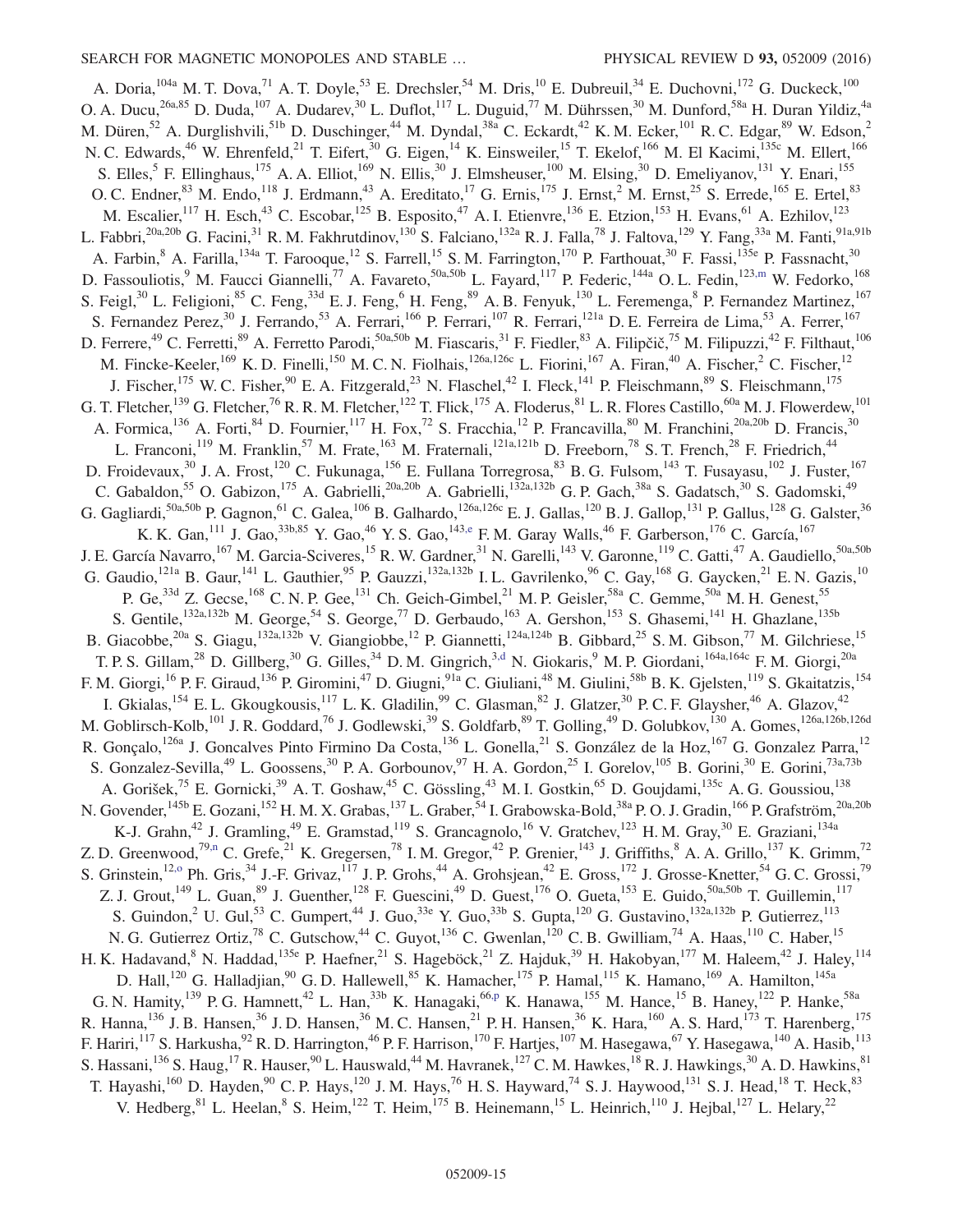<span id="page-16-4"></span><span id="page-16-3"></span><span id="page-16-2"></span><span id="page-16-1"></span><span id="page-16-0"></span>S. Hellman,<sup>146a,146b</sup> D. Hellmich,<sup>21</sup> C. Helsens,<sup>12</sup> J. Henderson,<sup>120</sup> R. C. W. Henderson,<sup>72</sup> Y. Heng,<sup>173</sup> C. Hengler,<sup>42</sup> S. Henkelmann,<sup>168</sup> A. Henrichs,<sup>176</sup> A. M. Henriques Correia,<sup>30</sup> S. Henrot-Versille,<sup>117</sup> G. H. Herbert,<sup>16</sup> Y. Hernández Jiménez,<sup>167</sup> R. Herrberg-Schubert,<sup>16</sup> G. Herten,<sup>48</sup> R. Hertenberger,<sup>100</sup> L. Hervas,<sup>30</sup> G. G. Hesketh,<sup>78</sup> N. P. Hessey,<sup>107</sup> J. W. Hetherly,<sup>40</sup> R. Hickling,<sup>76</sup> E. Higón-Rodriguez,<sup>167</sup> E. Hill,<sup>169</sup> J. C. Hill,<sup>28</sup> K. H. Hiller,<sup>42</sup> S. J. Hillier,<sup>18</sup> I. Hinchliffe,<sup>15</sup> E. Hines,<sup>122</sup> R. R. Hinman,<sup>15</sup> M. Hirose,<sup>157</sup> D. Hirschbuehl,<sup>175</sup> J. Hobbs,<sup>148</sup> N. Hod,<sup>107</sup> M. C. Hodgkinson,<sup>139</sup> P. Hodgson,<sup>139</sup> A. Hoecker,<sup>30</sup> M. R. Hoeferkamp,<sup>105</sup> F. Hoenig,<sup>100</sup> M. Hohlfeld,<sup>83</sup> D. Hohn,<sup>21</sup> T. R. Holmes,<sup>15</sup> M. Homann,<sup>43</sup> T. M. Hong,<sup>125</sup> L. Hooft van Huysduynen,<sup>110</sup> W. H. Hopkins,<sup>116</sup> Y. Horii,<sup>103</sup> A. J. Horton,<sup>142</sup> J-Y. Hostachy,<sup>55</sup> S. Hou,<sup>151</sup> A. Hoummada, <sup>135a</sup> J. Howard, <sup>120</sup> J. Howarth, <sup>42</sup> M. Hrabovsky, <sup>115</sup> I. Hristova, <sup>16</sup> J. Hrivnac, <sup>117</sup> T. Hryn'ova, <sup>5</sup> A. Hrynevich, <sup>93</sup> C. Hsu,<sup>145c</sup> P. J. Hsu,<sup>151[,q](#page-24-17)</sup> S.-C. Hsu,<sup>138</sup> D. Hu,<sup>35</sup> Q. Hu,<sup>33b</sup> X. Hu,<sup>89</sup> Y. Huang,<sup>42</sup> Z. Hubacek,<sup>128</sup> F. Hubaut,<sup>85</sup> F. Huegging,<sup>21</sup> T. B. Huffman,<sup>120</sup> E. W. Hughes,<sup>35</sup> G. Hughes,<sup>72</sup> M. Huhtinen,<sup>30</sup> T. A. Hülsing,<sup>83</sup> N. Huseynov,<sup>6[5,b](#page-24-1)</sup> J. Huston,<sup>90</sup> J. Huth,<sup>57</sup> G. Iacobucci,<sup>49</sup> G. Iakovidis,<sup>25</sup> I. Ibragimov,<sup>141</sup> L. Iconomidou-Fayard,<sup>117</sup> E. Ideal,<sup>176</sup> Z. Idrissi,<sup>135e</sup> P. Iengo,<sup>30</sup> O. Igonkina,  $^{107}$  T. Iizawa,  $^{171}$  Y. Ikegami,  $^{66}$  K. Ikematsu,  $^{141}$  M. Ikeno,  $^{66}$  Y. Ilchenko,  $^{31,r}$  $^{31,r}$  $^{31,r}$  D. Iliadis,  $^{154}$  N. Ilic,  $^{143}$  T. Ince,  $^{101}$ G. Introzzi,<sup>121a,121b</sup> P. Ioannou,<sup>9</sup> M. Iodice,<sup>134a</sup> K. Iordanidou,<sup>35</sup> V. Ippolito,<sup>57</sup> A. Irles Quiles,<sup>167</sup> C. Isaksson,<sup>166</sup> M. Ishino,<sup>68</sup> M. Ishitsuka,<sup>157</sup> R. Ishmukhametov,<sup>111</sup> C. Issever,<sup>120</sup> S. Istin,<sup>19a</sup> J. M. Iturbe Ponce,<sup>84</sup> R. Iuppa,<sup>133a,133b</sup> J. Ivarsson,<sup>81</sup> W. Iwanski,<sup>39</sup> H. Iwasaki,<sup>66</sup> J. M. Izen,<sup>41</sup> V. Izzo,<sup>104a</sup> S. Jabbar,<sup>3</sup> B. Jackson,<sup>122</sup> M. Jackson,<sup>74</sup> P. Jackson,<sup>1</sup> M. R. Jaekel,<sup>30</sup> V. Jain,  $^2$  K. Jakobs,  $^{48}$  S. Jakobsen,  $^{30}$  T. Jakoubek,  $^{127}$  J. Jakubek,  $^{128}$  D. O. Jamin,  $^{114}$  D. K. Jana,  $^{79}$  E. Jansen,  $^{78}$  R. Jansky,  $^{62}$ J. Janssen,<sup>21</sup> M. Janus,<sup>54</sup> G. Jarlskog,<sup>81</sup> N. Javadov,<sup>6[5,b](#page-24-1)</sup> T. Javůrek,<sup>48</sup> L. Jeanty,<sup>15</sup> J. Jejelava,<sup>51a[,s](#page-24-19)</sup> G.-Y. Jeng,<sup>150</sup> D. Jennens,<sup>88</sup> P. Jenni,<sup>48[,t](#page-24-20)</sup> J. Jentzsch,<sup>43</sup> C. Jeske,<sup>170</sup> S. Jézéquel,<sup>5</sup> H. Ji,<sup>173</sup> J. Jia,<sup>148</sup> Y. Jiang,<sup>33b</sup> S. Jiggins,<sup>78</sup> J. Jimenez Pena,<sup>167</sup> S. Jin,<sup>33a</sup> A. Jinaru,<sup>26a</sup> O. Jinnouchi,<sup>157</sup> M. D. Joergensen,<sup>36</sup> P. Johansson,<sup>139</sup> K. A. Johns,<sup>7</sup> K. Jon-And,<sup>146a,146b</sup> G. Jones,<sup>170</sup> R. W. L. Jones,<sup>72</sup> T. J. Jones,<sup>74</sup> J. Jongmanns,<sup>58a</sup> P. M. Jorge,<sup>126a,126b</sup> K. D. Joshi,<sup>84</sup> J. Jovicevic,<sup>159a</sup> X. Ju,<sup>173</sup> C. A. Jung,<sup>43</sup> P. Jussel,<sup>62</sup> A. Juste Rozas,<sup>12,0</sup> M. Kaci,<sup>167</sup> A. Kaczmarska,<sup>39</sup> M. Kado,<sup>117</sup> H. Kagan,<sup>111</sup> M. Kagan,<sup>143</sup> S. J. Kahn,<sup>85</sup> E. Kajomovitz,<sup>45</sup> C. W. Kalderon,<sup>120</sup> S. Kama,<sup>40</sup> A. Kamenshchikov,<sup>130</sup> N. Kanaya,<sup>155</sup> S. Kaneti,<sup>28</sup> V. A. Kantserov,<sup>98</sup> J. Kanzaki,<sup>66</sup> B. Kaplan,<sup>110</sup> L. S. Kaplan,<sup>173</sup> A. Kapliy,<sup>31</sup> D. Kar,<sup>145c</sup> K. Karakostas,<sup>10</sup> A. Karamaoun,<sup>3</sup> N. Karastathis,<sup>10,107</sup> M. J. Kareem, <sup>54</sup> E. Karentzos, <sup>10</sup> M. Karnevskiy, <sup>83</sup> S. N. Karpov, <sup>65</sup> Z. M. Karpova, <sup>65</sup> K. Karthik, <sup>110</sup> V. Kartvelishvili, <sup>72</sup> A. N. Karyukhin,<sup>130</sup> L. Kashif,<sup>173</sup> R. D. Kass,<sup>111</sup> A. Kastanas,<sup>14</sup> Y. Kataoka,<sup>155</sup> C. Kato,<sup>155</sup> A. Katre,<sup>49</sup> J. Katzy,<sup>42</sup> K. Kawagoe,<sup>70</sup> T. Kawamoto,<sup>155</sup> G. Kawamura,<sup>54</sup> S. Kazama,<sup>155</sup> V. F. Kazanin,<sup>10[9,c](#page-24-2)</sup> R. Keeler,<sup>169</sup> R. Kehoe,<sup>40</sup> J. S. Keller,<sup>42</sup> J. J. Kempster,<sup>77</sup> H. Keoshkerian,<sup>84</sup> O. Kepka,<sup>127</sup> B. P. Kerševan,<sup>75</sup> S. Kersten,<sup>175</sup> R. A. Keyes,<sup>87</sup> F. Khalil-zada,<sup>11</sup> H. Khandanyan,<sup>146a,146b</sup> A. Khanov,<sup>114</sup> A. G. Kharlamov,<sup>109[,c](#page-24-2)</sup> T. J. Khoo,<sup>28</sup> V. Khovanskiy,<sup>97</sup> E. Khramov,<sup>65</sup> J. Khubua,<sup>51b[,u](#page-24-21)</sup> S. Kido,<sup>67</sup> H. Y. Kim,<sup>8</sup> S. H. Kim,<sup>160</sup> Y. K. Kim,<sup>31</sup> N. Kimura,<sup>154</sup> O. M. Kind,<sup>16</sup> B. T. King,<sup>74</sup> M. King,<sup>167</sup> S. B. King,<sup>168</sup> J. Kirk,<sup>131</sup> A. E. Kiryunin,<sup>101</sup> T. Kishimoto,<sup>67</sup> D. Kisielewska,<sup>38a</sup> F. Kiss,<sup>48</sup> K. Kiuchi,<sup>160</sup> O. Kivernyk,<sup>136</sup> E. Kladiva,<sup>144b</sup> M. H. Klein,<sup>35</sup> M. Klein,<sup>74</sup> U. Klein,<sup>74</sup> K. Kleinknecht,<sup>83</sup> P. Klimek,<sup>146a,146b</sup> A. Klimentov,<sup>25</sup> R. Klingenberg,<sup>43</sup> J. A. Klinger,<sup>139</sup> T. Klioutchnikova,<sup>30</sup> E.-E. Kluge,<sup>58a</sup> P. Kluit,<sup>107</sup> S. Kluth,<sup>101</sup> J. Knapik,<sup>39</sup> E. Kneringer,<sup>62</sup> E. B. F. G. Knoops, <sup>85</sup> A. Knue, <sup>53</sup> A. Kobayashi, <sup>155</sup> D. Kobayashi, <sup>157</sup> T. Kobayashi, <sup>155</sup> M. Kobel, <sup>44</sup> M. Kocian, <sup>143</sup> P. Kodys,<sup>129</sup> T. Koffas,<sup>29</sup> E. Koffeman,<sup>107</sup> L. A. Kogan,<sup>120</sup> S. Kohlmann,<sup>175</sup> Z. Kohout,<sup>128</sup> T. Kohriki,<sup>66</sup> T. Koi,<sup>143</sup> H. Kolanoski,<sup>16</sup> I. Koletsou,<sup>5</sup> A. A. Komar,<sup>96,[†](#page-24-6)</sup> Y. Komori,<sup>155</sup> T. Kondo,<sup>66</sup> N. Kondrashova,<sup>42</sup> K. Köneke,<sup>48</sup> A. C. König,<sup>106</sup> T. Kono,<sup>66</sup> R. Konoplich,<sup>11[0,v](#page-24-22)</sup> N. Konstantinidis,<sup>78</sup> R. Kopeliansky,<sup>152</sup> S. Koperny,<sup>38a</sup> L. Köpke,<sup>83</sup> A. K. Kopp,<sup>48</sup> K. Korcyl,<sup>39</sup> K. Kordas,<sup>154</sup> A. Korn,<sup>78</sup> A. A. Korol,<sup>10[9,c](#page-24-2)</sup> I. Korolkov,<sup>12</sup> E. V. Korolkova,<sup>139</sup> O. Kortner,<sup>101</sup> S. Kortner,<sup>101</sup> T. Kosek,<sup>129</sup> V. V. Kostyukhin,<sup>21</sup> V. M. Kotov,<sup>65</sup> A. Kotwal,<sup>45</sup> A. Kourkoumeli-Charalampidi,<sup>154</sup> C. Kourkoumelis,<sup>9</sup> V. Kouskoura,<sup>25</sup> A. Koutsman,<sup>159a</sup> R. Kowalewski,<sup>169</sup> T. Z. Kowalski,<sup>38a</sup> W. Kozanecki,<sup>136</sup> A. S. Kozhin,<sup>130</sup> V. A. Kramarenko,<sup>99</sup> G. Kramberger,<sup>75</sup> D. Krasnopevtsev,<sup>98</sup> M. W. Krasny,<sup>80</sup> A. Krasznahorkay,<sup>30</sup> J. K. Kraus,<sup>21</sup> A. Kravchenko,<sup>25</sup> S. Kreiss,<sup>110</sup> M. Kretz,<sup>58c</sup> J. Kretzschmar,<sup>74</sup> K. Kreutzfeldt,<sup>52</sup> P. Krieger,<sup>158</sup> K. Krizka,<sup>31</sup> K. Kroeninger,<sup>43</sup> H. Kroha,<sup>101</sup> J. Kroll,<sup>122</sup> J. Kroseberg,<sup>21</sup> J. Krstic,<sup>13</sup> U. Kruchonak,<sup>65</sup> H. Krüger,<sup>21</sup> N. Krumnack,<sup>64</sup> A. Kruse,<sup>173</sup> M. C. Kruse,<sup>45</sup> M. Kruskal,<sup>22</sup> T. Kubota,  $88$  H. Kucuk,  $78$  S. Kuday,  $48$  S. Kuehn,  $48$  A. Kugel,  $58c$  F. Kuger,  $174$  A. Kuhl,  $137$  T. Kuhl,  $42$  V. Kukhtin,  $65$  R. Kukla,  $136$ Y. Kulchitsky, <sup>92</sup> S. Kuleshov, <sup>32b</sup> M. Kuna, <sup>132a,132b</sup> T. Kunigo, <sup>68</sup> A. Kupco, <sup>127</sup> H. Kurashige, <sup>67</sup> Y. A. Kurochkin, <sup>92</sup> V. Kus, <sup>127</sup> E. S. Kuwertz,<sup>169</sup> M. Kuze,<sup>157</sup> J. Kvita,<sup>115</sup> T. Kwan,<sup>169</sup> D. Kyriazopoulos,<sup>139</sup> A. La Rosa,<sup>137</sup> J. L. La Rosa Navarro,<sup>24d</sup> L. La Rotonda,<sup>37a,37b</sup> C. Lacasta,<sup>167</sup> F. Lacava,<sup>132a,132b</sup> J. Lacey,<sup>29</sup> H. Lacker,<sup>16</sup> D. Lacour,<sup>80</sup> V. R. Lacuesta,<sup>167</sup> E. Ladygin,<sup>65</sup> R. Lafaye,<sup>5</sup> B. Laforge,<sup>80</sup> T. Lagouri,<sup>176</sup> S. Lai,<sup>54</sup> L. Lambourne,<sup>78</sup> S. Lammers,<sup>61</sup> C. L. Lampen,<sup>7</sup> W. Lampl,<sup>7</sup> E. Lançon,<sup>136</sup> U. Landgraf,<sup>48</sup> M. P. J. Landon,<sup>76</sup> V. S. Lang,<sup>58a</sup> J. C. Lange,<sup>12</sup> A. J. Lankford,<sup>163</sup> F. Lanni,<sup>25</sup> K. Lantzsch,<sup>21</sup> A. Lanza,<sup>121a</sup> S. Laplace,<sup>80</sup> C. Lapoire,<sup>30</sup> J. F. Laporte,<sup>136</sup> T. Lari,<sup>91a</sup> F. Lasagni Manghi,<sup>20a,20b</sup> M. Lassnig,<sup>30</sup> P. Laurelli,<sup>47</sup> W. Lavrijsen,<sup>15</sup>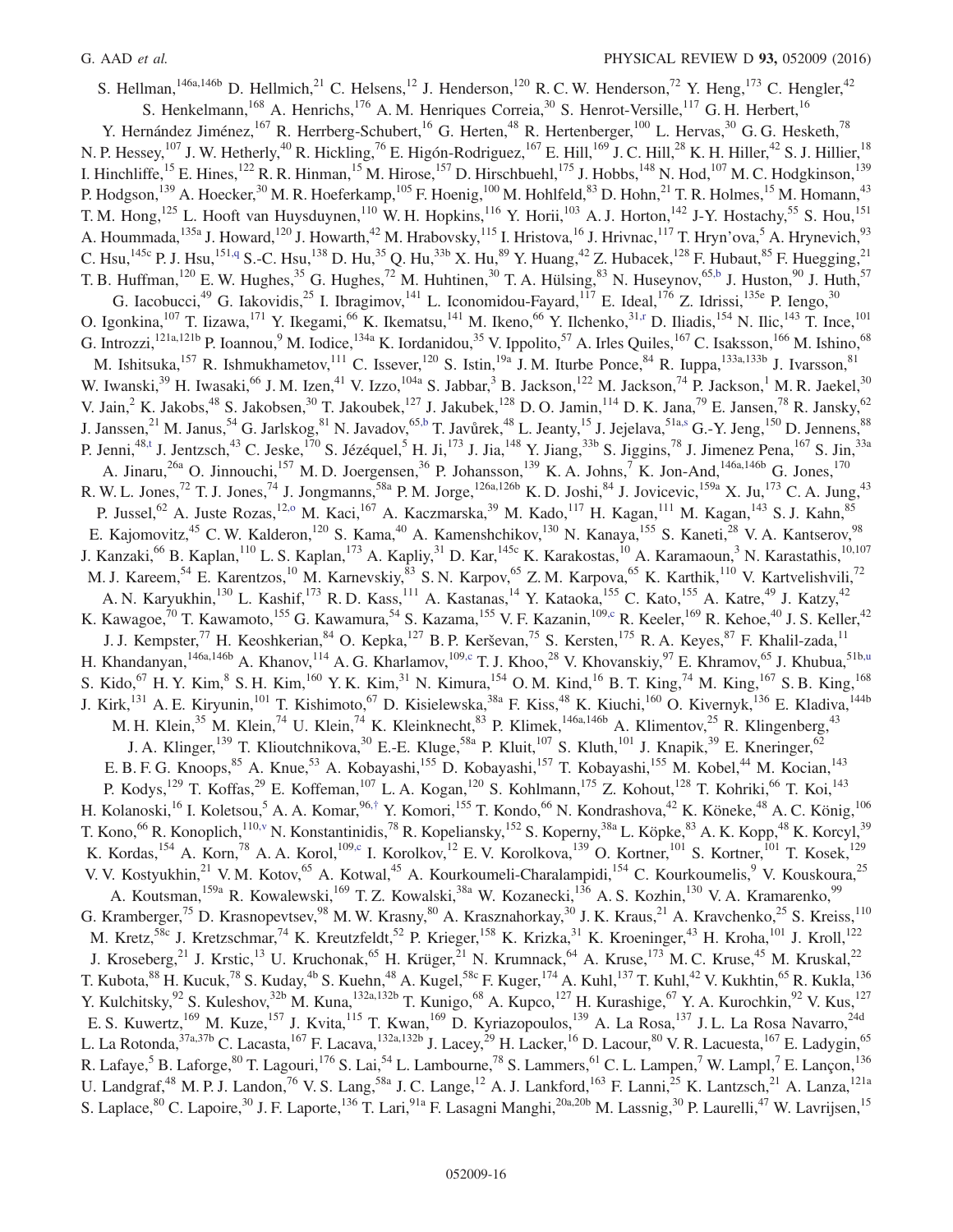<span id="page-17-2"></span><span id="page-17-1"></span><span id="page-17-0"></span>A. T. Law,<sup>137</sup> P. Laycock,<sup>74</sup> T. Lazovich,<sup>57</sup> O. Le Dortz,<sup>80</sup> E. Le Guirriec,<sup>85</sup> E. Le Menedeu,<sup>12</sup> M. LeBlanc,<sup>169</sup> T. LeCompte,<sup>6</sup> F. Ledroit-Guillon,<sup>55</sup> C. A. Lee,<sup>145b</sup> S. C. Lee,<sup>151</sup> L. Lee,<sup>1</sup> G. Lefebvre,<sup>80</sup> M. Lefebvre,<sup>169</sup> F. Legger,<sup>100</sup> C. Leggett,<sup>15</sup> A. Lehan,<sup>74</sup> G. Lehmann Miotto,<sup>30</sup> X. Lei,<sup>7</sup> W. A. Leight,<sup>29</sup> A. Leisos,<sup>154[,w](#page-24-23)</sup> A. G. Leister,<sup>176</sup> M. A. L. Leite,<sup>24d</sup> R. Leitner,<sup>129</sup> D. Lellouch,<sup>172</sup> B. Lemmer,<sup>54</sup> K. J. C. Leney,<sup>78</sup> T. Lenz,<sup>21</sup> B. Lenzi,<sup>30</sup> R. Leone,<sup>7</sup> S. Leone,<sup>124a,124b</sup> C. Leonidopoulos,<sup>46</sup> S. Leontsinis,<sup>10</sup> C. Leroy,<sup>95</sup> C. G. Lester,<sup>28</sup> M. Levchenko,<sup>123</sup> J. Levêque,<sup>5</sup> D. Levin,<sup>89</sup> L. J. Levinson,<sup>172</sup> M. Levy,<sup>18</sup> A. Lewis,<sup>120</sup> A. M. Leyko,<sup>21</sup> M. Leyton,<sup>41</sup> B. Li,<sup>33b[,x](#page-24-24)</sup> H. Li,<sup>148</sup> H. L. Li,<sup>31</sup> L. Li,<sup>45</sup> L. Li,<sup>33e</sup> S. Li,<sup>45</sup> X. Li,<sup>84</sup> Y. Li,<sup>33c[,y](#page-24-25)</sup> Z. Liang,<sup>137</sup> H. Liao,<sup>34</sup> B. Liberti,<sup>133a</sup> A. Liblong,<sup>158</sup> P. Lichard,<sup>30</sup> K. Lie,<sup>165</sup> J. Liebal,<sup>21</sup> W. Liebig,<sup>14</sup> C. Limbach,<sup>21</sup> A. Limosani,<sup>150</sup> S. C. Lin,<sup>151[,z](#page-24-26)</sup> T. H. Lin,<sup>83</sup> F. Linde,<sup>107</sup> B. E. Lindquist,<sup>148</sup> J. T. Linnemann,<sup>90</sup> E. Lipeles,<sup>122</sup> A. Lipniacka,<sup>14</sup> M. Lisovyi,  $^{58b}$  T. M. Liss,<sup>165</sup> D. Lissauer,<sup>25</sup> A. Lister,<sup>168</sup> A. M. Litke,<sup>137</sup> B. Liu,<sup>151[,aa](#page-24-27)</sup> D. Liu,<sup>151</sup> H. Liu,<sup>89</sup> J. Liu,<sup>85</sup> J. B. Liu,<sup>33b</sup> K. Liu,<sup>85</sup> L. Liu,<sup>165</sup> M. Liu,<sup>45</sup> M. Liu,<sup>33b</sup> Y. Liu,<sup>33b</sup> M. Livan,<sup>121a,121b</sup> A. Lleres,<sup>55</sup> J. Llorente Merino,<sup>82</sup> S. L. Lloyd,<sup>76</sup> F. Lo Sterzo, <sup>151</sup> E. Lobodzinska, <sup>42</sup> P. Loch, <sup>7</sup> W. S. Lockman, <sup>137</sup> F. K. Loebinger, <sup>84</sup> A. E. Loevschall-Jensen, <sup>36</sup> K. M. Loew, <sup>23</sup> A. Loginov, <sup>176</sup> T. Lohse, <sup>16</sup> K. Lohwasser, <sup>42</sup> M. Lokajicek, <sup>127</sup> B. A. Long, <sup>22</sup> J. D. Long, <sup>89</sup> R. E. Long, <sup>72</sup> K. A. Looper, <sup>111</sup> L. Lopes,<sup>126a</sup> D. Lopez Mateos,<sup>57</sup> B. Lopez Paredes,<sup>139</sup> I. Lopez Paz,<sup>12</sup> J. Lorenz,<sup>100</sup> N. Lorenzo Martinez,<sup>61</sup> M. Losada,<sup>162</sup> P. J. Lösel,<sup>100</sup> X. Lou,<sup>33a</sup> A. Lounis,<sup>117</sup> J. Love,<sup>6</sup> P. A. Love,<sup>72</sup> N. Lu,<sup>89</sup> H. J. Lubatti,<sup>138</sup> C. Luci,<sup>132a,132b</sup> A. Lucotte,<sup>55</sup> F. Luehring, <sup>61</sup> W. Lukas, <sup>62</sup> L. Luminari, <sup>132a</sup> O. Lundberg, <sup>146a, 146b</sup> B. Lund-Jensen, <sup>147</sup> D. Lynn, <sup>25</sup> R. Lysak, <sup>127</sup> E. Lytken, <sup>81</sup> H. Ma,<sup>25</sup> L. L. Ma,<sup>33d</sup> G. Maccarrone,<sup>47</sup> A. Macchiolo,<sup>101</sup> C. M. Macdonald,<sup>139</sup> B. Maček,<sup>75</sup> J. Machado Miguens,<sup>122,126b</sup> D. Macina,<sup>30</sup> D. Madaffari,<sup>85</sup> R. Madar,<sup>34</sup> H. J. Maddocks,<sup>72</sup> W. F. Mader,<sup>44</sup> A. Madsen,<sup>166</sup> J. Maeda,<sup>67</sup> S. Maeland,<sup>14</sup> T. Maeno,<sup>25</sup> A. Maevskiy,<sup>99</sup> E. Magradze,<sup>54</sup> K. Mahboubi,<sup>48</sup> J. Mahlstedt,<sup>107</sup> C. Maiani,<sup>136</sup> C. Maidantchik,<sup>24a</sup> A. A. Maier,<sup>101</sup> T. Maier,<sup>100</sup> A. Maio,<sup>126a,126b,126d</sup> S. Majewski,<sup>116</sup> Y. Makida,<sup>66</sup> N. Makovec,<sup>117</sup> B. Malaescu,<sup>80</sup> Pa. Malecki,<sup>39</sup> V. P. Maleev,<sup>123</sup> F. Malek,<sup>55</sup> U. Mallik,<sup>63</sup> D. Malon,<sup>6</sup> C. Malone,<sup>143</sup> S. Maltezos,<sup>10</sup> V. M. Malyshev,<sup>109</sup> S. Malyukov,<sup>30</sup> J. Mamuzic,<sup>42</sup> G. Mancini,<sup>47</sup> B. Mandelli,<sup>30</sup> L. Mandelli,<sup>91a</sup> I. Mandić,<sup>75</sup> R. Mandrysch,<sup>63</sup> J. Maneira,<sup>126a,126b</sup> A. Manfredini,<sup>101</sup> L. Manhaes de Andrade Filho,<sup>24b</sup> J. Manjarres Ramos,<sup>159b</sup> A. Mann,<sup>100</sup> A. Manousakis-Katsikakis,<sup>9</sup> B. Mansoulie,<sup>136</sup> R. Mantifel,<sup>87</sup> M. Mantoani,<sup>54</sup> L. Mapelli,<sup>30</sup> L. March,<sup>145c</sup> G. Marchiori,<sup>80</sup> M. Marcisovsky,<sup>127</sup> C. P. Marino,<sup>169</sup> M. Marjanovic,<sup>13</sup> D. E. Marley,<sup>89</sup> F. Marroquim,<sup>24a</sup> S. P. Marsden,<sup>84</sup> Z. Marshall,<sup>15</sup> L. F. Marti,<sup>17</sup> S. Marti-Garcia, <sup>167</sup> B. Martin, <sup>90</sup> T. A. Martin, <sup>170</sup> V. J. Martin, <sup>46</sup> B. Martin dit Latour, <sup>14</sup> M. Martinez, <sup>12,0</sup> S. Martin-Haugh, <sup>131</sup> V. S. Martoiu,<sup>26a</sup> A. C. Martyniuk,<sup>78</sup> M. Marx,<sup>138</sup> F. Marzano,<sup>132a</sup> A. Marzin,<sup>30</sup> L. Masetti,<sup>83</sup> T. Mashimo,<sup>155</sup> R. Mashinistov, <sup>96</sup> J. Masik, <sup>84</sup> A. L. Maslennikov, <sup>109, c</sup> I. Massa, <sup>20a, 20b</sup> L. Massa, <sup>20a, 20b</sup> P. Mastrandrea, <sup>148</sup> A. Mastroberardino,<sup>37a,37b</sup> T. Masubuchi,<sup>155</sup> P. Mättig,<sup>175</sup> J. Mattmann,<sup>83</sup> J. Maurer,<sup>26a</sup> S. J. Maxfield,<sup>74</sup> D. A. Maximov,<sup>10[9,c](#page-24-2)</sup> R. Mazini,<sup>151</sup> S. M. Mazza,<sup>91a,91b</sup> L. Mazzaferro,<sup>133a,133b</sup> G. Mc Goldrick,<sup>158</sup> S. P. Mc Kee,<sup>89</sup> A. McCarn,<sup>89</sup> R. L. McCarthy,  $^{148}$  T. G. McCarthy,  $^{29}$  N. A. McCubbin,  $^{131}$  K. W. McFarlane,  $^{56, \dagger}$  J. A. Mcfayden,  $^{78}$  G. Mchedlidze,  $^{54}$ S. J. McMahon,<sup>131</sup> R. A. McPherson,<sup>16[9,k](#page-24-11)</sup> M. Medinnis,<sup>42</sup> S. Meehan,<sup>145a</sup> S. Mehlhase,<sup>100</sup> A. Mehta,<sup>74</sup> K. Meier,<sup>58a</sup> C. Meineck,<sup>100</sup> B. Meirose,<sup>41</sup> B. R. Mellado Garcia,<sup>145c</sup> F. Meloni,<sup>17</sup> A. Mengarelli,<sup>20a,20b</sup> S. Menke,<sup>101</sup> E. Meoni,<sup>161</sup> K. M. Mercurio,<sup>57</sup> S. Mergelmeyer,<sup>21</sup> P. Mermod,<sup>49</sup> L. Merola,<sup>104a,104b</sup> C. Meroni,<sup>91a</sup> F. S. Merritt,<sup>31</sup> A. Messina,<sup>132a,132b</sup> J. Metcalfe,<sup>25</sup> A. S. Mete,<sup>163</sup> C. Meyer,<sup>83</sup> C. Meyer,<sup>122</sup> J-P. Meyer,<sup>136</sup> J. Meyer,<sup>107</sup> H. Meyer Zu Theenhausen,<sup>58a</sup> R. P. Middleton,  $^{131}$  S. Miglioranzi,  $^{164a,164c}$  L. Mijović,  $^{21}$  G. Mikenberg,  $^{172}$  M. Mikestikova,  $^{127}$  M. Mikuž,  $^{75}$  M. Milesi,  $^{88}$ A. Milic,<sup>30</sup> D. W. Miller,<sup>31</sup> C. Mills,<sup>46</sup> A. Milov,<sup>172</sup> D. A. Milstead,<sup>146a,146b</sup> A. A. Minaenko,<sup>130</sup> Y. Minami,<sup>155</sup> I. A. Minashvili,<sup>65</sup> A. I. Mincer,<sup>110</sup> B. Mindur,<sup>38a</sup> M. Mineev,<sup>65</sup> Y. Ming,<sup>173</sup> L. M. Mir,<sup>12</sup> K. P. Mistry,<sup>122</sup> T. Mitani,<sup>171</sup> J. Mitrevski,<sup>100</sup> V. A. Mitsou,<sup>167</sup> A. Miucci,<sup>49</sup> P. S. Miyagawa,<sup>139</sup> J. U. Mjörnmark,<sup>81</sup> T. Moa,<sup>146a,146b</sup> K. Mochizuki,<sup>85</sup> S. Mohapatra,<sup>35</sup> W. Mohr,<sup>48</sup> S. Molander,<sup>146a,146b</sup> R. Moles-Valls,<sup>21</sup> R. Monden,<sup>68</sup> K. Mönig,<sup>42</sup> C. Monini,<sup>55</sup> J. Monk,<sup>36</sup> E. Monnier, <sup>85</sup> J. Montejo Berlingen, <sup>12</sup> F. Monticelli, <sup>71</sup> S. Monzani, <sup>132a,132b</sup> R. W. Moore, <sup>3</sup> N. Morange, <sup>117</sup> D. Moreno, <sup>162</sup> M. Moreno Llácer,<sup>54</sup> P. Morettini,<sup>50a</sup> D. Mori,<sup>142</sup> M. Morii,<sup>57</sup> M. Morinaga,<sup>155</sup> V. Morisbak,<sup>119</sup> S. Moritz,<sup>83</sup> A. K. Morley,<sup>150</sup> G. Mornacchi,<sup>30</sup> J. D. Morris,<sup>76</sup> S. S. Mortensen,<sup>36</sup> A. Morton,<sup>53</sup> L. Morvaj,<sup>103</sup> M. Mosidze,<sup>51b</sup> J. Moss,<sup>143</sup> K. Motohashi,<sup>157</sup> R. Mount,<sup>143</sup> E. Mountricha,<sup>25</sup> S. V. Mouraviev,<sup>96,[†](#page-24-6)</sup> E. J. W. Moyse,<sup>86</sup> S. Muanza,<sup>85</sup> R. D. Mudd,<sup>18</sup> F. Mueller,<sup>101</sup> J. Mueller,<sup>125</sup> R. S. P. Mueller,<sup>100</sup> T. Mueller,<sup>28</sup> D. Muenstermann,<sup>49</sup> P. Mullen,<sup>53</sup> G. A. Mullier,<sup>17</sup> J. A. Murillo Quijada,<sup>18</sup> W. J. Murray,<sup>170,131</sup> H. Musheghyan,<sup>54</sup> E. Musto,<sup>152</sup> A. G. Myagkov,<sup>13[0,bb](#page-24-28)</sup> M. Myska,<sup>128</sup> B. P. Nachman,<sup>143</sup> O. Nackenhorst,<sup>54</sup> J. Nadal,<sup>54</sup> K. Nagai,<sup>120</sup> R. Nagai,<sup>157</sup> Y. Nagai,<sup>85</sup> K. Nagano,<sup>66</sup> A. Nagarkar,<sup>111</sup> Y. Nagasaka,<sup>59</sup> K. Nagata,<sup>160</sup> M. Nagel,<sup>101</sup> E. Nagy,<sup>85</sup> A. M. Nairz,<sup>30</sup> Y. Nakahama,<sup>30</sup> K. Nakamura,<sup>66</sup> T. Nakamura,<sup>155</sup> I. Nakano,<sup>112</sup> H. Namasivayam,<sup>41</sup> R. F. Naranjo Garcia,<sup>42</sup> R. Narayan,<sup>31</sup> D. I. Narrias Villar,<sup>58a</sup> T. Naumann,<sup>42</sup> G. Navarro,<sup>162</sup> R. Nayyar,<sup>7</sup> H. A. Neal,  $89\text{ P}$ . Yu. Nechaeva,  $96\text{ T}$ . J. Neep,  $84\text{ P}$ . D. Nef,  $^{143}$  A. Negri,  $^{121a,121b}$  M. Negrini,  $^{20a}$  S. Nektarijevic,  $^{106}$  C. Nellist,  $^{117}$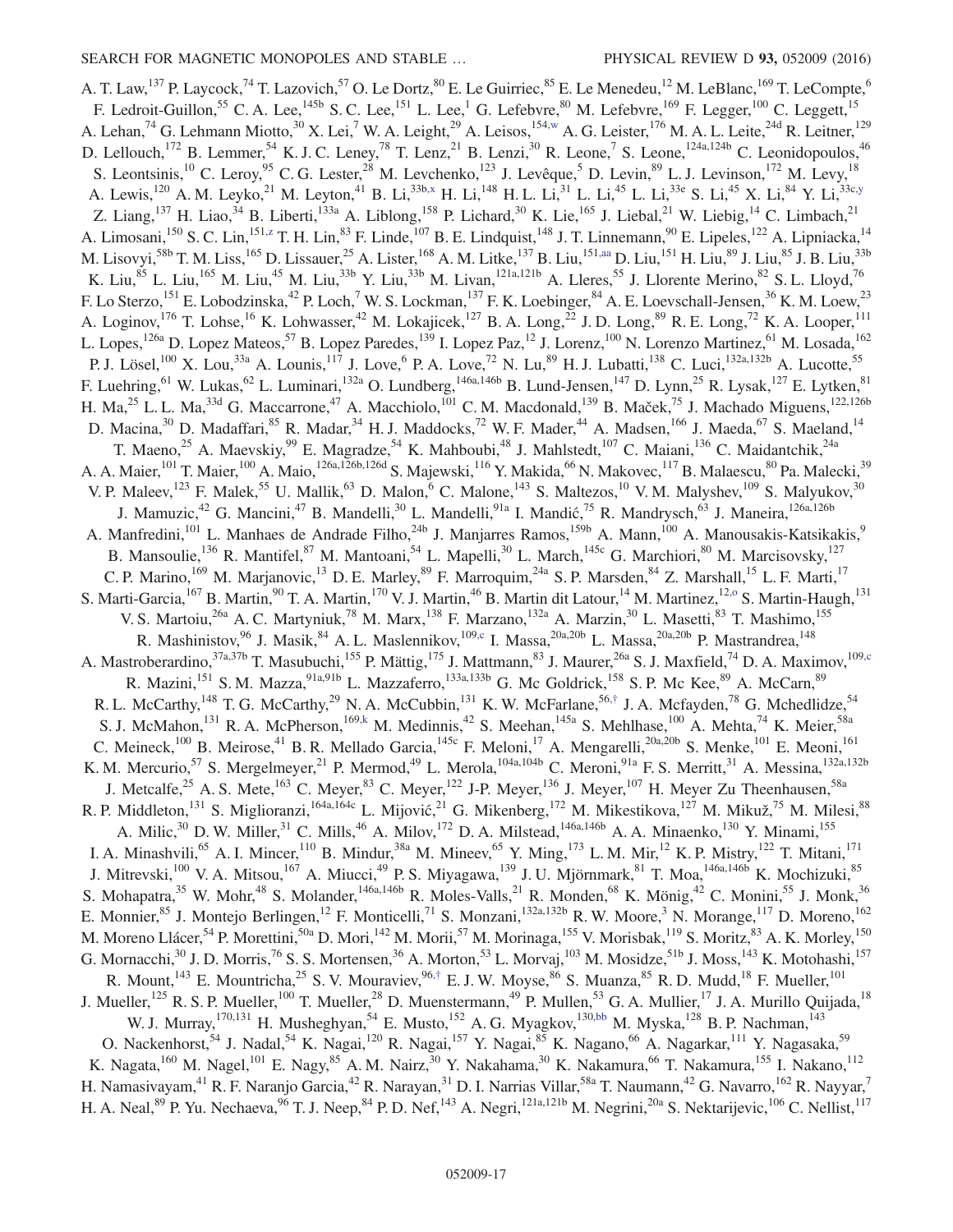<span id="page-18-1"></span><span id="page-18-0"></span>A. Nelson,<sup>163</sup> S. Nemecek,<sup>127</sup> P. Nemethy,<sup>110</sup> A. A. Nepomuceno,<sup>24a</sup> M. Nessi,<sup>3[0,cc](#page-24-29)</sup> M. S. Neubauer,<sup>165</sup> M. Neumann,<sup>175</sup> R. M. Neves,  $^{110}$  P. Nevski,  $^{25}$  P. R. Newman,  $^{18}$  D. H. Nguyen,  $^{6}$  R. B. Nickerson,  $^{120}$  R. Nicolaidou,  $^{136}$  B. Nicquevert,  $^{30}$ J. Nielsen,<sup>137</sup> N. Nikiforou,<sup>35</sup> A. Nikiforov,<sup>16</sup> V. Nikolaenko,<sup>13[0,bb](#page-24-28)</sup> I. Nikolic-Audit,<sup>80</sup> K. Nikolopoulos,<sup>18</sup> J. K. Nilsen,<sup>119</sup> P. Nilsson,<sup>25</sup> Y. Ninomiya,<sup>155</sup> A. Nisati,<sup>132a</sup> R. Nisius,<sup>101</sup> T. Nobe,<sup>155</sup> M. Nomachi,<sup>118</sup> I. Nomidis,<sup>29</sup> T. Nooney,<sup>76</sup> E. Noordeh,<sup>159b</sup> S. Norberg,<sup>113</sup> M. Nordberg,<sup>30</sup> O. Novgorodova,<sup>44</sup> S. Nowak,<sup>101</sup> M. Nozaki,<sup>66</sup> L. Nozka,<sup>115</sup> K. Ntekas,<sup>10</sup> G. Nunes Hanninger,  $88$  T. Nunnemann,  $^{100}$  E. Nurse,  $^{78}$  F. Nuti,  $88$  B. J. O'Brien,  $^{46}$  F. O'grady,  $^{7}$  D. C. O'Neil,  $^{142}$  V. O'Shea,  $^{53}$ F. G. Oakham,  $^{29, d}$  H. Oberlack,  $^{101}$  T. Obermann,  $^{21}$  J. Ocariz,  $^{80}$  A. Ochi,  $^{67}$  I. Ochoa,  $^{78}$  J. P. Ochoa-Ricoux,  $^{32a}$  S. Oda,  $^{70}$ S. Odaka,<sup>66</sup> H. Ogren,<sup>61</sup> A. Oh,<sup>84</sup> S. H. Oh,<sup>45</sup> C. C. Ohm,<sup>15</sup> H. Ohman,<sup>166</sup> H. Oide,<sup>30</sup> W. Okamura,<sup>118</sup> H. Okawa,<sup>160</sup> Y. Okumura,<sup>31</sup> T. Okuyama,<sup>66</sup> A. Olariu,<sup>26a</sup> S. A. Olivares Pino,<sup>46</sup> D. Oliveira Damazio,<sup>25</sup> E. Oliver Garcia,<sup>167</sup> A. Olszewski,<sup>39</sup> J. Olszowska,<sup>39</sup> A. Onofre,<sup>126a,126e</sup> K. Onogi,<sup>103</sup> P. U. E. Onyisi,<sup>3[1,r](#page-24-18)</sup> C. J. Oram,<sup>159a</sup> M. J. Oreglia,<sup>31</sup> Y. Oren,<sup>153</sup> D. Orestano,<sup>134a,134b</sup> N. Orlando,<sup>154</sup> C. Oropeza Barrera,<sup>53</sup> R. S. Orr,<sup>158</sup> B. Osculati,<sup>50a,50b</sup> R. Ospanov,<sup>84</sup> G. Otero y Garzon,<sup>27</sup> H. Otono,<sup>70</sup> M. Ouchrif,<sup>135d</sup> F. Ould-Saada,<sup>119</sup> A. Ouraou,<sup>136</sup> K. P. Oussoren,<sup>107</sup> Q. Ouyang,<sup>33a</sup> A. Ovcharova,<sup>15</sup> M. Owen,<sup>53</sup> R. E. Owen,<sup>18</sup> V. E. Ozcan,<sup>19a</sup> N. Ozturk,<sup>8</sup> K. Pachal,<sup>142</sup> A. Pacheco Pages,<sup>12</sup> C. Padilla Aranda,<sup>12</sup> M. Pagáčová,<sup>48</sup> S. Pagan Griso,<sup>15</sup> E. Paganis,<sup>139</sup> F. Paige,<sup>25</sup> P. Pais,<sup>86</sup> K. Pajchel,<sup>119</sup> G. Palacino,<sup>159b</sup> S. Palestini,<sup>30</sup> M. Palka,<sup>38b</sup> D. Pallin,<sup>34</sup> A. Palma,<sup>126a,126b</sup> Y. B. Pan,<sup>173</sup> E. Panagiotopoulou,<sup>10</sup> C. E. Pandini,<sup>80</sup> J. G. Panduro Vazquez,<sup>77</sup> P. Pani, <sup>146a,146b</sup> S. Panitkin, <sup>25</sup> D. Pantea, <sup>26a</sup> L. Paolozzi, <sup>49</sup> Th. D. Papadopoulou, <sup>10</sup> K. Papageorgiou,<sup>154</sup> A. Paramonov,<sup>6</sup> D. Paredes Hernandez,<sup>154</sup> M. A. Parker,<sup>28</sup> K. A. Parker,<sup>139</sup> F. Parodi,<sup>50a,50b</sup> J. A. Parsons,<sup>35</sup> U. Parzefall,<sup>48</sup> E. Pasqualucci,<sup>132a</sup> S. Passaggio,<sup>50a</sup> F. Pastore,<sup>134a,134b,[†](#page-24-6)</sup> Fr. Pastore,<sup>77</sup> G. Pásztor,<sup>29</sup> S. Pataraia,<sup>175</sup> N. D. Patel,<sup>150</sup> J. R. Pater,<sup>84</sup> T. Pauly,<sup>30</sup> J. Pearce,<sup>169</sup> B. Pearson,<sup>113</sup> L. E. Pedersen,<sup>36</sup> M. Pedersen,<sup>119</sup> S. Pedraza Lopez,<sup>167</sup> R. Pedro,<sup>126a,126b</sup> S. V. Peleganchuk,<sup>10[9,c](#page-24-2)</sup> D. Pelikan,<sup>166</sup> O. Penc,<sup>127</sup> C. Peng,<sup>33a</sup> H. Peng,<sup>33b</sup> B. Penning,<sup>31</sup> J. Penwell,<sup>61</sup> D. V. Perepelitsa,<sup>25</sup> E. Perez Codina,<sup>159a</sup> M. T. Pérez García-Estañ,<sup>167</sup> L. Perini,<sup>91a,91b</sup> H. Pernegger,<sup>30</sup> S. Perrella,<sup>104a,104b</sup> R. Peschke,<sup>42</sup> V.D. Peshekhonov,<sup>65</sup> K. Peters,<sup>30</sup> R. F. Y. Peters,<sup>84</sup> B. A. Petersen,<sup>30</sup> T. C. Petersen,<sup>36</sup> E. Petit,<sup>42</sup> A. Petridis,<sup>1</sup> C. Petridou,<sup>154</sup> P. Petroff,<sup>117</sup> E. Petrolo,<sup>132a</sup> F. Petrucci,<sup>134a,134b</sup> N. E. Pettersson,<sup>157</sup> R. Pezoa,  $32b$  P. W. Phillips,  $131$  G. Piacquadio,  $143$  E. Pianori,  $170$  A. Picazio,  $49$  E. Piccaro,  $76$  M. Piccinini,  $20a,20b$ M. A. Pickering,<sup>120</sup> R. Piegaia,<sup>27</sup> D. T. Pignotti,<sup>111</sup> J. E. Pilcher,<sup>31</sup> A. D. Pilkington,<sup>84</sup> J. Pina,<sup>126a,126b,126d</sup> M. Pinamonti,<sup>164a,164[c,dd](#page-24-30)</sup> J. L. Pinfold,<sup>3</sup> A. Pingel,<sup>36</sup> S. Pires,<sup>80</sup> H. Pirumov,<sup>42</sup> M. Pitt,<sup>172</sup> C. Pizio,<sup>91a,91b</sup> L. Plazak,<sup>144a</sup> M.-A. Pleier,<sup>25</sup> V. Pleskot,<sup>129</sup> E. Plotnikova,<sup>65</sup> P. Plucinski,<sup>146a,146b</sup> D. Pluth,<sup>64</sup> R. Poettgen,<sup>146a,146b</sup> L. Poggioli,<sup>117</sup> D. Pohl,<sup>21</sup> G. Polesello,<sup>121a</sup> A. Poley,<sup>42</sup> A. Policicchio,<sup>37a,37b</sup> R. Polifka,<sup>158</sup> A. Polini,<sup>20a</sup> C. S. Pollard,<sup>53</sup> V. Polychronakos,<sup>25</sup> K. Pommès, $30$  L. Pontecorvo,  $132a$  B. G. Pope, $90$  G. A. Popeneciu,  $26b$  D. S. Popovic,  $13$  A. Poppleton,  $30$  S. Pospisil,  $128$ K. Potamianos,<sup>15</sup> I. N. Potrap,<sup>65</sup> C. J. Potter,<sup>149</sup> C. T. Potter,<sup>116</sup> G. Poulard,<sup>30</sup> J. Poveda,<sup>30</sup> V. Pozdnyakov,<sup>65</sup> P. Pralavorio,<sup>85</sup> A. Pranko,<sup>15</sup> S. Prasad,<sup>30</sup> S. Prell,<sup>64</sup> D. Price,<sup>84</sup> L. E. Price,<sup>6</sup> M. Primavera,<sup>73a</sup> S. Prince,<sup>87</sup> M. Proissl,<sup>46</sup> K. Prokofiev,<sup>60c</sup> F. Prokoshin,<sup>32b</sup> E. Protopapadaki,<sup>136</sup> S. Protopopescu,<sup>25</sup> J. Proudfoot,<sup>6</sup> M. Przybycien,<sup>38a</sup> E. Ptacek,<sup>116</sup> D. Puddu,<sup>134a,134b</sup> E. Pueschel,<sup>86</sup> D. Puldon,<sup>148</sup> M. Purohit,<sup>25[,ee](#page-24-31)</sup> P. Puzo,<sup>117</sup> J. Qian,<sup>89</sup> G. Qin,<sup>53</sup> Y. Qin,<sup>84</sup> A. Quadt,<sup>54</sup> D. R. Quarrie,<sup>15</sup> W. B. Quayle,<sup>164a,164b</sup> M. Queitsch-Maitland,  $84$  D. Quilty,  $53$  S. Raddum,  $119$  V. Radeka,  $25$  V. Radescu,  $42$ S. K. Radhakrishnan, <sup>148</sup> P. Radloff, <sup>116</sup> P. Rados, <sup>88</sup> F. Ragusa, <sup>91a, 91b</sup> G. Rahal, <sup>178</sup> S. Rajagopalan, <sup>25</sup> M. Rammensee, <sup>30</sup> C. Rangel-Smith,<sup>166</sup> F. Rauscher,<sup>100</sup> S. Rave,<sup>83</sup> T. Ravenscroft,<sup>53</sup> M. Raymond,<sup>30</sup> A. L. Read,<sup>119</sup> N. P. Readioff,<sup>74</sup> D. M. Rebuzzi,<sup>121a,121b</sup> A. Redelbach,<sup>174</sup> G. Redlinger,<sup>25</sup> R. Reece,<sup>137</sup> K. Reeves,<sup>41</sup> L. Rehnisch,<sup>16</sup> J. Reichert,<sup>122</sup> H. Reisin,<sup>27</sup> M. Relich,<sup>163</sup> C. Rembser,<sup>30</sup> H. Ren,<sup>33a</sup> A. Renaud,<sup>117</sup> M. Rescigno,<sup>132a</sup> S. Resconi,<sup>91a</sup> O. L. Rezanova,<sup>10[9,c](#page-24-2)</sup> P. Reznicek,<sup>129</sup> R. Rezvani, <sup>95</sup> R. Richter, <sup>101</sup> S. Richter, <sup>78</sup> E. Richter-Was, <sup>38b</sup> O. Ricken, <sup>21</sup> M. Ridel, <sup>80</sup> P. Rieck, <sup>16</sup> C. J. Riegel, <sup>175</sup> J. Rieger, <sup>54</sup> O. Rifki,  $^{113}$  M. Rijssenbeek,  $^{148}$  A. Rimoldi,  $^{121a,121b}$  L. Rinaldi,  $^{20a}$  B. Ristić,  $^{49}$  E. Ritsch,  $^{30}$  I. Riu,  $^{12}$  F. Rizatdinova,  $^{114}$ E. Rizvi,<sup>76</sup> S. H. Robertson,<sup>8[7,k](#page-24-11)</sup> A. Robichaud-Veronneau,<sup>87</sup> D. Robinson,<sup>28</sup> J. E. M. Robinson,<sup>42</sup> A. Robson,<sup>53</sup> C. Roda,<sup>124a,124b</sup> S. Roe,<sup>30</sup> O. Røhne,<sup>119</sup> S. Rolli,<sup>161</sup> A. Romaniouk,<sup>98</sup> M. Romano,<sup>20a,20b</sup> S. M. Romano Saez,<sup>34</sup> E. Romero Adam,<sup>167</sup> N. Rompotis,<sup>138</sup> M. Ronzani,<sup>48</sup> L. Roos,<sup>80</sup> E. Ros,<sup>167</sup> S. Rosati,<sup>132a</sup> K. Rosbach,<sup>48</sup> P. Rose,<sup>137</sup> P. L. Rosendahl,<sup>14</sup> O. Rosenthal,<sup>141</sup> V. Rossetti,<sup>146a,146b</sup> E. Rossi,<sup>104a,104b</sup> L. P. Rossi,<sup>50a</sup> J. H. N. Rosten,<sup>28</sup> R. Rosten,<sup>138</sup> M. Rotaru,<sup>26a</sup> I. Roth,<sup>172</sup> J. Rothberg,<sup>138</sup> D. Rousseau,<sup>117</sup> C. R. Royon,<sup>136</sup> A. Rozanov,<sup>85</sup> Y. Rozen,<sup>152</sup> X. Ruan,<sup>145c</sup> F. Rubbo,<sup>143</sup> I. Rubinskiy,<sup>42</sup> V. I. Rud,<sup>99</sup> C. Rudolph,<sup>44</sup> M. S. Rudolph,<sup>158</sup> F. Rühr,<sup>48</sup> A. Ruiz-Martinez,<sup>30</sup> Z. Rurikova,<sup>48</sup> N. A. Rusakovich,<sup>65</sup> A. Ruschke,<sup>100</sup> H. L. Russell,<sup>138</sup> J. P. Rutherfoord,<sup>7</sup> N. Ruthmann,<sup>48</sup> Y. F. Ryabov,<sup>123</sup> M. Rybar,<sup>165</sup> G. Rybkin,<sup>117</sup> N. C. Ryder,<sup>120</sup> A. F. Saavedra,<sup>150</sup> G. Sabato,<sup>107</sup> S. Sacerdoti,<sup>27</sup> A. Saddique,<sup>3</sup> H. F-W. Sadrozinski,<sup>137</sup> R. Sadykov, <sup>65</sup> F. Safai Tehrani, <sup>132a</sup> M. Sahinsov, <sup>58a</sup> M. Saimpert, <sup>136</sup> T. Saito, <sup>155</sup> H. Sakamoto, <sup>155</sup> Y. Sakurai, <sup>171</sup>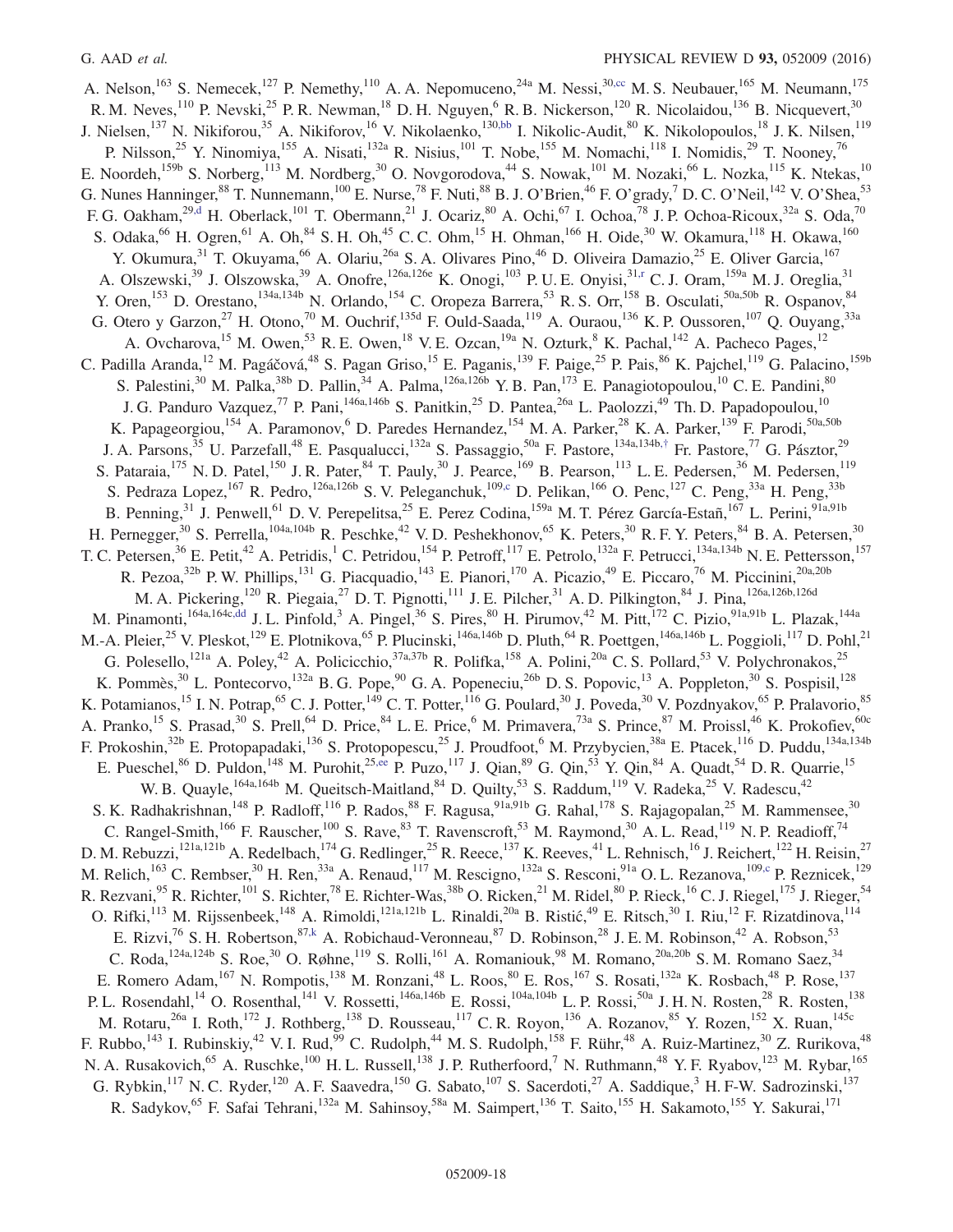<span id="page-19-2"></span><span id="page-19-1"></span><span id="page-19-0"></span>G. Salamanna, <sup>134a, 134b</sup> A. Salamon, <sup>133a</sup> J. E. Salazar Loyola, <sup>32b</sup> M. Saleem, <sup>113</sup> D. Salek, <sup>107</sup> P. H. Sales De Bruin, <sup>138</sup> D. Salihagic,<sup>101</sup> A. Salnikov,<sup>143</sup> J. Salt,<sup>167</sup> D. Salvatore,<sup>37a,37b</sup> F. Salvatore,<sup>149</sup> A. Salvucci,<sup>60a</sup> A. Salzburger,<sup>30</sup> D. Sammel,<sup>48</sup> D. Sampsonidis,<sup>154</sup> A. Sanchez,<sup>104a,104b</sup> J. Sánchez,<sup>167</sup> V. Sanchez Martinez,<sup>167</sup> H. Sandaker,<sup>119</sup> R. L. Sandbach,<sup>76</sup> H. G. Sander, <sup>83</sup> M. P. Sanders,<sup>100</sup> M. Sandhoff,<sup>175</sup> C. Sandoval,<sup>162</sup> R. Sandstroem,<sup>101</sup> D. P. C. Sankey,<sup>131</sup> M. Sannino,<sup>50a,50b</sup> A. Sansoni,<sup>47</sup> C. Santoni,<sup>34</sup> R. Santonico,<sup>133a,133b</sup> H. Santos,<sup>126a</sup> I. Santoyo Castillo,<sup>149</sup> K. Sapp,<sup>125</sup> A. Sapronov,<sup>65</sup> J. G. Saraiva,  $^{126a,126d}$  B. Sarrazin,  $^{21}$  O. Sasaki,  $^{66}$  Y. Sasaki,  $^{155}$  K. Sato,  $^{160}$  G. Sauvage,  $^{5, \dagger}$  E. Sauvan,  $^5$  G. Savage,  $^{77}$ P. Savard,<sup>15[8,d](#page-24-3)</sup> C. Sawyer,<sup>131</sup> L. Sawyer,<sup>7[9,n](#page-24-14)</sup> J. Saxon,<sup>31</sup> C. Sbarra,<sup>20a</sup> A. Sbrizzi,<sup>20a,20b</sup> T. Scanlon,<sup>78</sup> D. A. Scannicchio,<sup>163</sup> M. Scarcella,<sup>150</sup> V. Scarfone,<sup>37a,37b</sup> J. Schaarschmidt,<sup>172</sup> P. Schacht,<sup>101</sup> D. Schaefer,<sup>30</sup> R. Schaefer,<sup>42</sup> J. Schaeffer,<sup>83</sup> S. Schaepe,<sup>21</sup> S. Schaetzel,<sup>58b</sup> U. Schäfer,<sup>83</sup> A. C. Schaffer,<sup>117</sup> D. Schaile,<sup>100</sup> R. D. Schamberger,<sup>148</sup> V. Scharf,<sup>58a</sup> V. A. Schegelsky,<sup>123</sup> D. Scheirich,<sup>129</sup> M. Schernau,<sup>163</sup> C. Schiavi,<sup>50a,50b</sup> C. Schillo,<sup>48</sup> M. Schioppa,<sup>37a,37b</sup> S. Schlenker,<sup>30</sup> K. Schmieden,<sup>30</sup> C. Schmitt,<sup>83</sup> S. Schmitt,<sup>58b</sup> S. Schmitt,<sup>42</sup> B. Schneider,<sup>159a</sup> Y. J. Schnellbach,<sup>74</sup> U. Schnoor,<sup>44</sup> L. Schoeffel,<sup>136</sup> A. Schoening,<sup>58b</sup> B. D. Schoenrock,<sup>90</sup> E. Schopf,<sup>21</sup> A. L. S. Schorlemmer,<sup>54</sup> M. Schott,<sup>83</sup> D. Schouten,<sup>159a</sup> J. Schovancova, <sup>8</sup> S. Schramm, <sup>49</sup> M. Schreyer, <sup>174</sup> C. Schroeder, <sup>83</sup> N. Schuh, <sup>83</sup> M. J. Schultens, <sup>21</sup> H.-C. Schultz-Coulon, <sup>58a</sup> H. Schulz,<sup>16</sup> M. Schumacher,<sup>48</sup> B. A. Schumm,<sup>137</sup> Ph. Schune,<sup>136</sup> C. Schwanenberger,<sup>84</sup> A. Schwartzman,<sup>143</sup> T. A. Schwarz, <sup>89</sup> Ph. Schwegler,<sup>101</sup> H. Schweiger, <sup>84</sup> Ph. Schwemling,<sup>136</sup> R. Schwienhorst, <sup>90</sup> J. Schwindling,<sup>136</sup> T. Schwindt,<sup>21</sup> F. G. Sciacca,<sup>17</sup> E. Scifo,<sup>117</sup> G. Sciolla,<sup>23</sup> F. Scuri,<sup>124a,124b</sup> F. Scutti,<sup>21</sup> J. Searcy,<sup>89</sup> G. Sedov,<sup>42</sup> E. Sedykh,<sup>123</sup> P. Seema,<sup>21</sup> S. C. Seidel,<sup>105</sup> A. Seiden,<sup>137</sup> F. Seifert,<sup>128</sup> J. M. Seixas,<sup>24a</sup> G. Sekhniaidze,<sup>104a</sup> K. Sekhon,<sup>89</sup> S. J. Sekula,<sup>40</sup> D. M. Seliverstov,<sup>123,[†](#page-24-6)</sup> N. Semprini-Cesari,<sup>20a,20b</sup> C. Serfon,<sup>30</sup> L. Serin,<sup>117</sup> L. Serkin,<sup>164a,164b</sup> T. Serre,<sup>85</sup> M. Sessa,<sup>134a,134b</sup> R. Seuster,<sup>159a</sup> H. Severini,<sup>113</sup> T. Sfiligoj,<sup>75</sup> F. Sforza,<sup>30</sup> A. Sfyrla,<sup>30</sup> E. Shabalina,<sup>54</sup> M. Shamim,<sup>116</sup> L. Y. Shan,<sup>33a</sup> R. Shang,<sup>165</sup> J. T. Shank,<sup>22</sup> M. Shapiro,<sup>15</sup> P. B. Shatalov,<sup>97</sup> K. Shaw,<sup>164a,164b</sup> S. M. Shaw,<sup>84</sup> A. Shcherbakova,<sup>146a,146b</sup> C. Y. Shehu,<sup>149</sup> P. Sherwood,<sup>78</sup> L. Shi,<sup>15[1,ff](#page-24-32)</sup> S. Shimizu,<sup>67</sup> C. O. Shimmin,<sup>163</sup> M. Shimojima,<sup>102</sup> M. Shiyakova,<sup>65</sup> A. Shmeleva,<sup>96</sup> D. Shoaleh Saadi,<sup>95</sup> M. J. Shochet,<sup>31</sup> S. Shojaii,<sup>91a,91b</sup> S. Shrestha,<sup>111</sup> E. Shulga,<sup>98</sup> M. A. Shupe,<sup>7</sup> S. Shushkevich,<sup>42</sup> P. Sicho,<sup>127</sup> P. E. Sidebo,<sup>147</sup> O. Sidiropoulou,<sup>174</sup> D. Sidorov,<sup>114</sup> A. Sidoti,<sup>20a,20b</sup> F. Siegert,<sup>44</sup> Dj. Sijacki,<sup>13</sup> J. Silva,<sup>126a,126d</sup> Y. Silver,<sup>153</sup> S. B. Silverstein,<sup>146a</sup> V. Simak,<sup>128</sup> O. Simard,<sup>5</sup> Lj. Simic,<sup>13</sup> S. Simion,<sup>117</sup> E. Simioni,<sup>83</sup> B. Simmons,<sup>78</sup> D. Simon,<sup>34</sup> P. Sinervo,<sup>158</sup> N. B. Sinev,<sup>116</sup> M. Sioli,<sup>20a,20b</sup> G. Siragusa,<sup>174</sup> A. N. Sisakyan,<sup>65,[†](#page-24-6)</sup> S. Yu. Sivoklokov,<sup>99</sup> J. Sjölin,<sup>146a,146b</sup> T. B. Sjursen,<sup>14</sup> M. B. Skinner,<sup>72</sup> H. P. Skottowe,<sup>57</sup> P. Skubic,<sup>113</sup> M. Slater,<sup>18</sup> T. Slavicek,<sup>128</sup> M. Slawinska,<sup>107</sup> K. Sliwa,<sup>161</sup> V. Smakhtin,<sup>172</sup> B. H. Smart,<sup>46</sup> L. Smestad,<sup>14</sup> S. Yu. Smirnov,<sup>98</sup> Y. Smirnov,<sup>98</sup> L. N. Smirnova,<sup>9[9,gg](#page-24-33)</sup> O. Smirnova,<sup>81</sup> M. N. K. Smith,<sup>35</sup> R. W. Smith,<sup>35</sup> M. Smizanska,<sup>72</sup> K. Smolek,<sup>128</sup> A. A. Snesarev,<sup>96</sup> G. Snidero,<sup>76</sup> S. Snyder,<sup>25</sup> R. Sobie,<sup>16[9,k](#page-24-11)</sup> F. Socher,<sup>44</sup> A. Soffer,<sup>153</sup> D. A. Soh,<sup>15[1,ff](#page-24-32)</sup> G. Sokhrannyi,<sup>75</sup> C. A. Solans,<sup>30</sup> M. Solar,<sup>128</sup> J. Solc,<sup>128</sup> E. Yu. Soldatov,<sup>98</sup> U. Soldevila,<sup>167</sup> A. A. Solodkov,<sup>130</sup> A. Soloshenko,<sup>65</sup> O. V. Solovyanov,<sup>130</sup> V. Solovyev,<sup>123</sup> P. Sommer,<sup>48</sup> H. Y. Song,<sup>33b</sup> N. Soni,<sup>1</sup> A. Sood,<sup>15</sup> A. Sopczak,<sup>128</sup> B. Sopko,<sup>128</sup> V. Sopko,<sup>128</sup> V. Sorin,<sup>12</sup> D. Sosa,<sup>58b</sup> M. Sosebee, <sup>8</sup> C. L. Sotiropoulou,<sup>124a,124b</sup> R. Soualah,<sup>164a,164c</sup> A. M. Soukharev,<sup>10[9,c](#page-24-2)</sup> D. South,<sup>42</sup> B. C. Sowden,<sup>77</sup> S. Spagnolo,<sup>73a,73b</sup> M. Spalla,<sup>124a,124b</sup> M. Spangenberg,<sup>170</sup> F. Spanò,<sup>77</sup> W. R. Spearman,<sup>57</sup> D. Sperlich,<sup>16</sup> F. Spettel,<sup>101</sup> R. Spighi,<sup>20a</sup> G. Spigo,<sup>30</sup> L. A. Spiller,<sup>88</sup> M. Spousta,<sup>129</sup> T. Spreitzer,<sup>158</sup> R. D. St. Denis,<sup>53,[†](#page-24-6)</sup> A. Stabile,<sup>91a</sup> S. Staerz,<sup>44</sup> J. Stahlman,<sup>122</sup> R. Stamen,<sup>58a</sup> S. Stamm,<sup>16</sup> E. Stanecka,<sup>39</sup> C. Stanescu,<sup>134a</sup> M. Stanescu-Bellu,<sup>42</sup> M. M. Stanitzki,<sup>42</sup> S. Stapnes,<sup>119</sup> E. A. Starchenko,<sup>130</sup> J. Stark,<sup>55</sup> P. Staroba,<sup>127</sup> P. Starovoitov,<sup>58a</sup> R. Staszewski,<sup>39</sup> P. Steinberg,<sup>25</sup> B. Stelzer,<sup>142</sup> H. J. Stelzer,<sup>30</sup> O. Stelzer-Chilton,<sup>159a</sup> H. Stenzel,<sup>52</sup> G. A. Stewart,<sup>53</sup> J. A. Stillings,<sup>21</sup> M. C. Stockton,<sup>87</sup> M. Stoebe,<sup>87</sup> G. Stoicea,  $^{26a}$  P. Stolte,  $^{54}$  S. Stonjek,  $^{101}$  A. R. Stradling,  $^8$  A. Straessner,  $^{44}$  M. E. Stramaglia,  $^{17}$  J. Strandberg,  $^{147}$ S. Strandberg,<sup>146a,146b</sup> A. Strandlie,<sup>119</sup> E. Strauss,<sup>143</sup> M. Strauss,<sup>113</sup> P. Strizenec,<sup>144b</sup> R. Ströhmer,<sup>174</sup> D. M. Strom,<sup>116</sup> R. Stroynowski,<sup>40</sup> A. Strubig,<sup>106</sup> S. A. Stucci,<sup>17</sup> B. Stugu,<sup>14</sup> N. A. Styles,<sup>42</sup> D. Su,<sup>143</sup> J. Su,<sup>125</sup> R. Subramaniam,<sup>79</sup> A. Succurro,<sup>12</sup> Y. Sugaya,<sup>118</sup> M. Suk,<sup>128</sup> V. V. Sulin,<sup>96</sup> S. Sultansoy,<sup>4c</sup> T. Sumida,<sup>68</sup> S. Sun,<sup>57</sup> X. Sun,<sup>33a</sup> J. E. Sundermann,<sup>48</sup> K. Suruliz,<sup>149</sup> G. Susinno,<sup>37a,37b</sup> M. R. Sutton,<sup>149</sup> S. Suzuki,<sup>66</sup> M. Svatos,<sup>127</sup> M. Swiatlowski,<sup>143</sup> I. Sykora,<sup>144a</sup> T. Sykora,<sup>129</sup> D. Ta, <sup>48</sup> C. Taccini, <sup>134a, 134b</sup> K. Tackmann, <sup>42</sup> J. Taenzer, <sup>158</sup> A. Taffard, <sup>163</sup> R. Tafirout, <sup>159a</sup> N. Taiblum, <sup>153</sup> H. Takai, <sup>25</sup> R. Takashima,  $^{69}$  H. Takeda,  $^{67}$  T. Takeshita,  $^{140}$  Y. Takubo,  $^{66}$  M. Talby,  $^{85}$  A. A. Talyshev,  $^{109,c}$  $^{109,c}$  $^{109,c}$  J. Y. C. Tam,  $^{174}$  K. G. Tan,  $^{88}$ J. Tanaka,<sup>155</sup> R. Tanaka,<sup>117</sup> S. Tanaka,<sup>66</sup> B. B. Tannenwald,<sup>111</sup> N. Tannoury,<sup>21</sup> S. Tapprogge,<sup>83</sup> S. Tarem,<sup>152</sup> F. Tarrade,<sup>29</sup> G. F. Tartarelli,<sup>91a</sup> P. Tas,<sup>129</sup> M. Tasevsky,<sup>127</sup> T. Tashiro,<sup>68</sup> E. Tassi,<sup>37a,37b</sup> A. Tavares Delgado,<sup>126a,126b</sup> Y. Tayalati,<sup>135d</sup> F. E. Taylor,<sup>94</sup> G. N. Taylor,<sup>88</sup> P. T. E. Taylor,<sup>88</sup> W. Taylor,<sup>159b</sup> F. A. Teischinger,<sup>30</sup> M. Teixeira Dias Castanheira,<sup>76</sup> P. Teixeira-Dias,<sup>77</sup> K. K. Temming,<sup>48</sup> D. Temple,<sup>142</sup> H. Ten Kate,<sup>30</sup> P. K. Teng,<sup>151</sup> J. J. Teoh,<sup>118</sup> F. Tepel,<sup>175</sup> S. Terada,<sup>66</sup> K. Terashi,<sup>155</sup> J. Terron, <sup>82</sup> S. Terzo,<sup>101</sup> M. Testa, <sup>47</sup> R. J. Teuscher, <sup>158[,k](#page-24-11)</sup> T. Theveneaux-Pelzer, <sup>34</sup> J. P. Thomas, <sup>18</sup>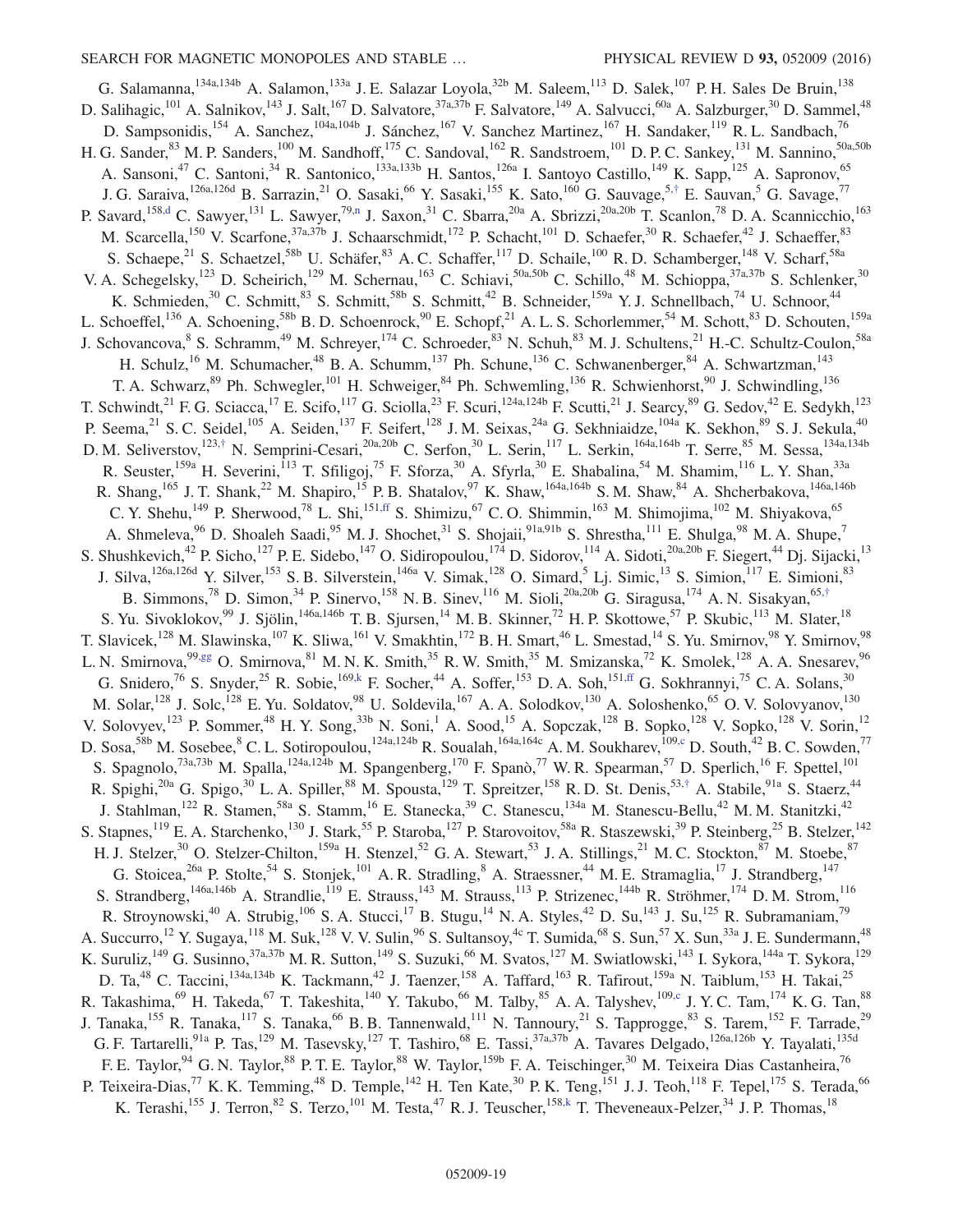J. Thomas-Wilsker,<sup>77</sup> E. N. Thompson,<sup>35</sup> P. D. Thompson,<sup>18</sup> R. J. Thompson,<sup>84</sup> A. S. Thompson,<sup>53</sup> L. A. Thomsen,<sup>176</sup> E. Thomson,<sup>122</sup> M. Thomson,<sup>28</sup> R. P. Thun,<sup>89,[†](#page-24-6)</sup> M. J. Tibbetts,<sup>15</sup> R. E. Ticse Torres,<sup>85</sup> V. O. Tikhomirov,<sup>96[,hh](#page-24-34)</sup> Yu. A. Tikhonov,<sup>10[9,c](#page-24-2)</sup> S. Timoshenko,<sup>98</sup> E. Tiouchichine,<sup>85</sup> P. Tipton,<sup>176</sup> S. Tisserant,<sup>85</sup> K. Todome,<sup>157</sup> T. Todorov,<sup>5,[†](#page-24-6)</sup> S. Todorova-Nova,  $^{129}$  J. Tojo,  $^{70}$  S. Tokár,  $^{144a}$  K. Tokushuku,  $^{66}$  K. Tollefson,  $^{90}$  E. Tolley,  $^{57}$  L. Tomlinson,  $^{84}$  M. Tomoto,  $^{103}$ L. Tompkins,<sup>14[3,ii](#page-24-35)</sup> K. Toms,<sup>105</sup> E. Torrence,<sup>116</sup> H. Torres,<sup>142</sup> E. Torró Pastor,<sup>138</sup> J. Toth,<sup>85[,jj](#page-24-36)</sup> F. Touchard,<sup>85</sup> D. R. Tovey,<sup>139</sup> T. Trefzger,<sup>174</sup> L. Tremblet,<sup>30</sup> A. Tricoli,<sup>30</sup> I. M. Trigger,<sup>159a</sup> S. Trincaz-Duvoid,<sup>80</sup> M. F. Tripiana,<sup>12</sup> W. Trischuk,<sup>158</sup> B. Trocmé,<sup>55</sup> C. Troncon,<sup>91a</sup> M. Trottier-McDonald,<sup>15</sup> M. Trovatelli,<sup>169</sup> P. True,<sup>90</sup> L. Truong,<sup>164a,164c</sup> M. Trzebinski,<sup>39</sup> A. Trzupek,<sup>39</sup> C. Tsarouchas,<sup>30</sup> J. C-L. Tseng,<sup>120</sup> P. V. Tsiareshka,<sup>92</sup> D. Tsionou,<sup>154</sup> G. Tsipolitis,<sup>10</sup> N. Tsirintanis,<sup>9</sup> S. Tsiskaridze,<sup>12</sup> V. Tsiskaridze,<sup>48</sup> E. G. Tskhadadze,<sup>51a</sup> I. I. Tsukerman,<sup>97</sup> V. Tsulaia,<sup>15</sup> S. Tsuno,<sup>66</sup> D. Tsybychev,<sup>148</sup> A. Tudorache,<sup>26a</sup> V. Tudorache,<sup>26a</sup> A. N. Tuna,<sup>57</sup> S. A. Tupputi,<sup>20a,20b</sup> S. Turchikhin,<sup>99[,gg](#page-24-33)</sup> D. Turecek,<sup>128</sup> R. Turra,<sup>91a,91b</sup> A. J. Turvey,<sup>40</sup> P. M. Tuts,<sup>35</sup> A. Tykhonov,<sup>49</sup> M. Tylmad,<sup>146a,146b</sup> M. Tyndel,<sup>131</sup> I. Ueda,<sup>155</sup> R. Ueno,<sup>29</sup> M. Ughetto,<sup>146a,146b</sup> M. Ugland,<sup>14</sup> F. Ukegawa,<sup>160</sup> G. Unal,<sup>30</sup> A. Undrus,<sup>25</sup> G. Unel,<sup>163</sup> F. C. Ungaro,<sup>48</sup> Y. Unno,<sup>66</sup> C. Unverdorben,<sup>100</sup> J. Urban, <sup>144b</sup> P. Urquijo, <sup>88</sup> P. Urrejola, <sup>83</sup> G. Usai, <sup>8</sup> A. Usanova, <sup>62</sup> L. Vacavant, <sup>85</sup> V. Vacek, <sup>128</sup> B. Vachon, <sup>87</sup> C. Valderanis, <sup>83</sup> N. Valencic,<sup>107</sup> S. Valentinetti,<sup>20a,20b</sup> A. Valero,<sup>167</sup> L. Valery,<sup>12</sup> S. Valkar,<sup>129</sup> E. Valladolid Gallego,<sup>167</sup> S. Vallecorsa,<sup>49</sup> J. A. Valls Ferrer,<sup>167</sup> W. Van Den Wollenberg,<sup>107</sup> P. C. Van Der Deijl,<sup>107</sup> R. van der Geer,<sup>107</sup> H. van der Graaf,<sup>107</sup> N. van Eldik, <sup>152</sup> P. van Gemmeren, <sup>6</sup> J. Van Nieuwkoop, <sup>142</sup> I. van Vulpen, <sup>107</sup> M. C. van Woerden, <sup>30</sup> M. Vanadia, <sup>132a, 132b</sup> W. Vandelli,<sup>30</sup> R. Vanguri,<sup>122</sup> A. Vaniachine,<sup>6</sup> F. Vannucci,<sup>80</sup> G. Vardanyan,<sup>177</sup> R. Vari,<sup>132a</sup> E. W. Varnes,<sup>7</sup> T. Varol,<sup>40</sup> D. Varouchas, <sup>80</sup> A. Vartapetian, <sup>8</sup> K. E. Varvell, <sup>150</sup> F. Vazeille, <sup>34</sup> T. Vazquez Schroeder, <sup>87</sup> J. Veatch, <sup>7</sup> L. M. Veloce, <sup>158</sup> F. Veloso,<sup>126a,126c</sup> T. Velz,<sup>21</sup> S. Veneziano,<sup>132a</sup> A. Ventura,<sup>73a,73b</sup> D. Ventura,<sup>86</sup> M. Venturi,<sup>169</sup> N. Venturi,<sup>158</sup> A. Venturini,<sup>23</sup> V. Vercesi,<sup>121a</sup> M. Verducci,<sup>132a,132b</sup> W. Verkerke,<sup>107</sup> J. C. Vermeulen,<sup>107</sup> A. Vest,<sup>44</sup> M. C. Vetterli,<sup>142[,d](#page-24-3)</sup> O. Viazlo,<sup>81</sup> I. Vichou,<sup>165</sup> T. Vickey,<sup>139</sup> O. E. Vickey Boeriu,<sup>139</sup> G. H. A. Viehhauser,<sup>120</sup> S. Viel,<sup>15</sup> R. Vigne,<sup>62</sup> M. Villa,<sup>20a,20b</sup> M. Villaplana Perez, <sup>91a,91b</sup> E. Vilucchi,<sup>47</sup> M. G. Vincter,<sup>29</sup> V. B. Vinogradov,<sup>65</sup> I. Vivarelli,<sup>149</sup> F. Vives Vaque,<sup>3</sup> S. Vlachos,<sup>10</sup> D. Vladoiu,<sup>100</sup> M. Vlasak,<sup>128</sup> M. Vogel,<sup>32a</sup> P. Vokac,<sup>128</sup> G. Volpi,<sup>124a,124b</sup> M. Volpi,<sup>88</sup> H. von der Schmitt,<sup>101</sup> H. von Radziewski,<sup>48</sup> E. von Toerne,<sup>21</sup> V. Vorobel,<sup>129</sup> K. Vorobev,<sup>98</sup> M. Vos,<sup>167</sup> R. Voss,<sup>30</sup> J. H. Vossebeld,<sup>74</sup> N. Vranjes,<sup>13</sup> M. Vranjes Milosavljevic,<sup>13</sup> V. Vrba,<sup>127</sup> M. Vreeswijk,<sup>107</sup> R. Vuillermet,<sup>30</sup> I. Vukotic,<sup>31</sup> Z. Vykydal,<sup>128</sup> P. Wagner,<sup>21</sup> W. Wagner,<sup>175</sup> H. Wahlberg,<sup>71</sup> S. Wahrmund,<sup>44</sup> J. Wakabayashi,<sup>103</sup> J. Walder,<sup>72</sup> R. Walker,<sup>100</sup> W. Walkowiak,<sup>141</sup> C. Wang,<sup>151</sup> F. Wang,<sup>173</sup> H. Wang,<sup>15</sup> H. Wang,<sup>40</sup> J. Wang,<sup>42</sup> J. Wang,<sup>33a</sup> K. Wang,<sup>87</sup> R. Wang,<sup>6</sup> S. M. Wang,<sup>151</sup> T. Wang,<sup>21</sup> T. Wang,<sup>35</sup> X. Wang, <sup>176</sup> C. Wanotayaroj, <sup>116</sup> A. Warburton, <sup>87</sup> C. P. Ward, <sup>28</sup> D. R. Wardrope, <sup>78</sup> A. Washbrook, <sup>46</sup> C. Wasicki, <sup>42</sup> P. M. Watkins,<sup>18</sup> A. T. Watson,<sup>18</sup> I. J. Watson,<sup>150</sup> M. F. Watson,<sup>18</sup> G. Watts,<sup>138</sup> S. Watts,<sup>84</sup> B. M. Waugh,<sup>78</sup> S. Webb,<sup>84</sup> M. S. Weber,<sup>17</sup> S. W. Weber,<sup>174</sup> J. S. Webster,<sup>31</sup> A. R. Weidberg,<sup>120</sup> B. Weinert,<sup>61</sup> J. Weingarten,<sup>54</sup> C. Weiser,<sup>48</sup> H. Weits,<sup>107</sup> P. S. Wells,<sup>30</sup> T. Wenaus,<sup>25</sup> T. Wengler,<sup>30</sup> S. Wenig,<sup>30</sup> N. Wermes,<sup>21</sup> M. Werner,<sup>48</sup> P. Werner,<sup>30</sup> M. Wessels,<sup>58a</sup> J. Wetter,<sup>161</sup> K. Whalen,<sup>116</sup> A. M. Wharton,<sup>72</sup> A. White,<sup>8</sup> M. J. White,<sup>1</sup> R. White,<sup>32b</sup> S. White,<sup>124a,124b</sup> D. Whiteson,<sup>163</sup> F. J. Wickens,<sup>131</sup> W. Wiedenmann,<sup>173</sup> M. Wielers,<sup>131</sup> P. Wienemann,<sup>21</sup> C. Wiglesworth,<sup>36</sup> L. A. M. Wiik-Fuchs,<sup>21</sup> A. Wildauer,<sup>101</sup> H. G. Wilkens,<sup>30</sup> H. H. Williams,<sup>122</sup> S. Williams,<sup>107</sup> C. Willis,<sup>90</sup> S. Willocq,<sup>86</sup> A. Wilson,<sup>89</sup> J. A. Wilson,<sup>18</sup> I. Wingerter-Seez,<sup>5</sup> F. Winklmeier,<sup>116</sup> B. T. Winter,<sup>21</sup> M. Wittgen,<sup>143</sup> J. Wittkowski,<sup>100</sup> S. J. Wollstadt,<sup>83</sup> M. W. Wolter,<sup>39</sup> H. Wolters,<sup>126a,126c</sup> B. K. Wosiek,<sup>39</sup> J. Wotschack,<sup>30</sup> M. J. Woudstra,<sup>84</sup> K. W. Wozniak,<sup>39</sup> M. Wu,<sup>55</sup> M. Wu,<sup>31</sup> S. L. Wu,<sup>173</sup> X. Wu,<sup>49</sup> Y. Wu,<sup>89</sup> T. R. Wyatt,<sup>84</sup> B. M. Wynne,<sup>46</sup> S. Xella,<sup>36</sup> D. Xu,<sup>33a</sup> L. Xu,<sup>25</sup> B. Yabsley,<sup>150</sup> S. Yacoob,<sup>145a</sup> R. Yakabe,<sup>67</sup> M. Yamada,<sup>66</sup> D. Yamaguchi,<sup>157</sup> Y. Yamaguchi,<sup>118</sup> A. Yamamoto,<sup>66</sup> S. Yamamoto,<sup>155</sup> T. Yamanaka,<sup>155</sup> K. Yamauchi,<sup>103</sup> Y. Yamazaki,<sup>67</sup> Z. Yan,<sup>22</sup> H. Yang,<sup>33e</sup> H. Yang,<sup>173</sup> Y. Yang,<sup>151</sup> W-M. Yao,<sup>15</sup> Y. Yasu,<sup>66</sup> E. Yatsenko,<sup>5</sup> K. H. Yau Wong,<sup>21</sup> J. Ye,<sup>40</sup> S. Ye,<sup>25</sup> I. Yeletskikh,<sup>65</sup> A. L. Yen,<sup>57</sup> E. Yildirim,<sup>42</sup> K. Yorita,<sup>171</sup> R. Yoshida,<sup>6</sup> K. Yoshihara,<sup>122</sup> C. Young,<sup>143</sup> C. J. S. Young,<sup>30</sup> S. Youssef,<sup>22</sup> D. R. Yu,<sup>15</sup> J. Yu,<sup>8</sup> J. M. Yu,<sup>89</sup> J. Yu,<sup>114</sup> L. Yuan,<sup>67</sup> S. P. Y. Yuen,<sup>21</sup> A. Yurkewicz,<sup>108</sup> I. Yusuff,<sup>2[8,kk](#page-24-37)</sup> B. Zabinski,<sup>39</sup> R. Zaidan,<sup>63</sup> A. M. Zaitsev,<sup>13[0,bb](#page-24-28)</sup> J. Zalieckas,<sup>14</sup> A. Zaman,<sup>148</sup> S. Zambito,<sup>57</sup> L. Zanello,<sup>132a,132b</sup> D. Zanzi,<sup>88</sup> C. Zeitnitz,<sup>175</sup> M. Zeman,<sup>128</sup> A. Zemla,<sup>38a</sup> Q. Zeng,<sup>143</sup> K. Zengel,<sup>23</sup> O. Zenin,<sup>130</sup> T. Ženiš,<sup>144a</sup> D. Zerwas,<sup>117</sup> D. Zhang,  $^{89}$  F. Zhang,  $^{173}$  H. Zhang,  $^{33c}$  J. Zhang,  $^{6}$  L. Zhang,  $^{48}$  R. Zhang,  $^{33b,i}$  $^{33b,i}$  $^{33b,i}$  X. Zhang,  $^{33d}$  Z. Zhang,  $^{117}$  X. Zhao,  $^{40}$ Y. Zhao,<sup>33d,117</sup> Z. Zhao,<sup>33b</sup> A. Zhemchugov,<sup>65</sup> J. Zhong,<sup>120</sup> B. Zhou,<sup>89</sup> C. Zhou,<sup>45</sup> L. Zhou,<sup>35</sup> L. Zhou,<sup>40</sup> M. Zhou,<sup>148</sup> N. Zhou,<sup>33f</sup> C. G. Zhu,<sup>33d</sup> H. Zhu,<sup>33a</sup> J. Zhu,<sup>89</sup> Y. Zhu,<sup>33b</sup> X. Zhuang,<sup>33a</sup> K. Zhukov,<sup>96</sup> A. Zibell,<sup>174</sup> D. Zieminska,<sup>61</sup> N. I. Zimine,<sup>65</sup> C. Zimmermann,<sup>83</sup> S. Zimmermann,<sup>48</sup> Z. Zinonos,<sup>54</sup> M. Zinser,<sup>83</sup> M. Ziolkowski,<sup>141</sup> L. Živković,<sup>13</sup> G. Zobernig,<sup>173</sup> A. Zoccoli,<sup>20a,20b</sup> M. zur Nedden,<sup>16</sup> G. Zurzolo,<sup>104a,104b</sup> and L. Zwalinski<sup>30</sup>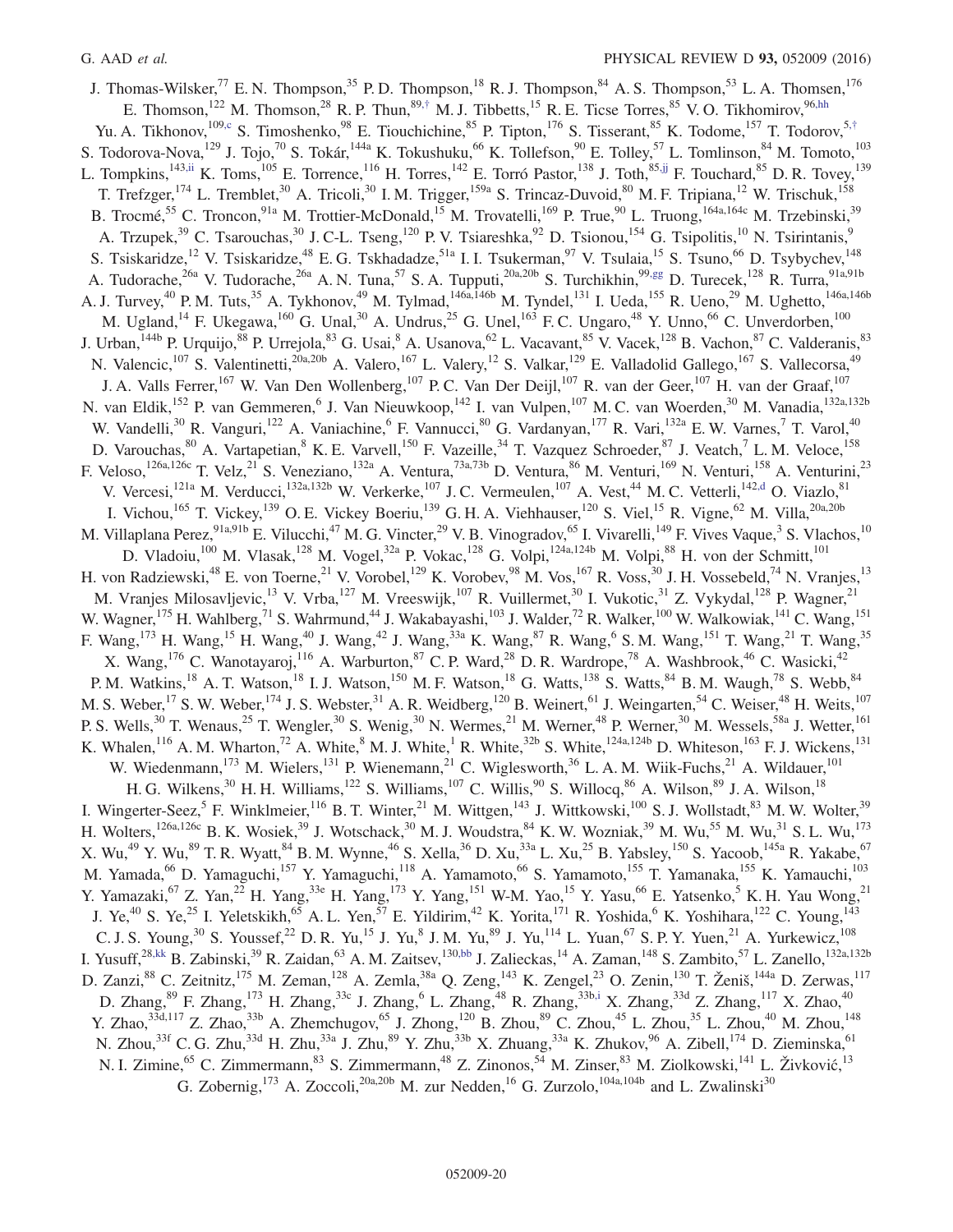#### (ATLAS Collaboration)

 ${}^{1}$ Department of Physics, University of Adelaide, Adelaide, Australia <sup>2</sup>Physics Department, SUNY Albany, Albany, New York, USA  $3$ Department of Physics, University of Alberta, Edmonton, AB, Canada <sup>4a</sup>Department of Physics, Ankara University, Ankara, Turkey <sup>4b</sup>Istanbul Aydin University, Istanbul, Turkey <sup>4c</sup>Division of Physics, TOBB University of Economics and Technology, Ankara, Turkey <sup>5</sup>LAPP, CNRS/IN2P3 and Université Savoie Mont Blanc, Annecy-le-Vieux, France  ${}^{6}$ High Energy Physics Division, Argonne National Laboratory, Argonne, Illinois, USA  $7$ Department of Physics, University of Arizona, Tucson, Arizona, USA  ${}^{8}$ Department of Physics, The University of Texas at Arlington, Arlington, Texas, USA <sup>9</sup>Physics Department, University of Athens, Athens, Greece  $10P$ hysics Department, National Technical University of Athens, Zografou, Greece <sup>1</sup>Institute of Physics, Azerbaijan Academy of Sciences, Baku, Azerbaijan  $^{12}$ Institut de Física d'Altes Energies and Departament de Física de la Universitat Autònoma de Barcelona, Barcelona, Spain <sup>13</sup>Institute of Physics, University of Belgrade, Belgrade, Serbia  $14$ Department for Physics and Technology, University of Bergen, Bergen, Norway <sup>15</sup>Physics Division, Lawrence Berkeley National Laboratory and University of California, Berkeley, California, USA  $16D$ epartment of Physics, Humboldt University, Berlin, Germany <sup>17</sup>Albert Einstein Center for Fundamental Physics and Laboratory for High Energy Physics, University of Bern, Bern, Switzerland  $18$ School of Physics and Astronomy, University of Birmingham, Birmingham, United Kingdom <sup>19a</sup>Department of Physics, Bogazici University, Istanbul, Turkey <sup>19b</sup>Department of Physics Engineering, Gaziantep University, Gaziantep, Turkey  $19c$ Department of Physics, Dogus University, Istanbul, Turkey <sup>20a</sup>INFN Sezione di Bologna, Italy <sup>20b</sup>Dipartimento di Fisica e Astronomia, Università di Bologna, Bologna, Italy  $2^{1}$ Physikalisches Institut, University of Bonn, Bonn, Germany <sup>22</sup>Department of Physics, Boston University, Boston, Massachusetts, USA <sup>23</sup>Department of Physics, Brandeis University, Waltham, Massachusetts, USA <sup>24a</sup>Universidade Federal do Rio De Janeiro COPPE/EE/IF, Rio de Janeiro, Brazil 24bElectrical Circuits Department, Federal University of Juiz de Fora (UFJF), Juiz de Fora, Brazil <sup>c</sup>Federal University of Sao Joao del Rei (UFSJ), Sao Joao del Rei, Brazil <sup>24d</sup>Instituto de Fisica, Universidade de Sao Paulo, Sao Paulo, Brazil <sup>25</sup>Physics Department, Brookhaven National Laboratory, Upton, New York, USA <sup>26a</sup>National Institute of Physics and Nuclear Engineering, Bucharest, Romania <sup>26b</sup>National Institute for Research and Development of Isotopic and Molecular Technologies, Physics Department, Cluj Napoca, Romania <sup>26c</sup>University Politehnica Bucharest, Bucharest, Romania <sup>26d</sup>West University in Timisoara, Timisoara, Romania <sup>27</sup>Departamento de Física, Universidad de Buenos Aires, Buenos Aires, Argentina  $28C$ avendish Laboratory, University of Cambridge, Cambridge, United Kingdom  $^{29}$ Department of Physics, Carleton University, Ottawa, ON, Canada <sup>30</sup>CERN, Geneva, Switzerland  $31$ Enrico Fermi Institute, University of Chicago, Chicago, Illinois, USA <sup>32a</sup>Departamento de Física, Pontificia Universidad Católica de Chile, Santiago, Chile <sup>32b</sup>Departamento de Física, Universidad Técnica Federico Santa María, Valparaíso, Chile <sup>a</sup>Institute of High Energy Physics, Chinese Academy of Sciences, Beijing, China 33bDepartment of Modern Physics, University of Science and Technology of China, Anhui, China <sup>33c</sup>Department of Physics, Nanjing University, Jiangsu, China 33dSchool of Physics, Shandong University, Shandong, China <sup>33e</sup>Department of Physics and Astronomy, Shanghai Key Laboratory for Particle Physics and Cosmology, Shanghai Jiao Tong University, Shanghai, China <sup>33f</sup>Physics Department, Tsinghua University, Beijing 100084, China  $34$ Laboratoire de Physique Corpusculaire, Clermont Université and Université Blaise Pascal and CNRS/IN2P3, Clermont-Ferrand, France <sup>35</sup>Nevis Laboratory, Columbia University, Irvington, New York, USA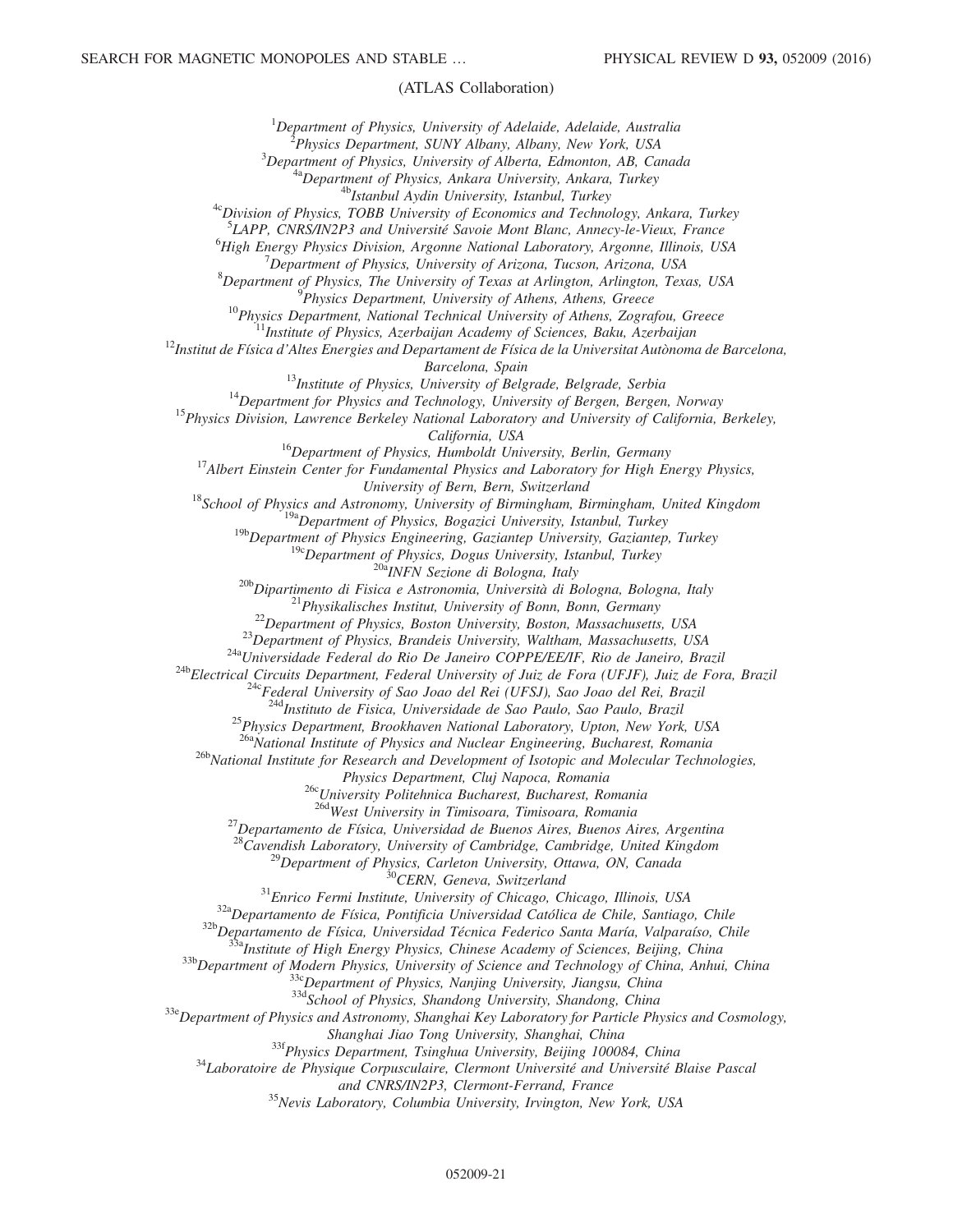$36$ Niels Bohr Institute, University of Copenhagen, Kobenhavn, Denmark

37aINFN Gruppo Collegato di Cosenza, Laboratori Nazionali di Frascati, Italy

<sup>37b</sup>Dipartimento di Fisica, Università della Calabria, Rende, Italy

 $38a$ AGH University of Science and Technology, Faculty of Physics and Applied Computer Science,

Krakow, Poland

<sup>38b</sup>Marian Smoluchowski Institute of Physics, Jagiellonian University, Krakow, Poland

<sup>39</sup>Institute of Nuclear Physics Polish Academy of Sciences, Krakow, Poland

<sup>40</sup>Physics Department, Southern Methodist University, Dallas, Texas, USA

<sup>41</sup>Physics Department, University of Texas at Dallas, Richardson, Texas, USA

 $^{42}$ DESY, Hamburg and Zeuthen, Germany

<sup>43</sup>Institut für Experimentelle Physik IV, Technische Universität Dortmund, Dortmund, Germany

<sup>44</sup>Institut für Kern- und Teilchenphysik, Technische Universität Dresden, Dresden, Germany

<sup>45</sup>Department of Physics, Duke University, Durham, North Carolina, USA

<sup>46</sup>SUPA—School of Physics and Astronomy, University of Edinburgh, Edinburgh, United Kingdom

<sup>47</sup>INFN Laboratori Nazionali di Frascati, Frascati, Italy

<sup>48</sup>Fakultät für Mathematik und Physik, Albert-Ludwigs-Universität, Freiburg, Germany

<sup>49</sup>Section de Physique, Université de Genève, Geneva, Switzerland

50<sup>a</sup>INFN Sezione di Genova, Italy

50bDipartimento di Fisica, Università di Genova, Genova, Italy

51aE. Andronikashvili Institute of Physics, Iv. Javakhishvili Tbilisi State University, Tbilisi, Georgia

51bHigh Energy Physics Institute, Tbilisi State University, Tbilisi, Georgia

<sup>52</sup>II Physikalisches Institut, Justus-Liebig-Universität Giessen, Giessen, Germany

53SUPA-School of Physics and Astronomy, University of Glasgow, Glasgow, United Kingdom

<sup>54</sup>II Physikalisches Institut, Georg-August-Universität, Göttingen, Germany

<sup>55</sup>Laboratoire de Physique Subatomique et de Cosmologie, Université Grenoble-Alpes,

CNRS/IN2P3, Grenoble, France

<sup>56</sup>Department of Physics, Hampton University, Hampton, Virginia, USA

57 Laboratory for Particle Physics and Cosmology, Harvard University, Cambridge, Massachusetts, USA

<sup>58a</sup>Kirchhoff-Institut für Physik, Ruprecht-Karls-Universität Heidelberg, Heidelberg, Germany

<sup>58b</sup>Physikalisches Institut, Ruprecht-Karls-Universität Heidelberg, Heidelberg, Germany

58cZITI Institut für technische Informatik, Ruprecht-Karls-Universität Heidelberg, Mannheim, Germany

 $^{59}$ Faculty of Applied Information Science, Hiroshima Institute of Technology, Hiroshima, Japan

<sup>60a</sup>Department of Physics, The Chinese University of Hong Kong, Shatin, N.T., Hong Kong, China

<sup>60b</sup>Department of Physics, The University of Hong Kong, Hong Kong, China

 $60c$ Department of Physics, The Hong Kong University of Science and Technology, Clear Water Bay,

Kowloon, Hong Kong, China

 $<sup>61</sup>$ Department of Physics, Indiana University, Bloomington, Indiana, USA</sup>

 $^{62}$ Institut für Astro- und Teilchenphysik, Leopold-Franzens-Universität, Innsbruck, Austria

<sup>63</sup>University of Iowa, Iowa City, Iowa, USA

 $64$ Department of Physics and Astronomy, Iowa State University, Ames, Iowa, USA

<sup>65</sup>Joint Institute for Nuclear Research, JINR Dubna, Dubna, Russia

<sup>66</sup>KEK, High Energy Accelerator Research Organization, Tsukuba, Japan

<sup>67</sup>Graduate School of Science, Kobe University, Kobe, Japan

<sup>68</sup>Faculty of Science, Kyoto University, Kyoto, Japan

 $^{69}$ Kyoto University of Education, Kyoto, Japan

 $70$ Department of Physics, Kyushu University, Fukuoka, Japan

 $71$ Instituto de Física La Plata, Universidad Nacional de La Plata and CONICET, La Plata, Argentina

 $72$ Physics Department, Lancaster University, Lancaster, United Kingdom

<sup>3a</sup>INFN Sezione di Lecce, Italy

 $^{73b}$ Dipartimento di Matematica e Fisica, Università del Salento, Lecce, Italy

 $74$ Oliver Lodge Laboratory, University of Liverpool, Liverpool, United Kingdom

 $^{75}$ Department of Physics, Jožef Stefan Institute and University of Ljubljana, Ljubljana, Slovenia

<sup>76</sup>School of Physics and Astronomy, Queen Mary University of London, London, United Kingdom

 $^{77}$ Department of Physics, Royal Holloway University of London, Surrey, United Kingdom

 $78$ Department of Physics and Astronomy, University College London, London, United Kingdom

<sup>79</sup>Louisiana Tech University, Ruston, Louisiana, USA

 $80$ Laboratoire de Physique Nucléaire et de Hautes Energies,

UPMC and Université Paris-Diderot and CNRS/IN2P3, Paris, France

 $81$ Fysiska institutionen, Lunds universitet, Lund, Sweden

 $82$ Departamento de Fisica Teorica C-15, Universidad Autonoma de Madrid, Madrid, Spain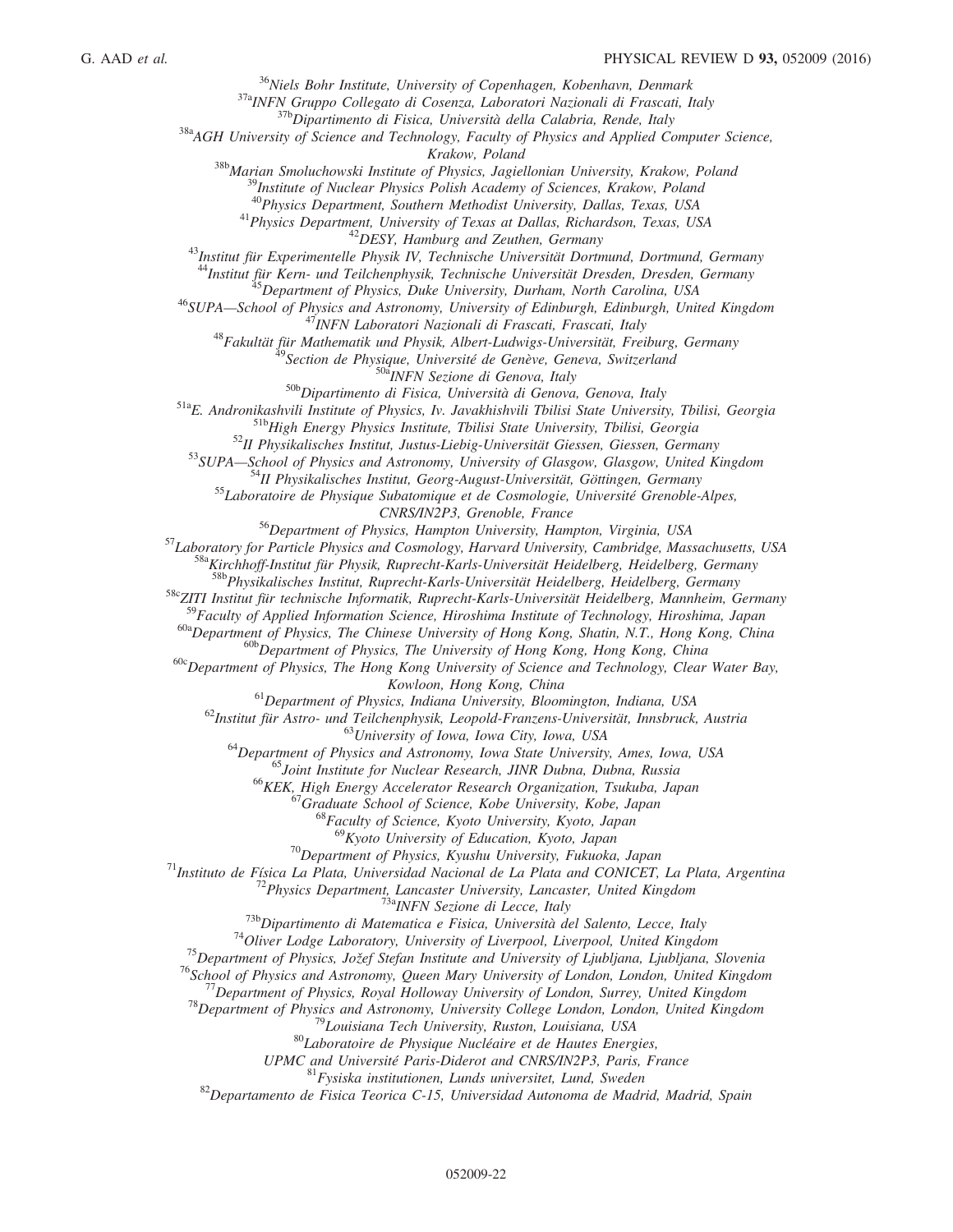<sup>83</sup>Institut für Physik, Universität Mainz, Mainz, Germany

<sup>84</sup>School of Physics and Astronomy, University of Manchester, Manchester, United Kingdom

<sup>85</sup>CPPM, Aix-Marseille Université and CNRS/IN2P3, Marseille, France

<sup>86</sup>Department of Physics, University of Massachusetts, Amherst, Massachusetts, USA

 $87$ Department of Physics, McGill University, Montreal, QC, Canada

88School of Physics, University of Melbourne, Victoria, Australia

<sup>89</sup>Department of Physics, The University of Michigan, Ann Arbor, Michigan, USA

 $90$ Department of Physics and Astronomy, Michigan State University, East Lansing, Michigan, USA

91a<sub>INFN</sub> Sezione di Milano, Italy

91bDipartimento di Fisica, Università di Milano, Milano, Italy

 $^{92}$ B.I. Stepanov Institute of Physics, National Academy of Sciences of Belarus, Minsk, Republic of Belarus

 $^{93}$ National Scientific and Educational Centre for Particle and High Energy Physics,

Minsk, Republic of Belarus

 $94$ Department of Physics, Massachusetts Institute of Technology, Cambridge, Massachusetts, USA

<sup>95</sup>Group of Particle Physics, University of Montreal, Montreal, QC, Canada

<sup>96</sup>P.N. Lebedev Institute of Physics, Academy of Sciences, Moscow, Russia

 $97$ Institute for Theoretical and Experimental Physics (ITEP), Moscow, Russia

<sup>98</sup>National Research Nuclear University MEPhI, Moscow, Russia

 $^{99}$ D.V. Skobeltsyn Institute of Nuclear Physics, M.V. Lomonosov Moscow State University, Moscow, Russia

<sup>100</sup>Fakultät für Physik, Ludwig-Maximilians-Universität München, München, Germany

 $101$ Max-Planck-Institut für Physik (Werner-Heisenberg-Institut), München, Germany

<sup>102</sup>Nagasaki Institute of Applied Science, Nagasaki, Japan

<sup>103</sup>Graduate School of Science and Kobayashi-Maskawa Institute, Nagoya University, Nagoya, Japan <sup>104a</sup>INFN Sezione di Napoli, Italy

<sup>104b</sup>Dipartimento di Fisica, Università di Napoli, Napoli, Italy

<sup>105</sup>Department of Physics and Astronomy, University of New Mexico, Albuquerque, New Mexico, USA

<sup>106</sup>Institute for Mathematics, Astrophysics and Particle Physics, Radboud University Nijmegen/Nikhef,

Nijmegen, Netherlands

<sup>107</sup>Nikhef National Institute for Subatomic Physics and University of Amsterdam, Amsterdam, Netherlands

 $^{108}$ Department of Physics, Northern Illinois University, DeKalb, Illinois, USA

<sup>109</sup>Budker Institute of Nuclear Physics, SB RAS, Novosibirsk, Russia

<sup>110</sup>Department of Physics, New York University, New York, New York, USA

<sup>111</sup>Ohio State University, Columbus, Ohio, USA

 $112$ Faculty of Science, Okayama University, Okayama, Japan

<sup>113</sup>Homer L. Dodge Department of Physics and Astronomy, University of Oklahoma,

Norman, Oklahoma, USA

<sup>114</sup>Department of Physics, Oklahoma State University, Stillwater, Oklahoma, USA

115 Palacký University, RCPTM, Olomouc, Czech Republic

<sup>116</sup>Center for High Energy Physics, University of Oregon, Eugene, Oregon, USA

LAL, Université Paris-Sud and CNRS/IN2P3, Orsay, France

118Graduate School of Science, Osaka University, Osaka, Japan

<sup>119</sup>Department of Physics, University of Oslo, Oslo, Norway

<sup>120</sup>Department of Physics, Oxford University, Oxford, United Kingdom

<sup>121a</sup>INFN Sezione di Pavia, Italy

<sup>121b</sup>Dipartimento di Fisica, Università di Pavia, Pavia, Italy

 $122$ Department of Physics, University of Pennsylvania, Philadelphia, Pennsylvania, USA

<sup>123</sup>National Research Centre "Kurchatov Institute" B.P.Konstantinov Petersburg Nuclear Physics

Institute, St. Petersburg, Russia

<sup>124a</sup>INFN Sezione di Pisa, Italy

 $124b$ Dipartimento di Fisica E. Fermi, Università di Pisa, Pisa, Italy

<sup>125</sup>Department of Physics and Astronomy, University of Pittsburgh, Pittsburgh, Pennsylvania, USA

<sup>126a</sup>Laboratório de Instrumentação e Física Experimental de Partículas—LIP, Lisboa, Portugal

<sup>126b</sup>Faculdade de Ciências, Universidade de Lisboa, Lisboa, Portugal

 $126c$ Department of Physics, University of Coimbra, Coimbra, Portugal

126d Centro de Física Nuclear da Universidade de Lisboa, Lisboa, Portugal

126eDepartamento de Fisica, Universidade do Minho, Braga, Portugal

 $126f$ Departamento de Fisica Teorica y del Cosmos and CAFPE,

Universidad de Granada, Granada (Spain), Portugal

 $126g$ Dep Fisica and CEFITEC of Faculdade de Ciencias e Tecnologia,

Universidade Nova de Lisboa, Caparica, Portugal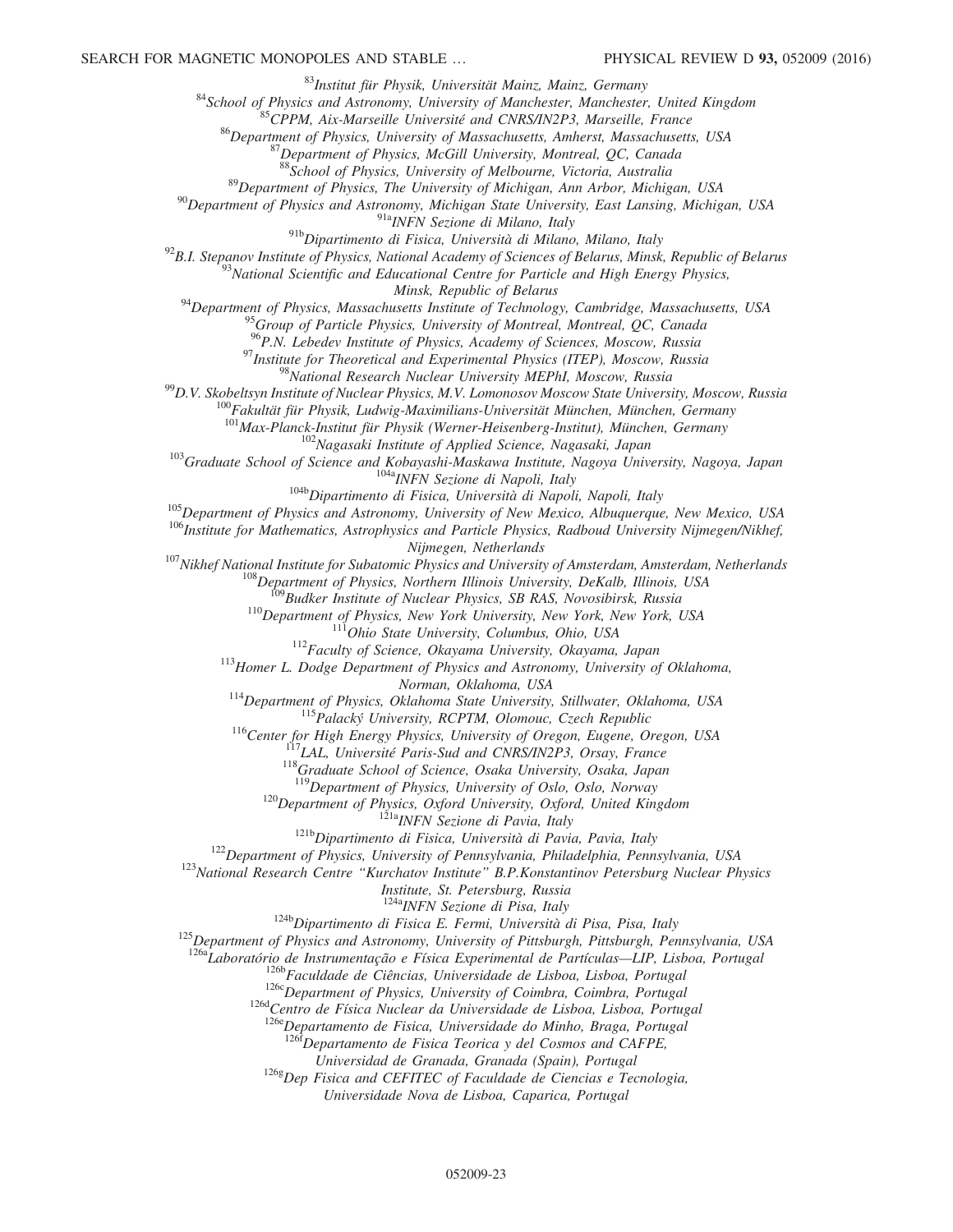$127$ Institute of Physics, Academy of Sciences of the Czech Republic, Praha, Czech Republic

 $128C$ zech Technical University in Prague, Praha, Czech Republic

 $129$ Faculty of Mathematics and Physics, Charles University in Prague, Praha, Czech Republic

<sup>130</sup>State Research Center Institute for High Energy Physics, Protvino, Russia

<sup>131</sup> Particle Physics Department, Rutherford Appleton Laboratory, Didcot, United Kingdom

132aINFN Sezione di Roma, Italy

<sup>132b</sup>Dipartimento di Fisica, Sapienza Università di Roma, Roma, Italy

<sup>133a</sup>INFN Sezione di Roma Tor Vergata, Italy

<sup>133b</sup>Dipartimento di Fisica, Università di Roma Tor Vergata, Roma, Italy

<sup>134a</sup>INFN Sezione di Roma Tre, Italy

<sup>134b</sup>Dipartimento di Matematica e Fisica, Università Roma Tre, Roma, Italy

<sup>135a</sup>Faculté des Sciences Ain Chock, Réseau Universitaire de Physique des Hautes Energies-Université Hassan II, Casablanca, Morocco

135b Centre National de l'Energie des Sciences Techniques Nucleaires, Rabat, Morocco

135cFaculté des Sciences Semlalia, Université Cadi Ayyad, LPHEA-Marrakech, Morocco

135d Faculté des Sciences, Université Mohamed Premier and LPTPM, Oujda, Morocco

<sup>135e</sup>Faculté des sciences, Université Mohammed V, Rabat, Morocco

<sup>136</sup>DSM/IRFU (Institut de Recherches sur les Lois Fondamentales de l'Univers),

<span id="page-24-6"></span><span id="page-24-5"></span><span id="page-24-4"></span><span id="page-24-3"></span><span id="page-24-2"></span><span id="page-24-1"></span><span id="page-24-0"></span>CEA Saclay (Commissariat à l'Energie Atomique et aux Energies Alternatives), Gif-sur-Yvette, France

<sup>137</sup>Santa Cruz Institute for Particle Physics, University of California Santa Cruz,

Santa Cruz, California, USA

 $138$ Department of Physics, University of Washington, Seattle, Washington, USA

<sup>139</sup>Department of Physics and Astronomy, University of Sheffield, Sheffield, United Kingdom

<sup>140</sup>Department of Physics, Shinshu University, Nagano, Japan

<sup>141</sup>Fachbereich Physik, Universität Siegen, Siegen, Germany

 $142$ Department of Physics, Simon Fraser University, Burnaby, BC, Canada

<sup>143</sup>SLAC National Accelerator Laboratory, Stanford, California, USA

<span id="page-24-13"></span><span id="page-24-12"></span><span id="page-24-11"></span><span id="page-24-10"></span><span id="page-24-9"></span><span id="page-24-8"></span><span id="page-24-7"></span> $144a$ Faculty of Mathematics, Physics & Informatics, Comenius University, Bratislava, Slovak Republic

<span id="page-24-18"></span><span id="page-24-17"></span><span id="page-24-16"></span><span id="page-24-15"></span><span id="page-24-14"></span><sup>144b</sup>Department of Subnuclear Physics, Institute of Experimental Physics of the Slovak Academy of Sciences, Kosice, Slovak Republic

<sup>145a</sup>Department of Physics, University of Cape Town, Cape Town, South Africa

<sup>145b</sup>Department of Physics, University of Johannesburg, Johannesburg, South Africa

<sup>145c</sup>School of Physics, University of the Witwatersrand, Johannesburg, South Africa

 $146a$ Department of Physics, Stockholm University, Sweden

146bThe Oskar Klein Centre, Stockholm, Sweden

<sup>147</sup>Physics Department, Royal Institute of Technology, Stockholm, Sweden

 $148$  Departments of Physics & Astronomy and Chemistry, Stony Brook University,

Stony Brook, New York, USA

<span id="page-24-21"></span><span id="page-24-20"></span><span id="page-24-19"></span> $149$ Department of Physics and Astronomy, University of Sussex, Brighton, United Kingdom

 ${}^{0}$ School of Physics, University of Sydney, Sydney, Australia

<sup>151</sup>Institute of Physics, Academia Sinica, Taipei, Taiwan

 $152$ Department of Physics, Technion: Israel Institute of Technology, Haifa, Israel

<span id="page-24-30"></span><span id="page-24-29"></span><span id="page-24-28"></span><span id="page-24-27"></span><span id="page-24-26"></span><span id="page-24-25"></span><span id="page-24-24"></span><span id="page-24-23"></span><span id="page-24-22"></span><sup>153</sup>Raymond and Beverly Sackler School of Physics and Astronomy, Tel Aviv University, Tel Aviv, Israel

<sup>154</sup>Department of Physics, Aristotle University of Thessaloniki, Thessaloniki, Greece

<sup>155</sup>International Center for Elementary Particle Physics and Department of Physics,

The University of Tokyo, Tokyo, Japan

<span id="page-24-33"></span><span id="page-24-32"></span><span id="page-24-31"></span><sup>156</sup>Graduate School of Science and Technology, Tokyo Metropolitan University, Tokyo, Japan

<sup>157</sup>Department of Physics, Tokyo Institute of Technology, Tokyo, Japan

<sup>158</sup>Department of Physics, University of Toronto, Toronto, ON, Canada

<sup>159a</sup>TRIUMF, Vancouver, BC, Canada

<sup>159b</sup>Department of Physics and Astronomy, York University, Toronto, ON, Canada

<sup>160</sup>Faculty of Pure and Applied Sciences, University of Tsukuba, Tsukuba, Japan

161 Department of Physics and Astronomy, Tufts University, Medford, Massachusetts, USA

<sup>162</sup>Centro de Investigaciones, Universidad Antonio Narino, Bogota, Colombia

<span id="page-24-37"></span><span id="page-24-36"></span><span id="page-24-35"></span><span id="page-24-34"></span><sup>163</sup>Department of Physics and Astronomy, University of California Irvine, Irvine, California, USA

<sup>164a</sup>INFN Gruppo Collegato di Udine, Sezione di Trieste, Udine, Italy

<sup>164b</sup>ICTP, Trieste, Italy

<sup>164c</sup>Dipartimento di Chimica, Fisica e Ambiente, Università di Udine, Udine, Italy

<sup>165</sup>Department of Physics, University of Illinois, Urbana, Illinois, USA

<sup>166</sup>Department of Physics and Astronomy, University of Uppsala, Uppsala, Sweden